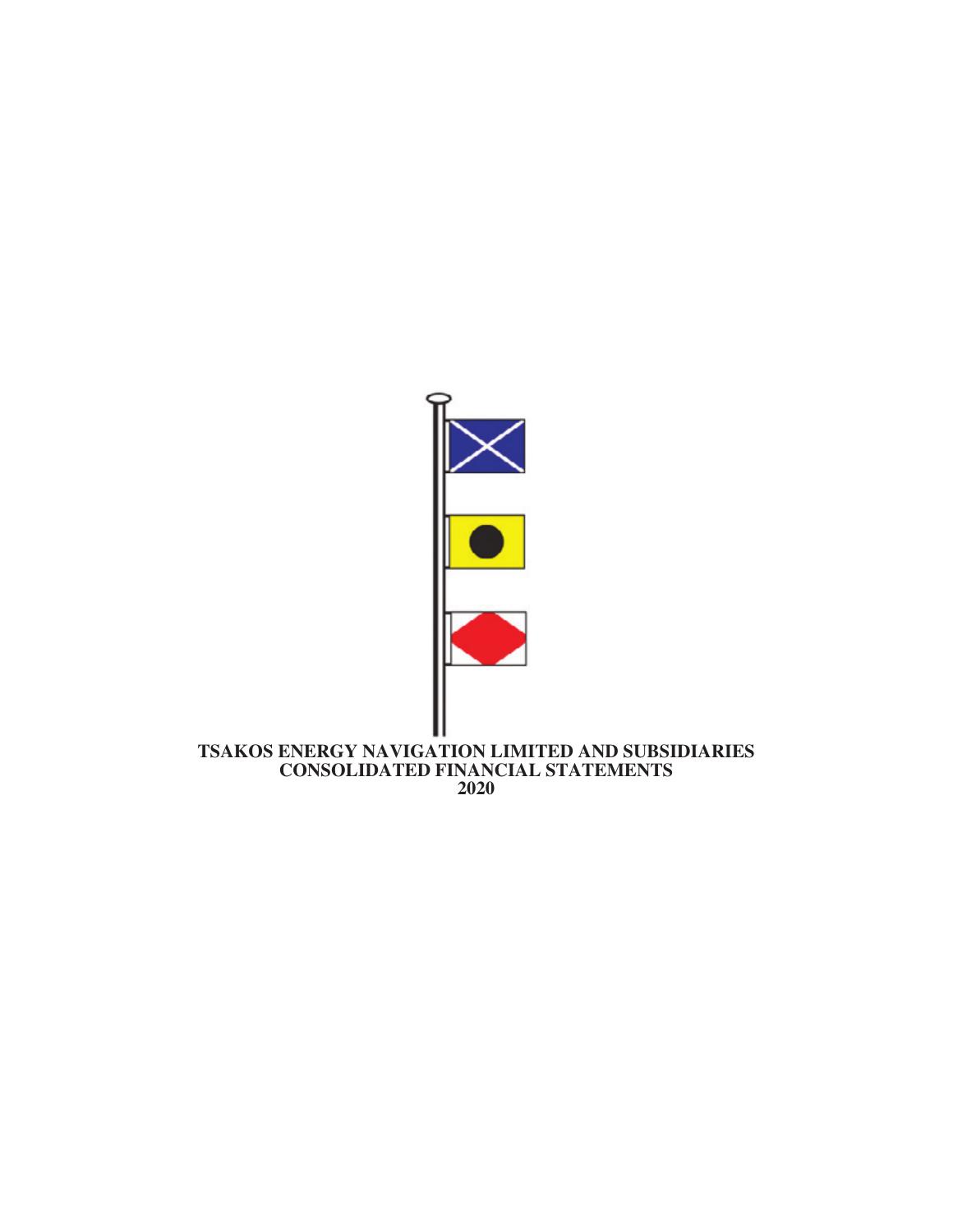# **TSAKOS ENERGY NAVIGATION LIMITED AND SUBSIDIARIES INDEX TO CONSOLIDATED FINANCIAL STATEMENTS**

**Page**

|                                                                                                     | $F-2$  |
|-----------------------------------------------------------------------------------------------------|--------|
|                                                                                                     | $F-6$  |
| Consolidated Statements of Comprehensive Income (Loss) for the years ended December 31, 2020, 2019  | $F-7$  |
| Consolidated Statements of Other Comprehensive Income (Loss) for the years ended December 31, 2020, | $F-8$  |
| Consolidated Statements of Stockholders' Equity for the years ended December 31, 2020, 2019 and     | $F-9$  |
| Consolidated Statements of Cash Flows for the years ended December 31, 2020, 2019 and 2018          | $F-10$ |
|                                                                                                     |        |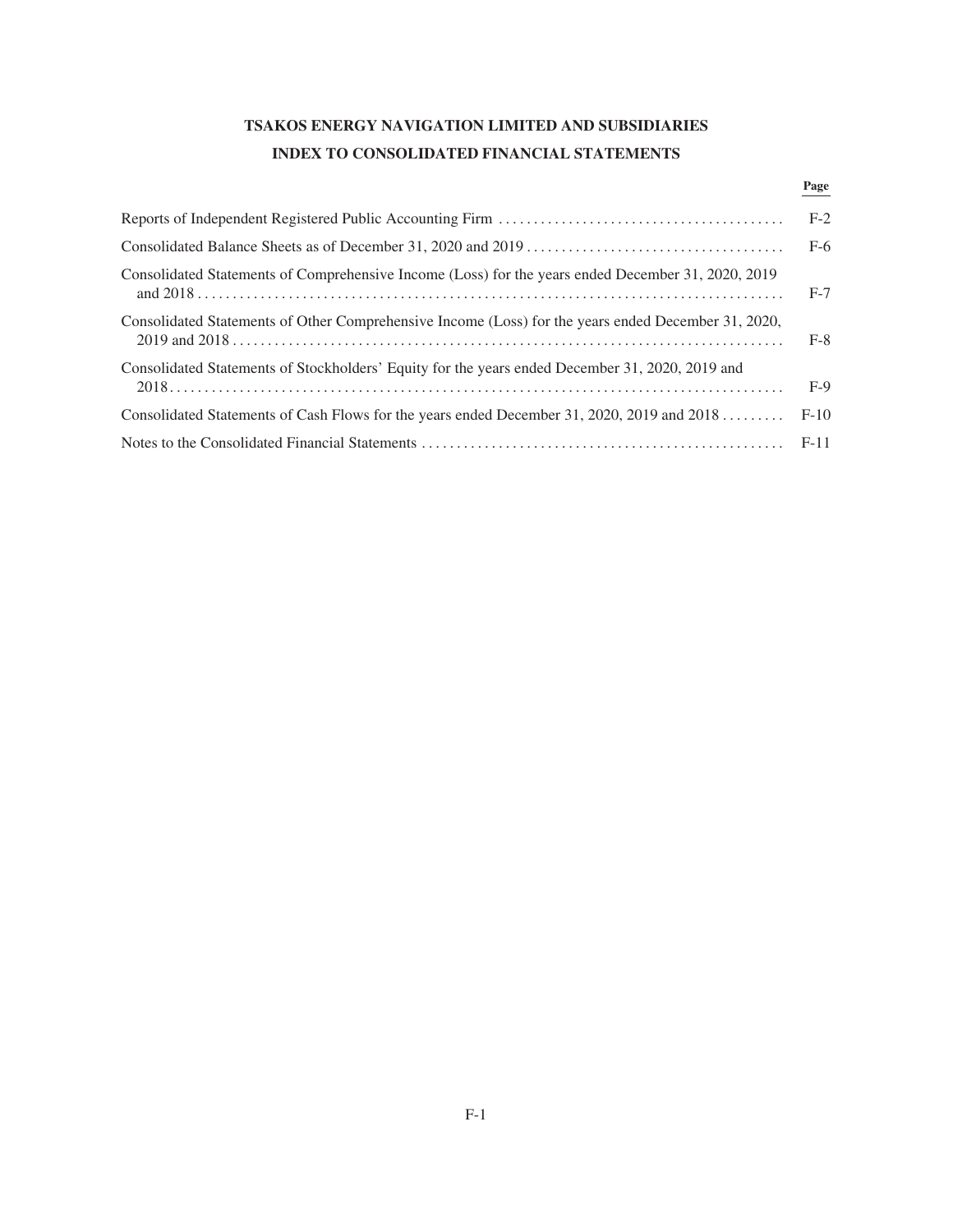#### **Report of Independent Registered Public Accounting Firm**

#### **To the Shareholders and the Board of Directors of Tsakos Energy Navigation Limited**

#### **Opinion on the Financial Statements**

We have audited the accompanying consolidated balance sheets of Tsakos Energy Navigation Limited and subsidiaries (the "Company") as of December 31, 2020 and 2019, the related consolidated statements of comprehensive income/(loss), other comprehensive income/(loss), stockholders' equity and cash flows for each of the three years in the period ended December 31, 2020, and the related notes (collectively referred to as the "consolidated financial statements"). In our opinion, the consolidated financial statements present fairly, in all material respects, the financial position of the Company at December 31, 2020 and 2019, and the results of its operations and its cash flows for each of the three years in the period ended December 31, 2020, in conformity with U.S. generally accepted accounting principles.

We also have audited, in accordance with the standards of the Public Company Accounting Oversight Board (United States) (PCAOB), the Company's internal control over financial reporting as of December 31, 2020, based on criteria established in Internal Control- Integrated Framework issued by the Committee of Sponsoring Organizations of the Treadway Commission (2013 framework) and our report dated April 16, 2021 expressed an unqualified opinion thereon.

#### **Basis for Opinion**

These financial statements are the responsibility of the Company's management. Our responsibility is to express an opinion on the Company's financial statements based on our audits. We are a public accounting firm registered with the PCAOB and are required to be independent with respect to the Company in accordance with the U.S. federal securities laws and the applicable rules and regulations of the Securities and Exchange Commission and the PCAOB.

We conducted our audits in accordance with the standards of the PCAOB. Those standards require that we plan and perform the audit to obtain reasonable assurance about whether the financial statements are free of material misstatement, whether due to error or fraud. Our audits included performing procedures to assess the risks of material misstatement of the financial statements, whether due to error or fraud, and performing procedures that respond to those risks. Such procedures included examining, on a test basis, evidence regarding the amounts and disclosures in the financial statements. Our audits also included evaluating the accounting principles used and significant estimates made by management, as well as evaluating the overall presentation of the financial statements. We believe that our audits provide a reasonable basis for our opinion.

#### **Critical Audit Matter**

The critical audit matter communicated below is a matter arising from the current period audit of the financial statements that was communicated or required to be communicated to the audit committee and that: (1) relates to accounts or disclosures that are material to the consolidated financial statements and (2) involved our especially challenging, subjective or complex judgments. The communication of the critical audit matter does not alter in any way our opinion on the consolidated financial statements, taken as a whole, and we are not, by communicating the critical audit matter below, providing a separate opinion on the critical audit matter or on the accounts or disclosures to which it relates.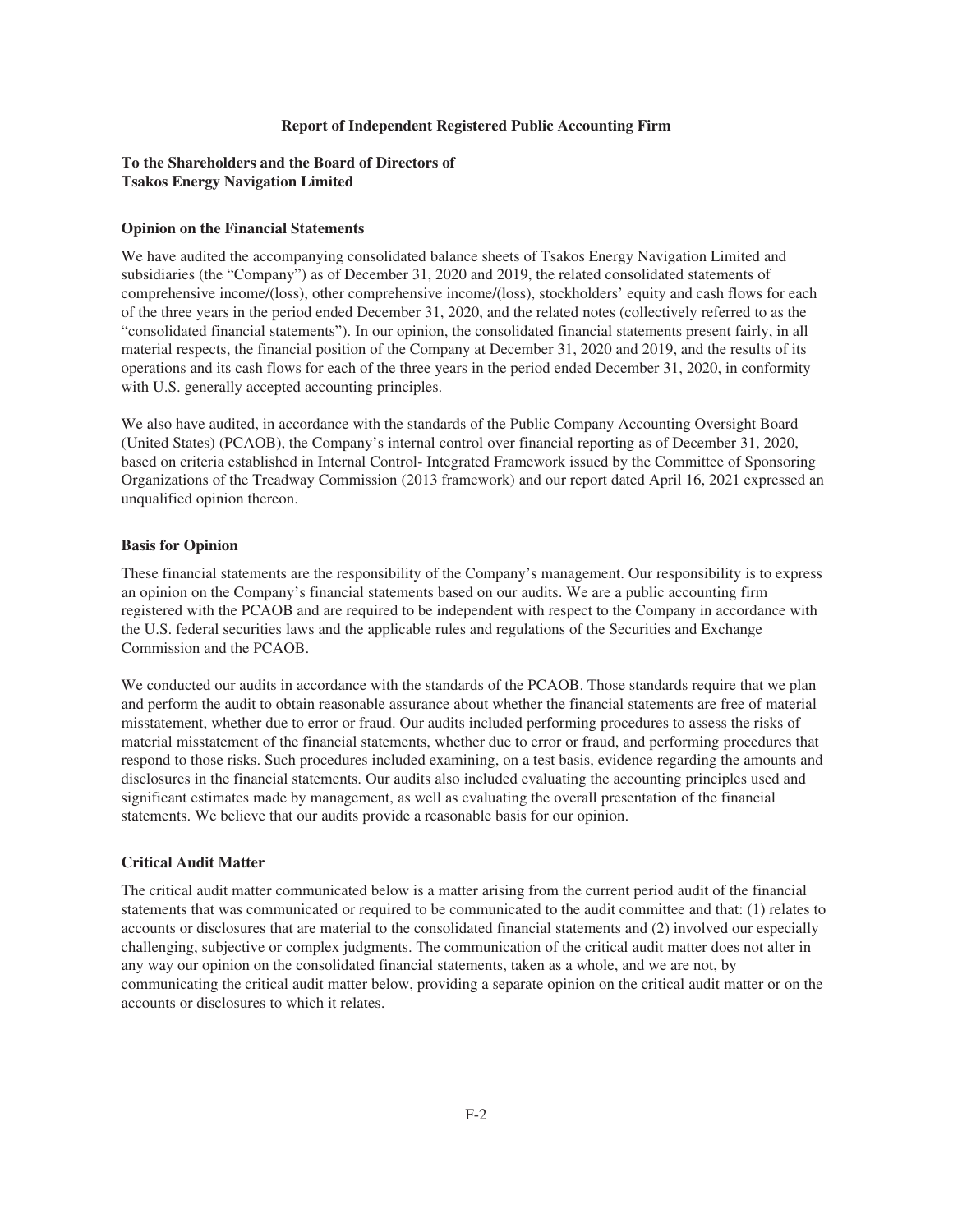# *Impairment of vessels (including right-of-use assets under operating leases)*

| Description of the matter                   | As of December 31, 2020, the carrying value of the Company's vessels<br>(including right of use assets under operating leases) was \$2,682 million. As<br>discussed in Notes 1(i) and 4 to the consolidated financial statements, the<br>Company evaluates its vessels for impairment whenever events or changes in<br>circumstances indicate that the carrying value of a vessel might exceed its fair<br>value in accordance with the guidance in ASC 360-Property, Plant and<br>Equipment. If indicators of impairment exist, management analyzes the future<br>undiscounted net operating cash flows expected to be generated throughout<br>the remaining useful life of each vessel (or over the remaining lease term for<br>assets held under operating leases) and compares it to the carrying value.<br>Where the vessel's carrying value, which includes drydocking costs, exceeds<br>the undiscounted net operating cash flows, management will recognize an<br>impairment loss equal to the excess of the carrying value over the fair value<br>of the vessel.                                                     |
|---------------------------------------------|-------------------------------------------------------------------------------------------------------------------------------------------------------------------------------------------------------------------------------------------------------------------------------------------------------------------------------------------------------------------------------------------------------------------------------------------------------------------------------------------------------------------------------------------------------------------------------------------------------------------------------------------------------------------------------------------------------------------------------------------------------------------------------------------------------------------------------------------------------------------------------------------------------------------------------------------------------------------------------------------------------------------------------------------------------------------------------------------------------------------------------|
|                                             | Auditing management's recoverability assessment was complex given the<br>judgement and estimation uncertainty involved in determining certain<br>assumptions in the undiscounted net operating cash flows, specifically the<br>charter rates for non-contracted revenue days when forecasting net operating<br>cash flows. These rates are particularly subjective as they involve the<br>development and use of assumptions about the tanker and Liquified Natural<br>Gas ("LNG") shipping markets through the end of the useful lives of the<br>vessels (or over the remaining lease term for assets held under operating<br>leases) which are forward looking and subject to the inherent unpredictability<br>of future global economic and market conditions.                                                                                                                                                                                                                                                                                                                                                             |
| How we addressed the matter in<br>our audit | We obtained an understanding of the Company's impairment process,<br>evaluated the design, and tested the operating effectiveness of the controls<br>over the Company's determination of future charter rates for non-contracted<br>revenue days.                                                                                                                                                                                                                                                                                                                                                                                                                                                                                                                                                                                                                                                                                                                                                                                                                                                                             |
|                                             | We analyzed management's impairment assessment by comparing the<br>methodology used to evaluate impairment of each vessel against the<br>accounting guidance in ASC 360. To test management's undiscounted net<br>operating cash flow forecasts, our procedures included, among others,<br>comparing the future vessel charter rates for non-contracted revenue days<br>with external market and internal data, such as data from various analysts,<br>historical data for the vessels, and recent economic and industry changes. In<br>addition, we performed sensitivity analyses to assess the impact of changes to<br>future charter rates for non-contracted revenue dates. We evaluated<br>management's ability to accurately forecast by comparing actual results to<br>management's historical forecasts. We also evaluated whether these<br>assumptions were consistent with evidence obtained in other areas of the<br>audit. Our procedures also included testing the completeness and accuracy of<br>the data used within the forecasts. We also assessed the adequacy of the<br>disclosures in Notes 1(i) and 4. |

/s/ Ernst & Young (Hellas) Certified Auditors Accountants S.A.

We have served as the Company's auditor since 2002.

Athens, Greece April 16, 2021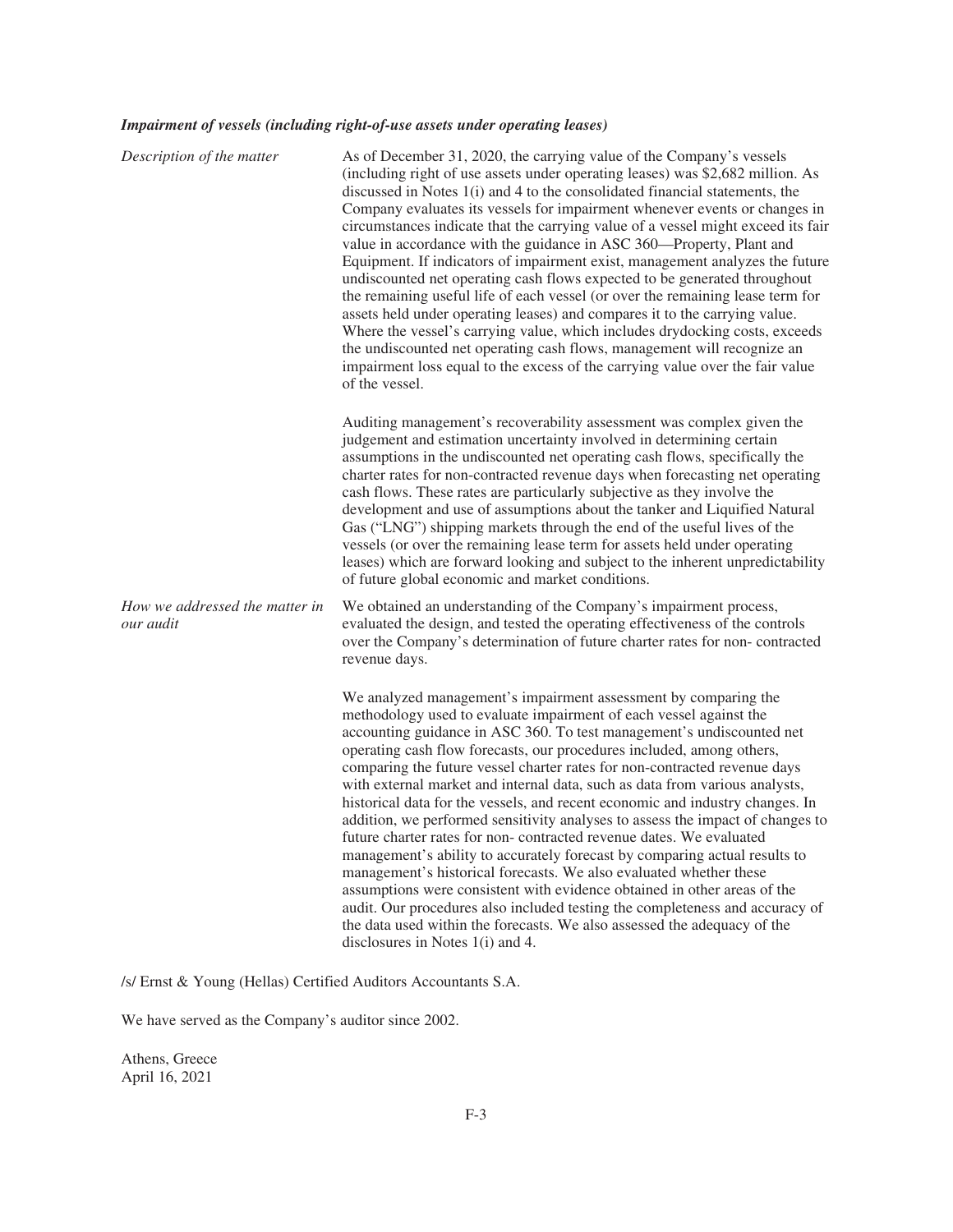#### **Report of Independent Registered Public Accounting Firm**

### **To the Shareholders and the Board of Directors of Tsakos Energy Navigation Limited**

#### **Opinion on Internal Control over Financial Reporting**

We have audited Tsakos Energy Navigation Limited and subsidiaries' internal control over financial reporting as of December 31, 2020, based on criteria established in Internal Control — Integrated Framework issued by the Committee of Sponsoring Organizations of the Treadway Commission (2013 framework) (the COSO criteria). In our opinion, Tsakos Energy Navigation Limited and subsidiaries (the "Company") maintained, in all material respects, effective internal control over financial reporting as of December 31, 2020 based on the COSO criteria.

We also have audited, in accordance with the standards of the Public Company Accounting Oversight Board (United States) (PCAOB), the consolidated balance sheets of the Company as of December 31, 2020 and 2019, the related consolidated statements of comprehensive income / (loss), other comprehensive income / (loss), stockholders' equity and cash flows for each of the three years in the period ended December 31, 2020, and the related notes and our report dated April 16, 2021 expressed an unqualified opinion thereon.

#### **Basis for Opinion**

The Company's management is responsible for maintaining effective internal control over financial reporting and for its assessment of the effectiveness of internal control over financial reporting included in the accompanying Management's Annual Report on Internal Control over Financial Reporting. Our responsibility is to express an opinion on the Company's internal control over financial reporting based on our audit. We are a public accounting firm registered with the PCAOB and are required to be independent with respect to the Company in accordance with the U.S. federal securities laws and the applicable rules and regulations of the Securities and Exchange Commission and the PCAOB.

We conducted our audit in accordance with the standards of the PCAOB. Those standards require that we plan and perform the audit to obtain reasonable assurance about whether effective internal control over financial reporting was maintained in all material respects.

Our audit included obtaining an understanding of internal control over financial reporting, assessing the risk that a material weakness exists, testing and evaluating the design and operating effectiveness of internal control based on the assessed risk, and performing such other procedures as we considered necessary in the circumstances. We believe that our audit provides a reasonable basis for our opinion.

#### **Definition and Limitations of Internal Control Over Financial Reporting**

A company's internal control over financial reporting is a process designed to provide reasonable assurance regarding the reliability of financial reporting and the preparation of financial statements for external purposes in accordance with generally accepted accounting principles. A company's internal control over financial reporting includes those policies and procedures that (1) pertain to the maintenance of records that, in reasonable detail, accurately and fairly reflect the transactions and dispositions of the assets of the company; (2) provide reasonable assurance that transactions are recorded as necessary to permit preparation of financial statements in accordance with generally accepted accounting principles, and that receipts and expenditures of the company are being made only in accordance with authorizations of management and directors of the company; and (3) provide reasonable assurance regarding prevention or timely detection of unauthorized acquisition, use, or disposition of the company's assets that could have a material effect on the financial statements.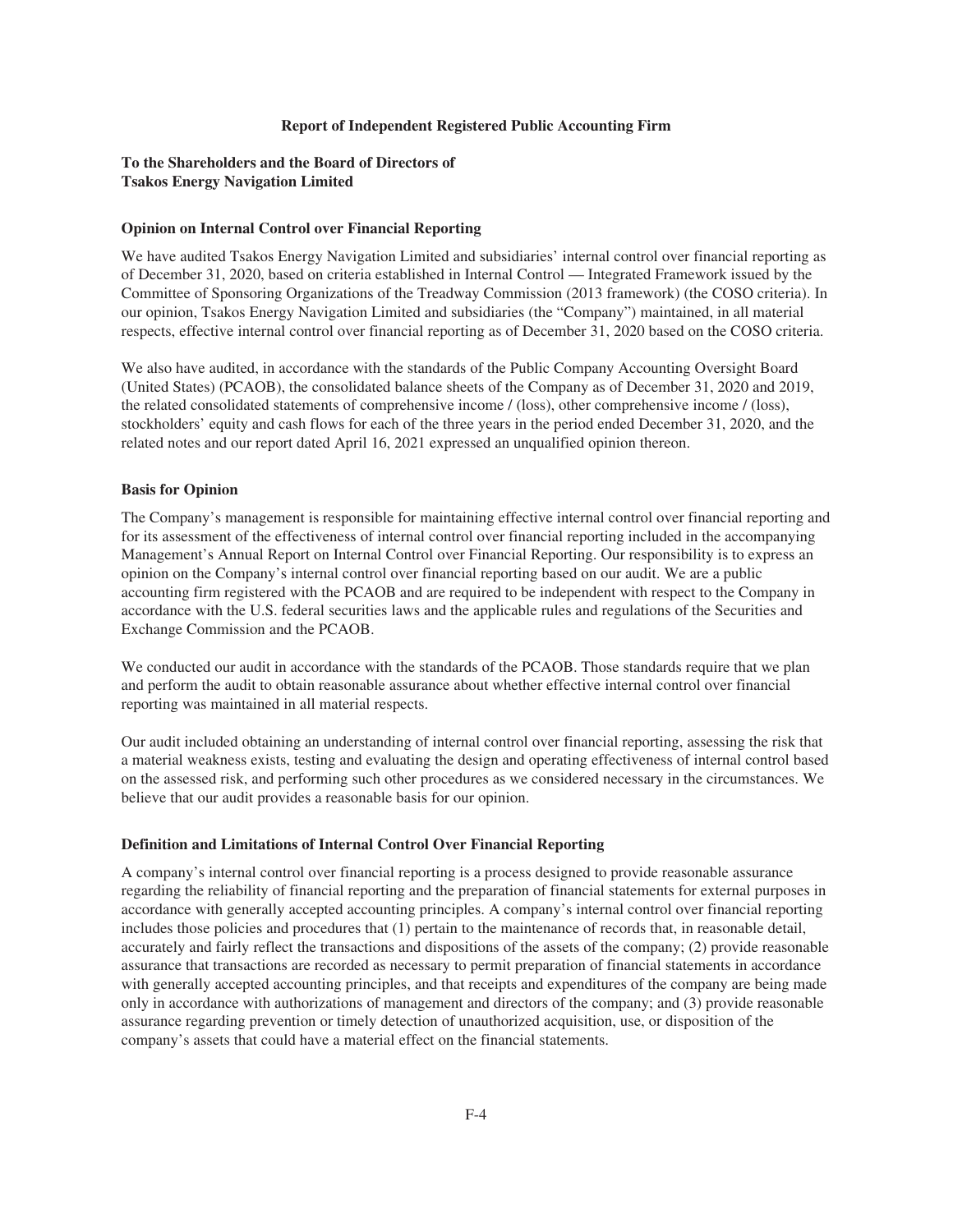Because of its inherent limitations, internal control over financial reporting may not prevent or detect misstatements. Also, projections of any evaluation of effectiveness to future periods are subject to the risk that controls may become inadequate because of changes in conditions, or that the degree of compliance with the policies or procedures may deteriorate.

/s/ Ernst & Young (Hellas) Certified Auditors Accountants S.A.

Athens, Greece April 16, 2021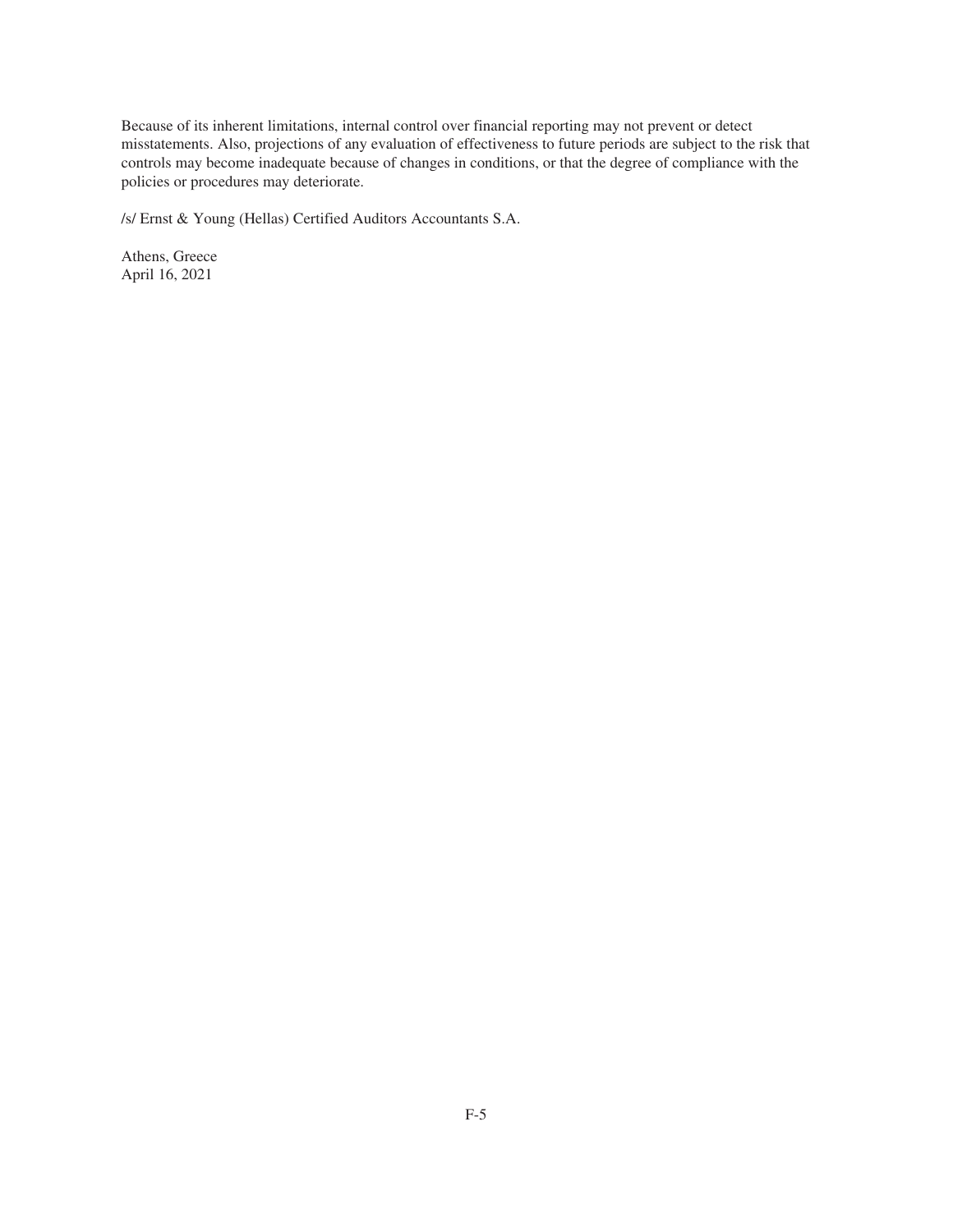#### CONSOLIDATED BALANCE SHEETS

DECEMBER 31, 2020 AND 2019

(Expressed in thousands of U.S. Dollars—except share and per share data)

|                                                                                                                                                                          | 2020                     | 2019                    |
|--------------------------------------------------------------------------------------------------------------------------------------------------------------------------|--------------------------|-------------------------|
| <b>ASSETS</b>                                                                                                                                                            |                          |                         |
| <b>CURRENT ASSETS:</b>                                                                                                                                                   |                          |                         |
|                                                                                                                                                                          | S<br>160,475<br>11,296   | \$184,835<br>12,935     |
|                                                                                                                                                                          | 6,153                    |                         |
|                                                                                                                                                                          | 25,273<br>1,601          | 40,342<br>505           |
|                                                                                                                                                                          | 20,786                   | 20,113                  |
|                                                                                                                                                                          | 18,019                   | 23.282                  |
|                                                                                                                                                                          | 54,000<br>21,813         | 100,277<br>13,032       |
|                                                                                                                                                                          | 1,416                    | 895                     |
|                                                                                                                                                                          | 642                      | 798                     |
|                                                                                                                                                                          | 321,474                  | 397,014                 |
| FINANCIAL INSTRUMENTS—FAIR VALUE, net of current portion (Note 14)<br>RIGHT OF USE ASSET UNDER OPERATING LEASES (Note 4)                                                 | 67.110                   | 287<br>21,428           |
|                                                                                                                                                                          | 27,294                   | 13,000                  |
| <b>FIXED ASSETS (Note 4)</b>                                                                                                                                             |                          |                         |
|                                                                                                                                                                          | 49,030<br>3,618,309      | 61,475<br>3,610,590     |
|                                                                                                                                                                          | (1,003,197)              | (977, 339)              |
|                                                                                                                                                                          | 2,615,112                | 2,633,251               |
|                                                                                                                                                                          | 2,664,142                | 2,694,726               |
| DEFERRED CHARGES AND LEASEHOLD IMPROVEMENTS, net (Note 5)                                                                                                                | 32,255                   | 27,648                  |
|                                                                                                                                                                          | \$3,112,275              | \$3,154,103             |
| <b>LIABILITIES AND STOCKHOLDERS' EQUITY</b>                                                                                                                              |                          |                         |
| <b>CURRENT LIABILITIES:</b>                                                                                                                                              |                          |                         |
|                                                                                                                                                                          | \$.<br>232,428<br>55,291 | \$<br>235,513<br>36.611 |
|                                                                                                                                                                          | 4.003                    | 7.702                   |
|                                                                                                                                                                          | 40,551                   | 50,873                  |
|                                                                                                                                                                          | 12,623<br>20,976         | 12,067<br>7,534         |
|                                                                                                                                                                          | 905                      |                         |
|                                                                                                                                                                          | 15,263                   | 3,900                   |
|                                                                                                                                                                          | 382,040                  | 354,200                 |
|                                                                                                                                                                          | 1,267,929<br>46.134      | 1,298,783<br>13,894     |
|                                                                                                                                                                          | 4,243                    |                         |
| FINANCIAL INSTRUMENTS—FAIR VALUE, net of current portion (Note 14)<br><b>STOCKHOLDERS' EQUITY</b>                                                                        | 30,111                   | 14,907                  |
| Preferred Shares, \$ 1.00 par value; 25,000,000 shares authorized, 3,424,803 Series D                                                                                    |                          |                         |
| Preferred Shares, 4,600,000 Series E Preferred Shares, 6,000,000 Series F Preferred                                                                                      |                          |                         |
| Shares and 2,615,000 Series G Convertible Preferred Shares issued and outstanding at<br>December 31, 2020 and 2,000,000 Series C Preferred Shares, 3,424,803 Series D    |                          |                         |
| Preferred Shares, 4,600,000 Series E Preferred Shares, 6,000,000 Series F Preferred Shares and 2,625,000 Series G Convertible Preferred Shares issued and outstanding at |                          |                         |
|                                                                                                                                                                          | 16.640                   |                         |
|                                                                                                                                                                          |                          | 18,650                  |
| December 31, 2019; 19, 194, 615 shares issued and 18, 215, 679 shares issued and                                                                                         |                          |                         |
| outstanding at December 31, 2020 and 19,015,721 shares issued and outstanding                                                                                            | 95,973                   | 95,079                  |
|                                                                                                                                                                          | 949,090                  | 992,020                 |
|                                                                                                                                                                          | (9,834)                  |                         |
|                                                                                                                                                                          | (36.994)<br>338,800      | (18.353)<br>364,000     |
| Total Tsakos Energy Navigation Limited stockholders' equity                                                                                                              | 1,353,675                | 1,451,396               |
|                                                                                                                                                                          | 28,143                   | 20,923                  |
|                                                                                                                                                                          | 1,381,818                | 1,472,319               |
|                                                                                                                                                                          | \$3,112,275              | \$3,154,103             |

The accompanying notes are an integral part of the consolidated financial statements.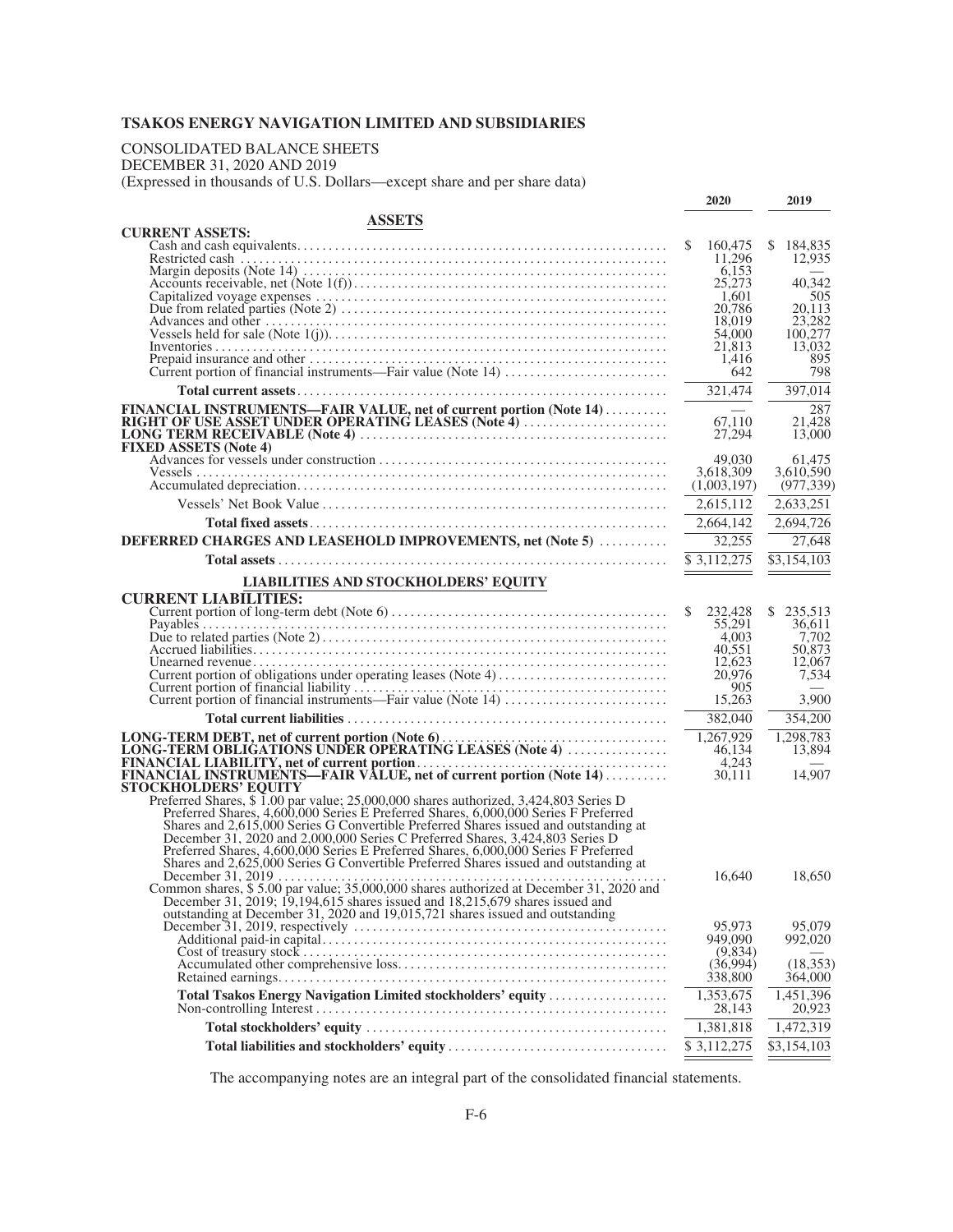CONSOLIDATED STATEMENTS OF COMPREHENSIVE INCOME (LOSS) FOR THE YEARS ENDED DECEMBER 31, 2020, 2019 AND 2018 (Expressed in thousands of U.S. Dollars—except share and per share data)

|                                                                                    |    | 2020       |    | 2019       |               | 2018       |
|------------------------------------------------------------------------------------|----|------------|----|------------|---------------|------------|
| <b>EXPENSES:</b>                                                                   | \$ | 644,135    | \$ | 597,452    | \$            | 529,879    |
|                                                                                    |    | 145,267    |    | 125,802    |               | 125,350    |
|                                                                                    |    | 21,602     |    | 10,822     |               | 10,822     |
|                                                                                    |    | 179,205    |    | 180,233    |               | 181,693    |
|                                                                                    |    | 137,100    |    | 139,424    |               | 146,798    |
|                                                                                    |    | 29,040     |    | 27,696     |               | 27,032     |
| Loss on sale of vessels (Note 4) $\dots \dots \dots \dots \dots \dots \dots \dots$ |    | 6,451      |    |            |               | 364        |
|                                                                                    |    | 28,776     |    | 27,613     |               | 65,965     |
|                                                                                    |    | 547,441    |    | 511,590    |               | 558,024    |
|                                                                                    |    | 96,694     |    | 85,862     |               | (28, 145)  |
| <b>OTHER INCOME (EXPENSES):</b>                                                    |    |            |    |            |               |            |
|                                                                                    |    | (70, 579)  |    | (74, 723)  |               | (76, 809)  |
|                                                                                    |    | 1,071      |    | 3,694      |               | 2,507      |
|                                                                                    |    | 36         |    | (825)      |               | 1,405      |
|                                                                                    |    | (69, 472)  |    | (71, 854)  |               | (72, 897)  |
| Less: Net (income) loss attributable to the non-controlling                        |    | 27,222     |    | 14,008     |               | (101, 042) |
|                                                                                    |    | (3,220)    |    | 1,118      |               | 1,839      |
| Net income (loss) attributable to Tsakos Energy Navigation                         |    |            |    |            |               |            |
|                                                                                    | S  | 24,002     | S  | 15,126     | \$            | (99,203)   |
|                                                                                    |    | (36,579)   |    | (40, 400)  |               | (33,763)   |
| Deemed dividend on Series B Preferred Shares (Note 10)                             |    |            |    | (2,750)    |               |            |
| Deemed dividend on Series C Preferred Shares (Note 10)                             |    | (2, 493)   |    |            |               |            |
| Net loss attributable to common stockholders of Tsakos Energy                      |    |            |    |            |               |            |
|                                                                                    |    | (15,070)   |    | (28,024)   |               | (132,966)  |
| Loss per share, basic and diluted attributable to Tsakos Energy                    |    |            |    |            |               |            |
| Navigation Limited common stockholders                                             | \$ | (0.80)     | \$ | (1.58)     | $\mathcal{S}$ | (7.63)     |
| Weighted average number of shares, basic and diluted                               |    | 18,768,599 |    | 17,751,585 |               | 17,422,327 |

The accompanying notes are an integral part of these consolidated financial statements.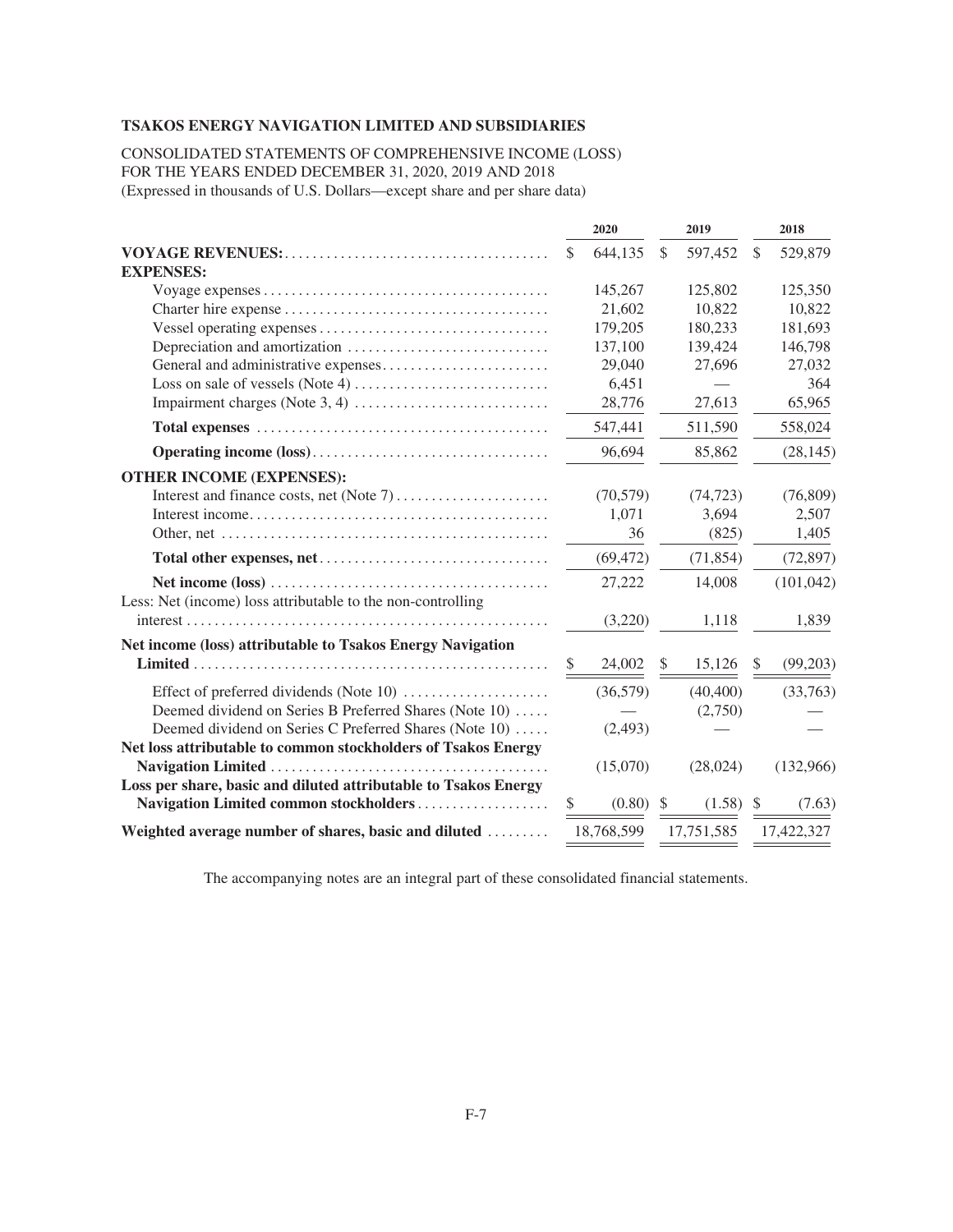CONSOLIDATED STATEMENTS OF OTHER COMPREHENSIVE INCOME (LOSS) FOR THE YEARS ENDED DECEMBER 31, 2020, 2019 AND 2018

(Expressed in thousands of U.S. Dollars)

|                                                                       | 2020     | 2019     | 2018         |
|-----------------------------------------------------------------------|----------|----------|--------------|
|                                                                       | \$27.222 | \$14,008 | \$(101,042)  |
| Other comprehensive income (loss)                                     |          |          |              |
| <b>Unrealized losses from hedging financial instruments</b>           |          |          |              |
|                                                                       | (18,641) | (9,693)  | (3,355)      |
|                                                                       | 8,581    | 4,315    | (104, 397)   |
| Less: comprehensive (income) loss attributable to the non-controlling | (3,220)  | 1,118    | 1,839        |
| Comprehensive income (loss) attributable to Tsakos Energy Navigation  | \$ 5.361 | \$5,433  | \$(102, 558) |

The accompanying notes are an integral part of these consolidated financial statements.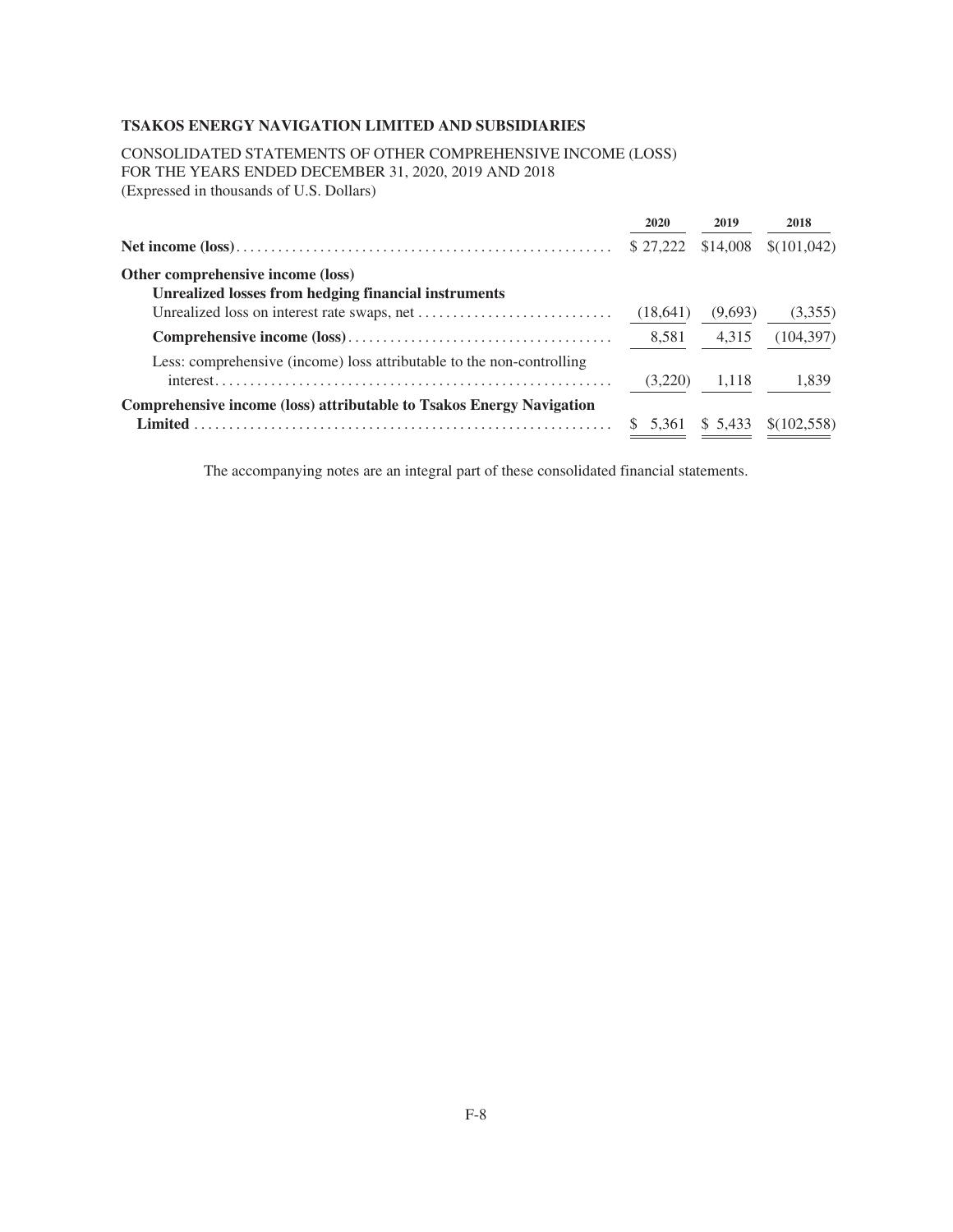| <br> <br>                        | 1                                  |  |
|----------------------------------|------------------------------------|--|
|                                  | í                                  |  |
|                                  |                                    |  |
|                                  |                                    |  |
| リー・メートー<br>-<br>-<br>-<br>-<br>- | l<br>١<br>ı<br>ı                   |  |
|                                  |                                    |  |
| ;                                | l                                  |  |
|                                  | - 1<br>- 1<br>- 1<br>- 1<br>I<br>ı |  |
|                                  |                                    |  |
| Ì<br>֖֚֚֚֚֚֚֚֕֝                  | í                                  |  |
|                                  |                                    |  |

CONSOLIDATED STATEMENTS OF STOCKHOLDERS' EQUITY<br>FOR THE YEARS ENDED DECEMBER 31, 2020, 2019 AND 2018<br>(Expressed in thousands of U.S. Dollars—except for share and per share data) (Expressed in thousands of U.S. Dollars—except for share and per share data) CONSOLIDATED STATEMENTS OF STOCKHOLDERS' EQUITY FOR THE YEARS ENDED DECEMBER 31, 2020, 2019 AND 2018

|                                                                                                                                                                                                                                                                                                                     |                            |                         | Additional          |                                                         |                                                | Accumulated<br><b>Other</b> | Energy<br>Tsakos                       |                             | Total                                      |
|---------------------------------------------------------------------------------------------------------------------------------------------------------------------------------------------------------------------------------------------------------------------------------------------------------------------|----------------------------|-------------------------|---------------------|---------------------------------------------------------|------------------------------------------------|-----------------------------|----------------------------------------|-----------------------------|--------------------------------------------|
|                                                                                                                                                                                                                                                                                                                     | Preferred<br><b>Shares</b> | Common<br><b>Shares</b> | Paid-in<br>Capital  | <b>Amount</b><br><b>Treasury stock</b><br><b>Shares</b> | Earnings<br>Retained                           | Comprehensive<br>Loss       | Navigation<br>Limited                  | Non-controlling<br>Interest | Stockholders'<br>Equity                    |
| Adoption of new accounting standard                                                                                                                                                                                                                                                                                 | \$12,025                   | \$87,339                | \$857,998           | \$(5,736)<br>1,019,069                                  | $(1,311)$<br>$(99,203)$<br>\$547,937           | \$ (5,305)                  | \$1,494,258<br>.311                    | \$13,880                    | \$1,508,138                                |
| Net Loss                                                                                                                                                                                                                                                                                                            | 6,000                      |                         | 138,280<br>555      |                                                         |                                                |                             | 99,203<br>144,280                      | (1, 839)                    | 101.042<br>144,280                         |
|                                                                                                                                                                                                                                                                                                                     |                            | 266                     |                     | 5,736<br>(1,019,069)                                    | (2,046)<br>(3.096)<br>(4,000)                  |                             | 13,096<br>(4,000)<br>4,511             |                             | $4,511$<br>(13,096)<br>(4,000)             |
|                                                                                                                                                                                                                                                                                                                     |                            |                         |                     |                                                         | $(1, 438)$<br>$(7, 492)$<br>$10, 637$          |                             | $(1, 438)$<br>$(7, 492)$<br>$(1, 637)$ |                             |                                            |
|                                                                                                                                                                                                                                                                                                                     |                            |                         |                     |                                                         | (4, 781)                                       | (3,355)                     | $(4,781)$<br>$(3,355)$                 |                             |                                            |
|                                                                                                                                                                                                                                                                                                                     | \$18,025                   | \$87,605                | \$996,833           | $\Theta$<br>∊                                           | \$400,933<br>15,126<br>0                       | \$ (8,660)                  | \$1,494,736<br>15,126<br>33,984        | $$12,041$<br>(1,118)        | 14,008<br>\$1,506,77                       |
| Conversion of Series G Convertible Preferred Shares                                                                                                                                                                                                                                                                 | 3,500<br>(875)             |                         | 30,484              |                                                         |                                                |                             |                                        |                             | 33,984                                     |
|                                                                                                                                                                                                                                                                                                                     |                            | 2,917                   | $(2,042)$<br>11,995 |                                                         |                                                |                             | 16,552                                 | 10,000                      | 16,552<br>10,000                           |
| Cash dividends paid (\$0.25 per common share)<br>Redemption of Series B Preferred Shares paid                                                                                                                                                                                                                       | (2,000)                    |                         | (45,250)            |                                                         | (2,750)<br>(500, 8)                            |                             | (8,907)<br>50,000                      |                             | (6000)<br>(6000)<br>(700)                  |
|                                                                                                                                                                                                                                                                                                                     |                            |                         |                     |                                                         | (3,000)<br>(4,438)                             |                             | (4,438)<br>(3,000)<br>(7,492)          |                             | 3800<br>4390<br>4000<br>4001               |
|                                                                                                                                                                                                                                                                                                                     |                            |                         |                     |                                                         | $\left( \frac{7492}{10.639} \right)$<br>14,250 |                             | 14,250<br>10,639                       |                             | (14,250)                                   |
|                                                                                                                                                                                                                                                                                                                     |                            |                         |                     |                                                         | (583)                                          |                             | $(383)$<br>$(9,693)$                   |                             | $(583)$<br>$(9,693)$                       |
|                                                                                                                                                                                                                                                                                                                     |                            |                         |                     |                                                         |                                                | (9,693)                     |                                        |                             |                                            |
|                                                                                                                                                                                                                                                                                                                     | \$18,650                   | \$95,079                | \$992,020           | 5<br>⊂                                                  | \$364,000<br>24,002<br>0                       | \$(18,353)                  | \$1,451,396<br>24,002                  | \$20,923<br>3,220           | \$1,472,319<br>27,222                      |
|                                                                                                                                                                                                                                                                                                                     | (10)                       | $33$ $861$              | 2,600               |                                                         |                                                |                             | $3,461$<br>$(9,834)$                   |                             |                                            |
|                                                                                                                                                                                                                                                                                                                     |                            |                         |                     | (9, 834)<br>978,936                                     |                                                |                             |                                        | 4,000                       |                                            |
| Cash dividends paid (\$0.50 per common share)<br>Redemption of Series C Preferred Shares paid                                                                                                                                                                                                                       | (2,000)                    |                         | (45, 507)           |                                                         | 9,379)<br>2,493)                               |                             | $(9,379)$<br>(50,000)                  |                             | 3,461<br>0,834)<br>0,970<br>0,000<br>0,000 |
|                                                                                                                                                                                                                                                                                                                     |                            |                         |                     |                                                         | (4,079)<br>7,492)                              |                             | (4.079)                                |                             | (4,072)<br>(4,072)<br>(10,637)<br>(10,637) |
|                                                                                                                                                                                                                                                                                                                     |                            |                         |                     |                                                         | 14,250<br>10,637                               |                             | 14,250<br>$(7.492)$<br>10,637          |                             | 14,250                                     |
| $\frac{1}{2}$ $\frac{1}{2}$ $\frac{1}{2}$ $\frac{1}{2}$ $\frac{1}{2}$ $\frac{1}{2}$ $\frac{1}{2}$ $\frac{1}{2}$ $\frac{1}{2}$ $\frac{1}{2}$ $\frac{1}{2}$ $\frac{1}{2}$ $\frac{1}{2}$ $\frac{1}{2}$ $\frac{1}{2}$ $\frac{1}{2}$ $\frac{1}{2}$ $\frac{1}{2}$ $\frac{1}{2}$ $\frac{1}{2}$ $\frac{1}{2}$ $\frac{1}{2}$ |                            |                         |                     |                                                         | (872)                                          |                             | (18,641)                               |                             | (18,641)                                   |
| .                                                                                                                                                                                                                                                                                                                   |                            |                         |                     |                                                         |                                                | (18, 641)                   |                                        |                             |                                            |
|                                                                                                                                                                                                                                                                                                                     | 16,640                     | 95,973                  | 949,090             | \$(9, 834)<br>978,936                                   | 338,800                                        | (36,994)                    | 1,353,675                              | 28,143                      | \$1,381,818                                |

The accompanying notes are an integral part of these consolidated financial statements. The accompanying notes are an integral part of these consolidated financial statements.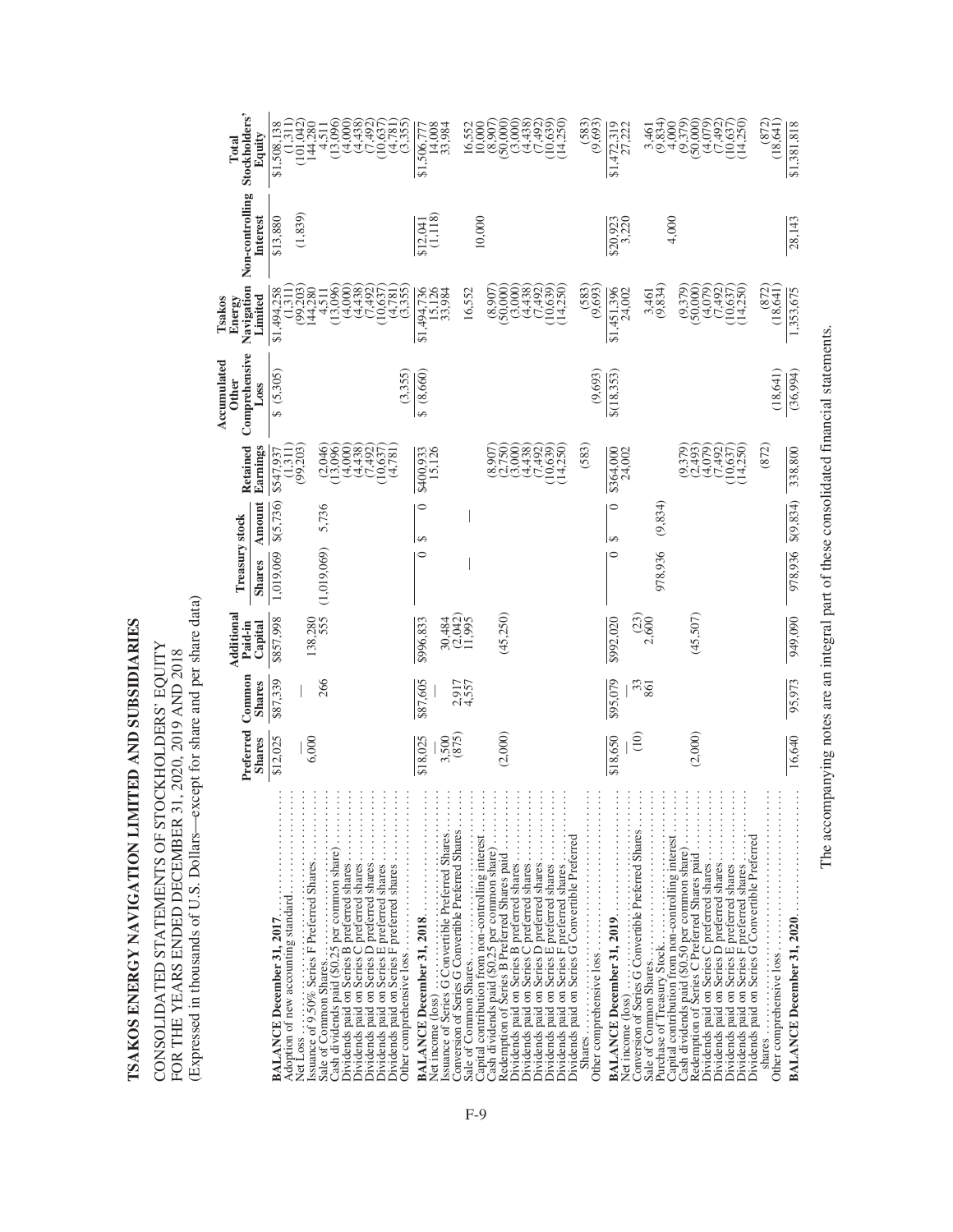CONSOLIDATED STATEMENTS OF CASH FLOWS FOR THE YEARS ENDED DECEMBER 31, 2020, 2019 AND 2018 (Expressed in thousands of U.S. Dollars)

|                                                                                             | 2020                          | 2019      | 2018              |
|---------------------------------------------------------------------------------------------|-------------------------------|-----------|-------------------|
| <b>Cash Flows from Operating Activities:</b>                                                |                               |           |                   |
|                                                                                             |                               |           |                   |
| Adjustments to reconcile net income (loss) to net cash provided by                          |                               |           |                   |
| operating activities                                                                        |                               |           |                   |
|                                                                                             | 127,278                       | 128,783   | 137,023           |
|                                                                                             | 9,822                         | 10,641    | 9,775             |
|                                                                                             | 3,782                         | 4,822     | 3,992             |
|                                                                                             | 1,932                         |           |                   |
| Change in fair value of derivative instruments                                              | 8,121                         | (820)     | 10,295            |
|                                                                                             | 6,451                         |           | 364               |
|                                                                                             | 28,776                        | 27,613    | 65,965            |
|                                                                                             | (16,291)                      | (12, 871) | (14,869)          |
| (Increase) Decrease in:                                                                     |                               |           |                   |
|                                                                                             | 19.659                        | (9,056)   | (15,995)          |
|                                                                                             | (6,153)                       |           |                   |
|                                                                                             | (8,781)                       | 7,356     | (4,095)           |
|                                                                                             | (521)                         | 178       | 504               |
|                                                                                             | (1,096)                       | 112       | 20                |
| Increase (Decrease) in:                                                                     |                               |           |                   |
|                                                                                             | 14,981                        | 2,415     | (12,460)          |
|                                                                                             | (10,322)                      | 5,108     | 2,072             |
|                                                                                             | 556                           | 6,060     | (7,604)           |
|                                                                                             | 205,416                       | 184,349   | 73,945            |
|                                                                                             |                               |           |                   |
| <b>Cash Flows from Investing Activities:</b>                                                |                               |           |                   |
|                                                                                             |                               | (55,988)  | (16,161)          |
|                                                                                             | 93,627                        | (46,217)  | (1,154)<br>17,136 |
|                                                                                             |                               |           |                   |
|                                                                                             |                               |           | (179)             |
| <b>Cash Flows from Financing Activities:</b>                                                |                               |           |                   |
|                                                                                             | 348,903                       | 494,368   | 352,872           |
|                                                                                             | (2,964)                       | (3,556)   | (4,300)           |
|                                                                                             |                               |           |                   |
|                                                                                             |                               |           | 4,511             |
|                                                                                             | (9,834)                       |           |                   |
|                                                                                             | $\overbrace{\phantom{aaaaa}}$ | (50,000)  |                   |
|                                                                                             | (50,000)                      |           |                   |
|                                                                                             | 3,461                         | 16,552    |                   |
|                                                                                             |                               | 33,984    | 144,280           |
|                                                                                             | (46,708)                      | (49,309)  | (44, 444)         |
| Capital contribution from non-controlling interest to subsidiary $\dots\dots$               | 4,000                         | 10,000    |                   |
|                                                                                             |                               |           | (55, 913)         |
| Net (decrease) increase in cash and cash equivalents and restricted cash  (25,999) (22,756) |                               |           | 17,853            |
| Cash and cash equivalents and restricted cash at beginning of period  197,770               |                               | 220,526   | 202,673           |
|                                                                                             |                               |           |                   |
|                                                                                             |                               |           |                   |
| Interest paid                                                                               |                               |           |                   |
|                                                                                             |                               |           |                   |
| Reconciliation of cash and cash equivalents and restricted cash at end of                   |                               |           |                   |
| period:                                                                                     |                               |           |                   |
| <b>Current Assets:</b>                                                                      |                               |           |                   |
|                                                                                             |                               | 184,835   | 204,763           |
|                                                                                             |                               | 12,935    | 15,763            |
|                                                                                             |                               | 197,770   | 220,526           |

The accompanying notes are an integral part of these consolidated financial statements.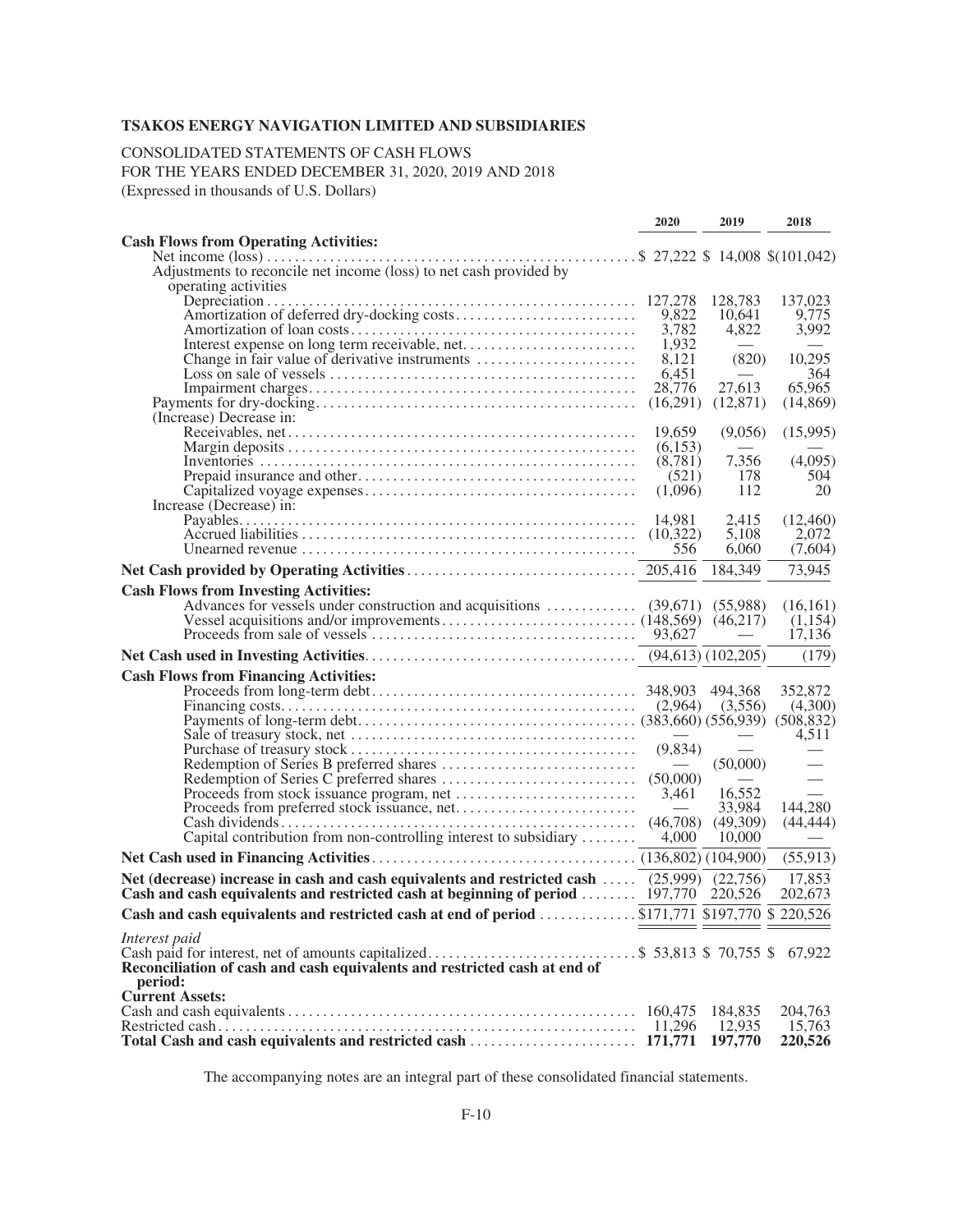### **NOTES TO CONSOLIDATED FINANCIAL**

## **STATEMENTS DECEMBER 31, 2020, 2019 AND 2018**

**(Expressed in thousands of U.S. Dollars, except for share and per share data, unless otherwise stated)**

#### **1. Significant Accounting Policies**

*(a) Basis of presentation and description of business:* The accompanying consolidated financial statements have been prepared in accordance with U.S. generally accepted accounting principles ("U.S. GAAP") and include the accounts of Tsakos Energy Navigation Limited (the "Holding Company"), and its wholly-owned and majority-owned subsidiaries (collectively, the "Company"). All intercompany balances and transactions have been eliminated upon consolidation.

The Company owns and operates a fleet of crude oil and product carriers including five vessels chartered-in and two liquified natural gas ("LNG") carriers providing worldwide marine transportation services under long, medium or short-term charters.

On July 1, 2020, the Company effected a 1-for-5 reverse stock split of its common shares. In connection with the reverse stock split 33.2 fractional shares were cashed out. All share and per share amounts disclosed in the consolidated financial statements and notes give effect to this reverse stock split retroactively, for all periods presented.

#### *Impact of COVID-19 on the Company's Business*

The spread of the COVID-19 virus, which has been declared a pandemic by the World Health Organization, in 2020 has caused substantial disruptions in the global economy and the shipping industry, the severity and duration of which remains uncertain.

The impact of the COVID-19 pandemic continues to unfold and it may continue to negatively affect the global economy and demand for oil which may have a negative effect on the Company's business, financial performance and the results of its operations, including due to decreased demand for seaborne transportation of oil and oil products which began in the second half of 2020 and any continued decline in demand for seaborne transportation of LNG, and in turn charter rates, the extent of which will depend largely on future developments. As a result, many of the Company's estimates and assumptions required increased judgment and carry a higher degree of variability and volatility. As events continue to evolve and additional information becomes available, the Company's estimates may change in future periods.

- *(b) Use of Estimates:* The preparation of consolidated financial statements in conformity with U.S. GAAP requires management to make estimates and assumptions that affect the amounts of assets and liabilities and expenses, reported in the consolidated financial statements and the accompanying notes. Although actual results could differ from those estimates, management does not believe that such differences would be material.
- *(c) Other Comprehensive Income (loss):* The statement of other comprehensive income (loss), presents the change in equity (net assets) during a period from transactions and other events and circumstances from non-owner sources. It includes all changes in equity during a period except those resulting from investments by shareholders and distributions to shareholders. Reclassification adjustments are presented out of accumulated other comprehensive loss on the face of the statement in which the components of other comprehensive income (loss) are presented or in the notes to the consolidated financial statements. The Company follows the provisions of ASC 220 "Comprehensive Income", and presents items of net income, items of other comprehensive income ("OCI") and total comprehensive income in two separate and consecutive statements.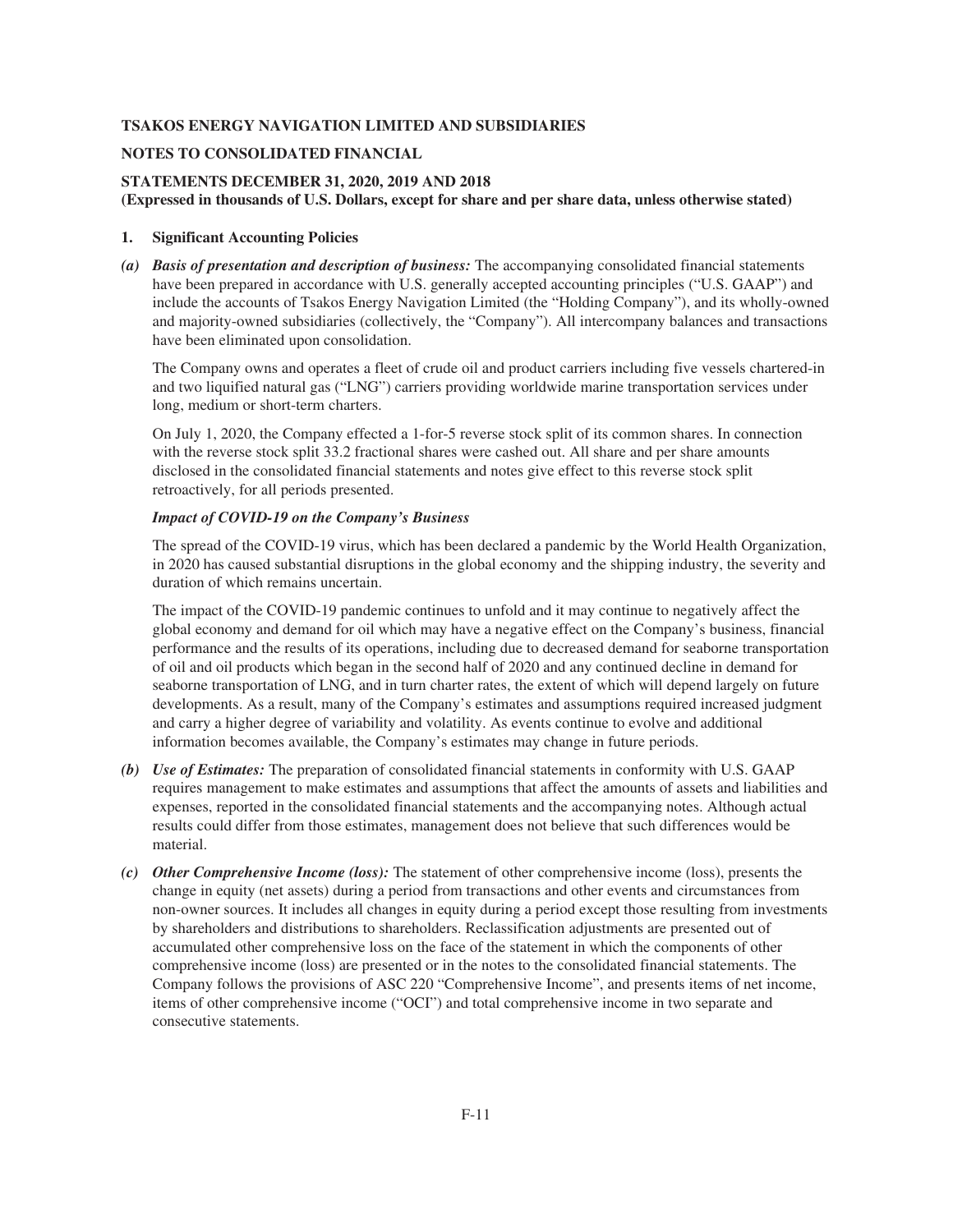### **NOTES TO CONSOLIDATED FINANCIAL**

### **STATEMENTS DECEMBER 31, 2020, 2019 AND 2018—(Continued) (Expressed in thousands of U.S. Dollars, except for share and per share data, unless otherwise stated)**

- *(d) Foreign Currency Translation:* The functional currency of the Company is the U.S. Dollar because the Company's vessels operate in international shipping markets in which the U.S. Dollar is utilized to transact most business. The accounting books of the Company are also maintained in U.S. Dollars. Transactions involving other currencies during the year are converted into U.S. Dollars using the exchange rates in effect at the time of the transactions. At the balance sheet dates, monetary assets and liabilities, which are denominated in other currencies, are translated into U.S. Dollars at the year-end exchange rates. Resulting gains or losses are reflected within Vessel operating expenses in the accompanying Consolidated Statements of Comprehensive Income (Loss).
- *(e) Cash, Cash Equivalents and Restricted Cash:* The Company classifies highly liquid investments such as time deposits and certificates of deposit and their equivalents with original maturities of three months or less as cash and cash equivalents. Cash deposits with certain banks that may only be used for special purposes (including loan repayments) are classified as Restricted cash.
- *(f) Accounts Receivable, Net and Credit Losses Accounting:* Accounts receivable, net at each balance sheet date includes estimated recoveries from charterers for hire, freight and demurrage billings and revenue earned but not yet billed, net of an allowance for doubtful accounts (\$ nil as of December 31, 2019). Accounts receivable are recorded when the right to consideration becomes unconditional. The Company's management at each balance sheet date reviews all outstanding invoices and provides allowance for receivables deemed uncollectible primarily based on the aging of such balances and any amounts in dispute. During 2020, the Company has no write offs (\$3,218 during 2019) of accounts receivable, deemed uncollectible.

As of January 1, 2020, the Company adopted ASC 326 which requires entities to use a forward-looking approach based on expected losses to estimate credit losses on certain types of financial instruments, including trade receivables. Under the new guidance, an entity recognizes as an allowance its estimate of lifetime expected credit losses which will result in more timely recognition of such losses. The Company adopted the accounting standard using the prospective transition approach as of January 1, 2020, which resulted in an immaterial adjustment in the opening balance of retained earnings. The Company maintains an allowance for credit losses for expected uncollectable accounts receivable, which is recorded as an offset to trade accounts receivable and changes in such, if any, are classified as Bad debt provisions in the Consolidated Statements of Comprehensive Income (Loss).

The adoption of ASC 326 primarily impacted trade receivables recorded on the Consolidated Balance Sheet. The Company assessed collectability by reviewing accounts receivable on a collective basis where similar characteristics exist and on an individual basis when the Company identifies specific customers with known disputes or collectability issues. In determining the amount of the allowance for credit losses, the Company considered historical collectability based on past due status. The Company also considered customerspecific information, current market conditions and reasonable and supportable forecasts of future economic conditions to determine adjustments to historical loss data.

The Company assessed that any impairment of receivables arising from operating leases, i.e. time charters, should be accounted for in accordance with Topic 842, Leases, and not in accordance with Topic 326. Impairment of receivables arising from voyage charters, which are accounted for in accordance with Topic 606, Revenues from Contracts with Customers, are within the scope of Subtopic 326 and must therefore be assessed for expected credit losses. No additional allowance was warranted for the year ended December 31, 2020.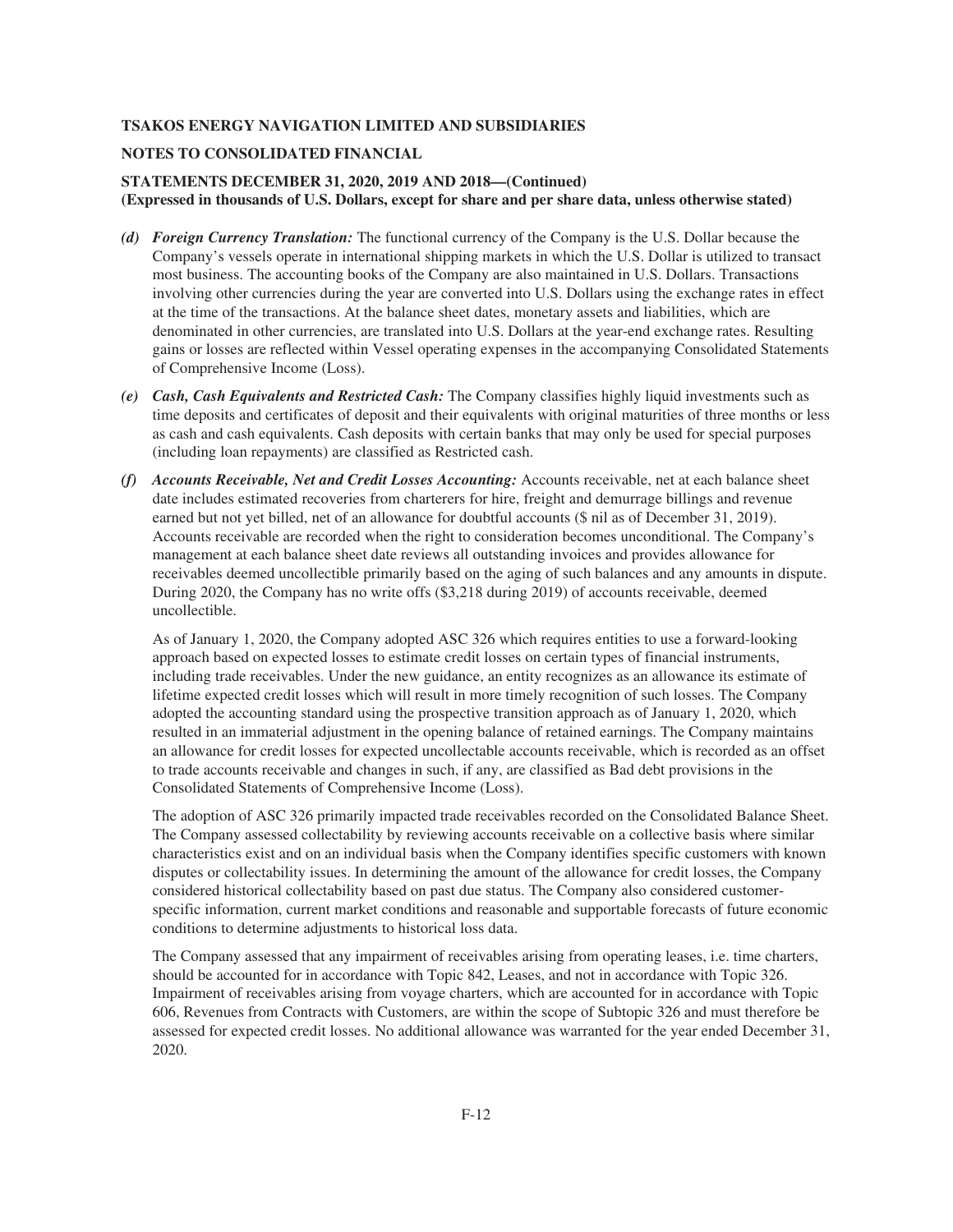### **NOTES TO CONSOLIDATED FINANCIAL**

#### **STATEMENTS DECEMBER 31, 2020, 2019 AND 2018—(Continued) (Expressed in thousands of U.S. Dollars, except for share and per share data, unless otherwise stated)**

No allowance was recorded on insurance claims as of January 1, 2020 and December 31, 2020, as their balances were immaterial. In addition, no allowance was recorded for cash equivalents as the majority of cash balances as of the balance sheet date were on time deposits with highly reputable credit institutions, for which periodic evaluations of the relative credit standing of those financial institutions are performed.

- *(g) Inventories*: Inventories consist of bunkers, lubricants, victualling and stores and are stated at the lower of cost or net realizable value. The cost is determined primarily by the first-in, first-out method. Net realizable value is defined as estimated selling prices in the ordinary course of business, less reasonably predictable costs of completion, disposal and transportation. When evidence exists that the net realizable value of inventory is lower than its cost, the difference is recognized as a loss in earnings in the period in which it occurs.
- *(h) Fixed Assets:* Fixed assets consist of vessels. Vessels are stated at cost, less accumulated depreciation. The cost of vessels includes the contract price and pre-delivery costs incurred during the construction and delivery of newbuildings, including capitalized interest, and expenses incurred upon acquisition of secondhand vessels. Subsequent expenditures for conversions and major improvements are capitalized when they appreciably extend the life, increase the earning capacity or improve the efficiency or safety of the vessels; otherwise they are charged to expense as incurred. Expenditures for routine repairs and maintenance are expensed as incurred. Depreciation is provided on the straight-line method based on the estimated remaining economic useful lives of the vessels, less an estimated residual value based on a scrap price.
- *(i) Impairment of Fixed Assets:* The Company reviews vessels for impairment whenever events or changes in circumstances indicate that the carrying amount of a vessel may not be recoverable. When such indicators are present, a vessel to be held and used is tested for recoverability by comparing the estimate of future undiscounted net operating cash flows expected to be generated by the use of the vessel over its remaining useful life and its eventual disposition to its carrying amount. Net operating cash flows are determined by applying various assumptions regarding the use or probability of sale of each vessel, future revenues net of commissions, operating expenses, scheduled dry-dockings, expected off-hire and scrap values, and taking into account historical revenue data and published forecasts on future world economic growth and inflation. Should the carrying value of the vessel, including any unamortized dry- docking costs, exceed its estimated future undiscounted net operating cash flows, impairment is measured based on the excess of the carrying amount over the fair market value of the asset. The Company determines the fair value of its vessels based on management estimates and assumptions and by making use of available market data and taking into consideration third party valuations. The review of the carrying amounts in connection with the estimated recoverable amount for the Company's vessels and advances for vessels under construction as of December 31, 2020, 2019 and 2018, indicated an impairment charge of \$ 0, \$18,661 and \$65,965, respectively (Note 4).

In addition, the Company reviews and tests its right-of use-assets for impairment at each reporting date by comparing their carrying amount with the estimated future undiscounted net operating cash flows expected to be generated by the use of the vessels, considering three year charter rates estimates and the average of those, over the remaining lease term (Note 4). The review of the carrying amounts in connection with the estimated recoverable amount for the Company's right of use assets as of December 31, 2020, indicated no impairment charge.

*(j) Reporting Assets held for sale:* It is the Company's policy to dispose of vessels when suitable opportunities occur and not necessarily to keep them until the end of their useful life. Long-lived assets are classified as held for sale when all applicable criteria enumerated under ASC 360 "Property, Plant, and Equipment" are met and are measured at the lower of their carrying amount or fair value less cost to sell. These assets are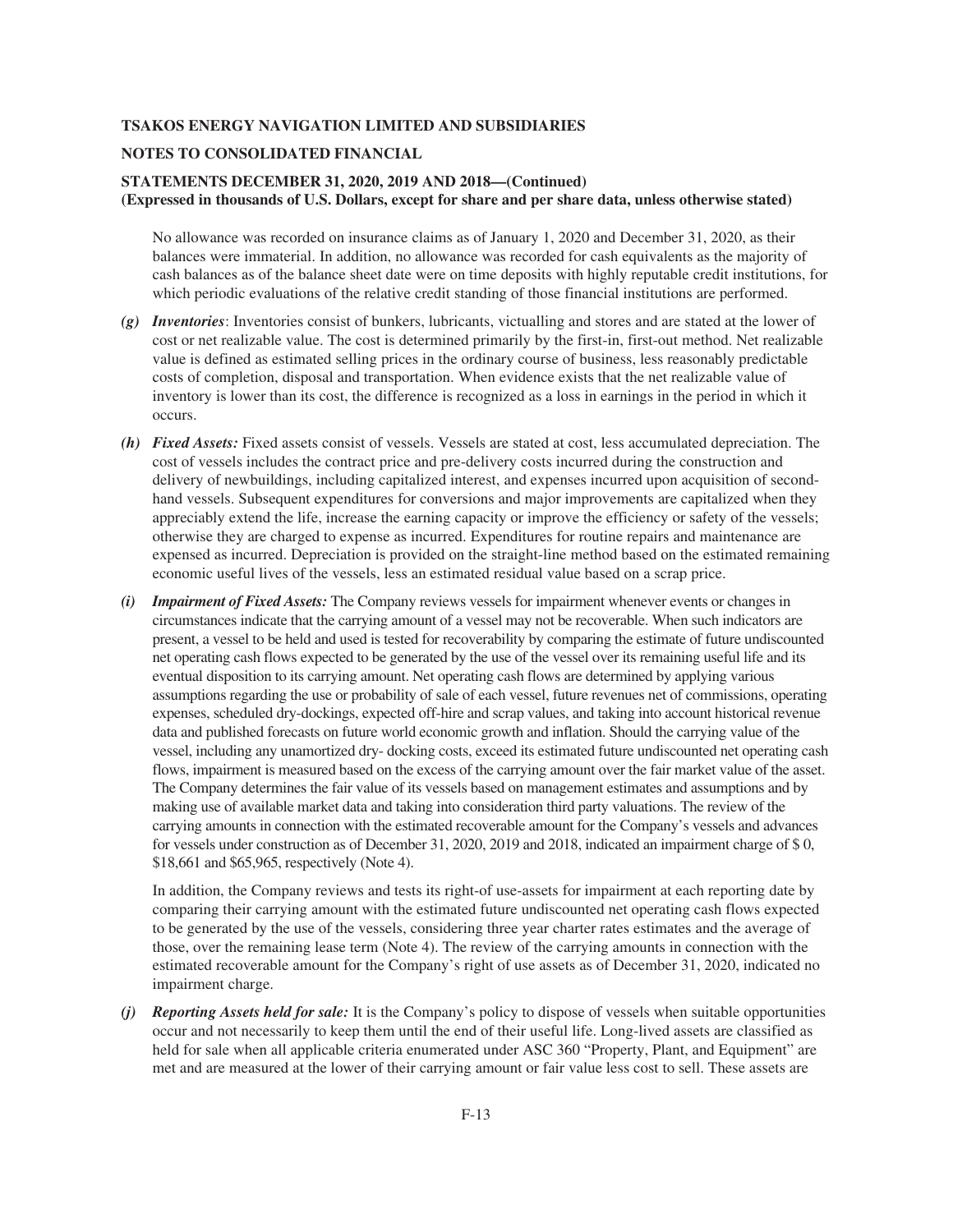### **NOTES TO CONSOLIDATED FINANCIAL**

#### **STATEMENTS DECEMBER 31, 2020, 2019 AND 2018—(Continued) (Expressed in thousands of U.S. Dollars, except for share and per share data, unless otherwise stated)**

not depreciated once they meet the criteria to be held for sale. An impairment charge for an asset held for sale is recognized when its fair value less cost to sell is lower than its carrying value at the date it meets the held for sale criteria and upon subsequent measurement. At December 31, 2020, the Company considered that the suezmax tankers, *Arctic* and *Antarctic* met the criteria to be classified as held for sale and are expected to be sold within a year. An impairment charge of \$15,326 was recognized in 2020. During 2020, the Company decided to replace the aframax tanker *Izumo Princess*, which was classified as held for sale as at December 31, 2019, with the aframax tanker *Sakura Princess* (Note 4). The carrying amount of the aframax tanker *Izumo Princess* was written down to \$22,750 consisting of the lower of its carrying amount, adjusted for any depreciation that would have been recognized had the vessel been continuously classified as held and used and its fair value. As of June 30, 2020, the aframax tanker *Sakura Princess* was classified as held for sale and its carrying amount was written down to \$22,750, based on the lower of its carrying amount and Level 1 inputs indicative of the vessel's sales price less cost to sell. The impairment charge of \$13,450 was recognized for the two aframax tankers *Izumo Princess* and *Sakura Princess* in 2020. The Company sold the aframax tanker *Sakura Princess* during 2020 (Note 4). At December 31, 2019, the Company considered that the suezmax tankers *Archangel, Alaska*, *Silia T* and the aframax tanker *Izumo Princess* met the criteria to be classified as held for sale. An impairment charge of \$7,952 was recognized in 2019. There was no impairment charge for vessels previously classified as held for sale in 2018.

*(k) Accounting for Special Survey, Dry-docking Costs and Leasehold improvements:* The Company follows the deferral method of accounting for dry-docking and special survey costs whereby actual costs incurred are reported in Deferred Charges and leasehold improvements and are amortized on a straight-line basis over the period through the date the next dry-docking is scheduled to become due (approximately every five years during the first fifteen years of vessels' life and every two and a half years within the remaining useful life of the vessels). Costs relating to routine repairs and maintenance are expensed as incurred. The unamortized portion of special survey and dry-docking costs for a vessel that is sold and/ or classified as held for sale, is included as part of the carrying amount of the vessel in determining the gain or loss on sale of the vessel.

The Company follows the deferral method of accounting for leasehold improvement costs whereby actual costs incurred are reported in Deferred Charges and leasehold improvements and are amortized on a straight-line basis over the shorter of the useful life of those leasehold improvements and the remaining lease term.

- *(l) Loan Costs:* Costs incurred for obtaining new loans or refinancing of existing loans, upon application of certain criteria, are capitalized and amortized over the term of the respective loan, using the effective interest rate method. Any unamortized balance of costs relating to loans repaid or refinanced as debt extinguishments is expensed in the period the repayment or extinguishment is made. Deferred financing costs, net of accumulated amortization, are presented as a reduction of long-term debt (Note 6).
- *(m) Accounting for Leases:* The Company adopted Accounting Standards Update 2016-02, Leases (or ASU 2016-02) and ASU No. 2018-11, Leases (ASC 842)—Targeted Improvements, on January 1, 2019, using the optional transition method. In connection with the adoption of ASC 842, the Company elected the package of practical expedients that allows companies not to reassess whether any expired or expiring contracts are or contain leases, lease classification for any expired or expiring leases and initial direct costs for any expired or expiring leases. Following the adoption and based on the Company's analysis, there was no cumulative effect adjustment to the opening balance of retained earnings. The adoption of ASC 842 resulted in a change in the accounting method for the lease portion of the daily charter hire for the Company's chartered-in vessels accounted for as operating leases with firm periods of greater than one year.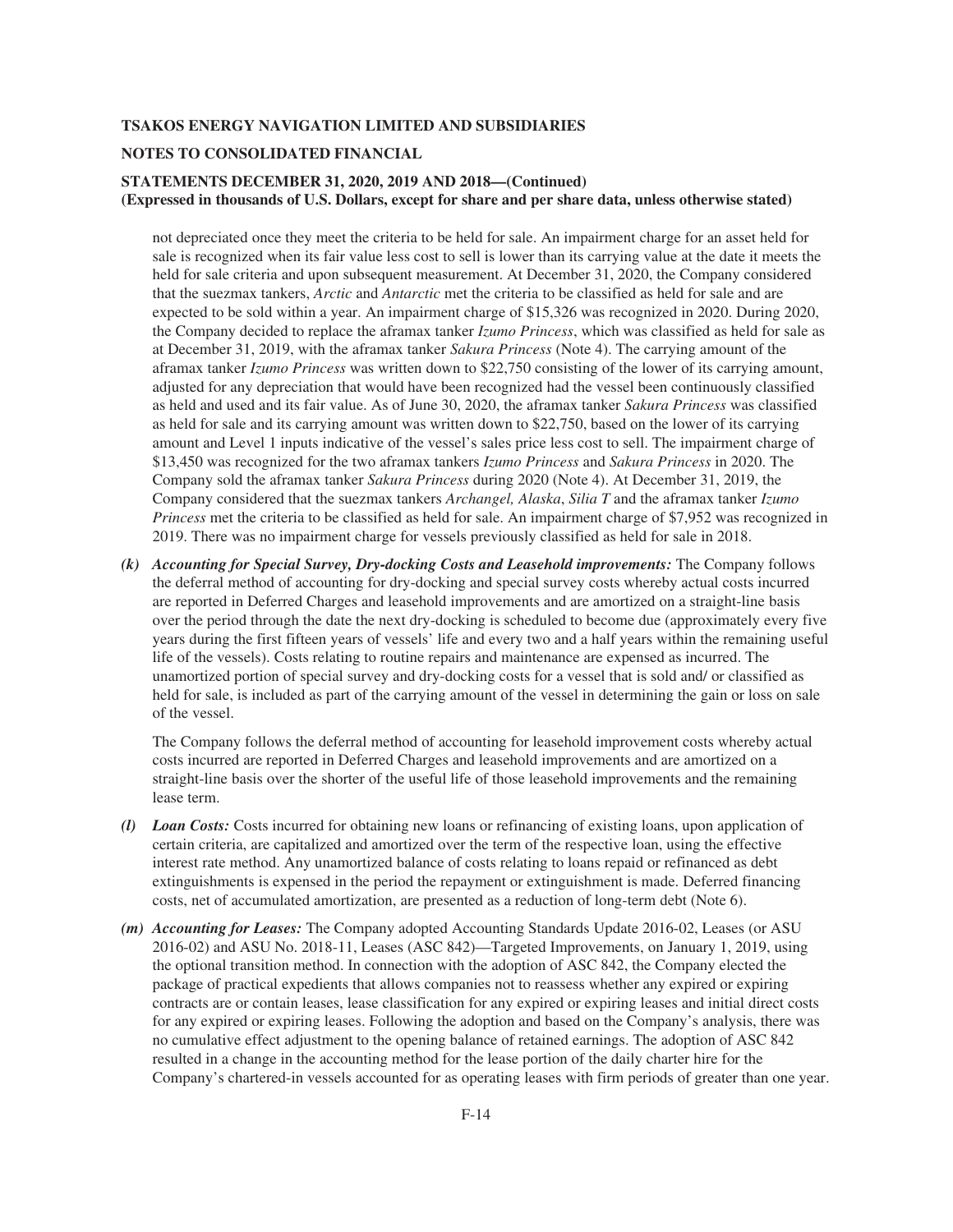### **NOTES TO CONSOLIDATED FINANCIAL**

### **STATEMENTS DECEMBER 31, 2020, 2019 AND 2018—(Continued) (Expressed in thousands of U.S. Dollars, except for share and per share data, unless otherwise stated)**

*Sale and Leaseback Transactions:* The Company has entered into five sale and leaseback transactions accounted for as operating leases (Note 4). According to the provisions of ASC 842-20-30-1, at the commencement date, a lessee shall measure both of the following: a) The lease liability at the present value of the lease payments not yet paid, discounted using the discount rate for the lease at lease commencement and b) The right-of-use asset, which shall consist of all of the following: i) The amount of the initial measurement of the lease liability, ii) Any lease payments made to the lessor at or before the commencement date, minus any lease incentives received and iii) Any initial direct costs incurred by the lessee.

After lease commencement, the Company measures the lease liability for an operating lease at the present value of the remaining lease payments using the discount rate determined at lease commencement (Note 4). The right-of-use asset is subsequently measured at the amount of the remeasured lease liability, adjusted for the remaining balance of any lease incentives received, any cumulative prepaid or accrued rent if the lease payments are uneven throughout the lease term and any unamortized initial direct costs.

Any changes made to leased assets to customize it for a particular use or need of the lessee are capitalized as leasehold improvements. Amounts attributable to leasehold improvements are presented separately from the related right-of-use asset (Note  $1(k)$ ).

**(n)** *Revenue from Contracts with Customers:* On January 1, 2018, the Company adopted ASC 606 – Revenue from Contracts with Customers, using the modified retrospective method only to contracts that were not completed at January 1, 2018. Its adoption mainly changed the method of recognizing revenue over time for voyage charters from the discharge-to-discharge method to the loading-to- discharge method. The adoption of the new accounting standard resulted in a cumulative adjustment of \$1,311 in the opening balance of the retained earnings for the fiscal year of 2018. The Company has decided to apply the optional exemption not to disclose the value of the undelivered performance obligations for contracts with an original expected length of one year or less.

*Accounting for Revenue and Expenses:* Voyage revenues are generated from voyage charter agreements and contracts of affreightment, bareboat charter or time charter agreements (including profit sharing clauses).

**Voyage charters and contracts of affreightment:** Voyage charters, are contracts made in the spot market for the use of a vessel for a specific voyage in return of payment of an agreed upon freight rate per ton of cargo. Contracts of affreightment are contracts for multiple voyage charter employments. Revenues from voyage charters in the spot market or under contracts of affreightment are recognized ratably from commencement of cargo loading to completion of discharge of the current cargo, in accordance with ASC 606. Voyage charter payments are due upon discharge of the cargo. Revenues from voyage charters and contracts of affreightment amounted to \$259,015, \$215,197 and \$184,779 for the years ended December 31, 2020, 2019 and 2018, respectively. At December 31, 2020 and 2019, receivables from voyage charters and contracts of affreightment amounted to \$21,268 and \$26,222 respectively, the majority of them collected upon completion of the voyage.

Demurrage revenue, which is included in voyage revenues, represents charterers' reimbursement for any potential delays exceeding the allowed lay time as per charter party agreement and is recognized as the performance obligation is satisfied.

**Time charters and Bareboat revenues:** For time charters and bareboat arrangements, a contract exists, and the vessel is delivered (commencement date) to the charterer, for a fixed period of time, at rates that are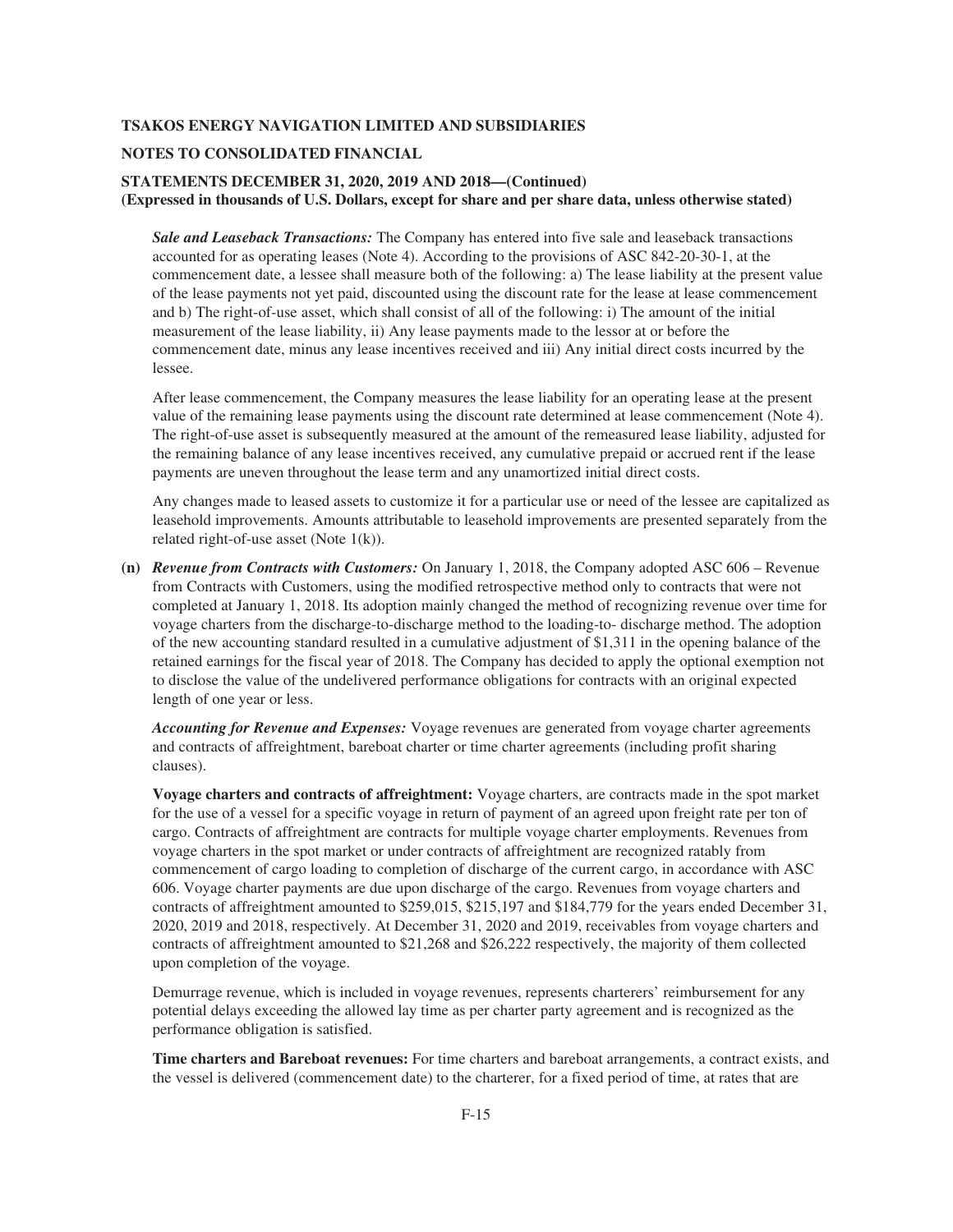### **NOTES TO CONSOLIDATED FINANCIAL**

## **STATEMENTS DECEMBER 31, 2020, 2019 AND 2018—(Continued) (Expressed in thousands of U.S. Dollars, except for share and per share data, unless otherwise stated)**

determined in the charter agreement and the relevant voyage expenses (i.e. port dues, canal tolls, pilotages and fuel consumption) burden the charterer. The charterer has the right, upon delivery of the vessel, to control the use of the vessel as it has the right to: (i) decide the (re)delivery time of the vessel; (ii) arrange the ports from which the vessel shall pass; (iii) give directions to the master of the vessel regarding the vessel's operations (i.e. speed, route, bunkers purchases, etc.); (iv) sub-charter the vessel and (v) consume any income deriving from the vessel's charter. Thus, time and bareboat charter agreements are accounted for as operating leases, ratably on a straight line over the duration of the charter agreement and therefore, fall under the scope of ASC 842 (Note 1 (m)).

The charterer may charter the vessel with or without the owner's crew and other operating services (time and bareboat charter, respectively). Thus, the agreed daily rates (hire rates) in the case of time charter agreements also include compensation for part of the agreed crew and other operating services provided by the owner (non-lease components). The Company has elected to account for the lease and non-lease components of time charter agreements as a combined component in its consolidated financial statements, having taken into account that the non-lease component would be accounted for ratably on a straight-line basis over the duration of the time charter in accordance with ASC 606 and that the lease component is considered as the predominant component. In this respect, the Company qualitatively assessed that more value is ascribed to the vessel rather than to the services provided under the time charter agreements.

Profit sharing contracts are accounted for as variable consideration and included in the transaction price to the extent that variable amounts earned beyond an agreed fixed minimum hire are determinable at the reporting date and when there is no uncertainty associated with the variable consideration. Profit-sharing revenues are calculated at an agreed percentage of the excess of the charter's average daily income over an agreed amount.

Revenue from time charter hire arrangements with an escalation clause is recognized on a straight-line basis over the charter term unless another systematic and rational basis is more representative of the time pattern in which the vessel is employed. Revenues from time and bareboat charter hire arrangements amounted to \$385,120, \$382,255 and \$345,100 for the years ended December 31, 2020, 2019 and 2018, respectively.

Revenues generated from time charter and bareboat arrangements are usually collected in advance.

**Voyage related and vessel operating costs:** Voyage expenses primarily consist of port charges, canal dues and bunker (fuel) costs relating to spot charters or contract of affreightment. These voyage expenses are borne by the Company unless the vessel is on time- charter, in which case they are borne by the charterer. Commissions (i.e. brokerage and address) are included in voyage expenses under all types of employment. All voyage expenses are expensed as incurred, apart from bunker expenses which consist part of the contract fulfillment costs and are recognized as a deferred contract cost and amortized over the voyage period when the relevant criteria under ASC 340-40 are met. Unamortized deferred contract costs are included in the consolidated balance sheet under Capitalized voyage expenses. Commissions are expensed as incurred. Vessel operating costs include crew costs, insurances, repairs and maintenance, spares, stores, lubricants, quality and safety costs and other expenses such as tonnage tax, registration fees and communication costs, as well as foreign currency gains or losses. All vessel operating expenses are expensed as incurred. Under a bareboat charter, the charterer assumes responsibility for all voyage and vessel operating expenses and risk of operation. Upon adoption of ASC 842, the Company made an accounting policy election to not recognize contract fulfillment costs for time charters under ASC 340-40.

**Unearned revenue:** Unearned revenue represents cash received prior to the year-end for which related service has not been provided. It primarily relates to charter hire paid in advance and to revenue resulting from charter agreements with varying rates.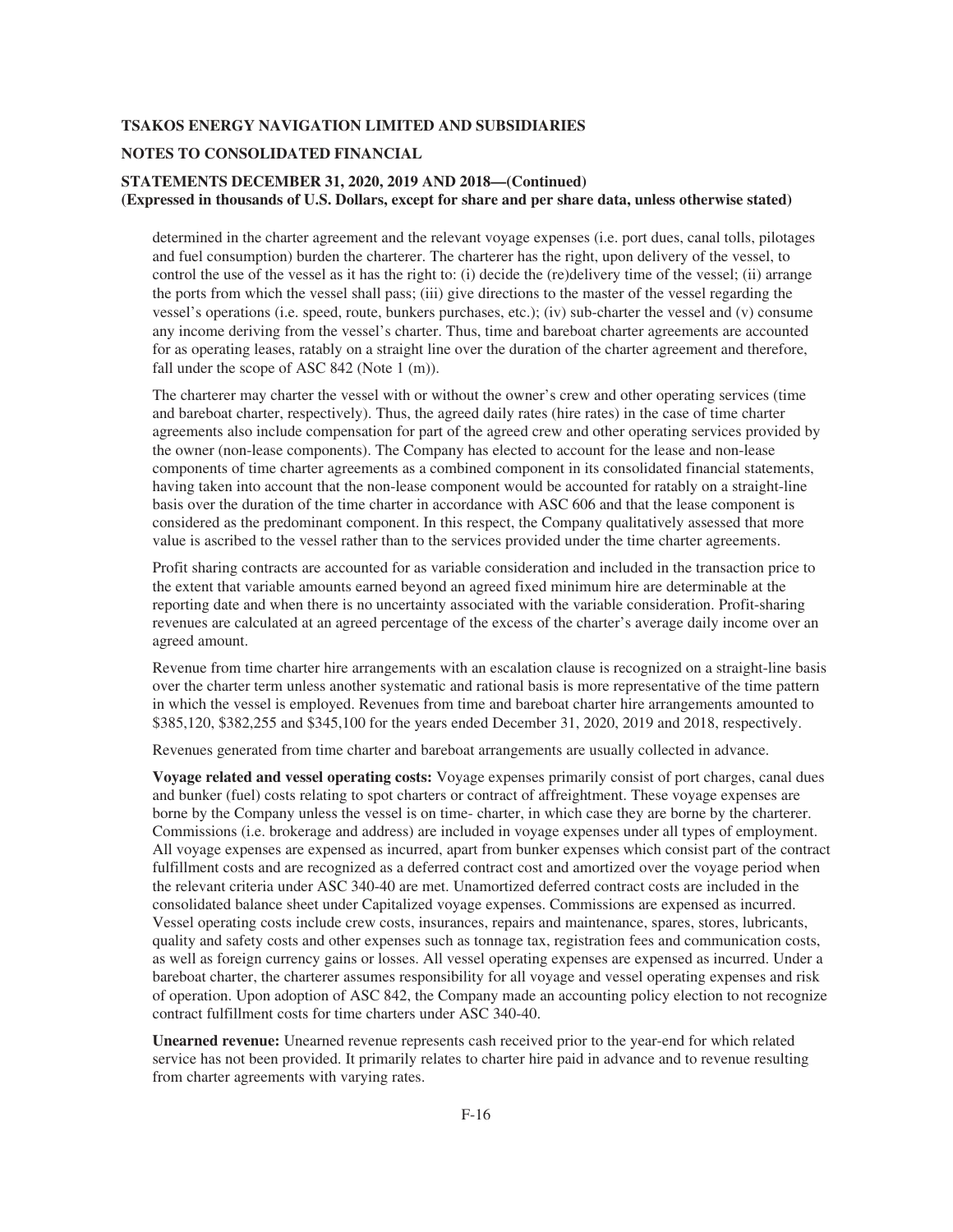### **NOTES TO CONSOLIDATED FINANCIAL**

#### **STATEMENTS DECEMBER 31, 2020, 2019 AND 2018—(Continued) (Expressed in thousands of U.S. Dollars, except for share and per share data, unless otherwise stated)**

**Customers' concentration:** Voyage revenues for 2020, 2019 and 2018 included revenues derived from significant charterers as follows (in percentages of total voyage revenues):

| <b>Charterer</b> | 2020 | 2019 | 2018   |
|------------------|------|------|--------|
| А                | 12%  | 13%  | 15%    |
| B                | 9%   | 11%  | $10\%$ |
|                  | 9%   | 10%  | 10%    |

- *(o) Segment Reporting:* The Company does not evaluate the operating results by type of vessel or by type of charter or by type of cargo. Although operating results may be identified by type of vessel, management, including the chief operating decision maker, reviews operating results primarily by revenue per day and operating results of the fleet. The Company operates two LNG carriers which meet the quantitative thresholds used to determine reportable segments. The chief operating decision maker does not review the operating results of these vessels separately or make any decisions about resources to be allocated to these vessels or assess their performance separately; therefore, the LNG carriers do not constitute a separate reportable segment. The Company's vessels operate on many trade routes throughout the world and, therefore, the provision of geographic information is considered impracticable by management. For the above reasons, the Company has determined that it operates in one reportable segment, the worldwide maritime transportation of liquid energy related products.
- *(p) Derivative Financial Instruments:* The Company regularly enters into interest rate swap contracts to manage its exposure to fluctuations of interest rates associated with its specific borrowings. Also, the Company enters into bunker swap contracts and put or call options to manage its exposure to fluctuations of bunker prices associated with the consumption of bunkers by its vessels. Interest rate and bunker price differentials paid or received under the swap agreements are recognized as part of Interest and finance costs, net. On the inception of a put or call option on bunkers an asset or liability is recognized. The subsequent changes in its fair value and realized payments or receipts upon exercise of the options are recognized in the consolidated statement of comprehensive income (loss) as part of the interest and finance costs, net. All derivatives are recognized in the consolidated financial statements at their fair value. On the inception date of the derivative contract, the Company evaluates the derivative as an accounting hedge of the variability of cash flow to be paid of a forecasted transaction ("cash flow" hedge). Changes in the fair value of a derivative that is qualified, designated and highly effective as a cash flow hedge are recorded in other comprehensive income (loss) until earnings are affected by the forecasted transaction. Changes in the fair value of undesignated derivative instruments and the ineffective portion of designated derivative instruments are reported in earnings in the period in which those fair value changes occur. Realized gains or losses on early termination of undesignated derivative instruments are also classified in earnings in the period of termination of the respective derivative instrument.

The Company formally documents all relationships between hedging instruments and hedged items, as well as the risk-management objective and strategy for undertaking various hedge transactions. This process includes linking all derivatives that are designated as cash flow hedges of the variable cash flows of a forecasted transaction to a specific forecasted transaction. The Company also formally assesses, both at the hedge's inception and on an ongoing basis, whether the derivatives that are used in hedging transactions are highly effective in offsetting changes in cash flow of hedged items. When it is determined that a derivative is not highly effective as a hedge or that it has ceased to be a highly effective hedge, the Company discontinues hedge accounting prospectively. In accordance with ASC 815 "Derivatives and Hedging," the Company may prospectively discontinue the hedge accounting for an existing hedge if the applicable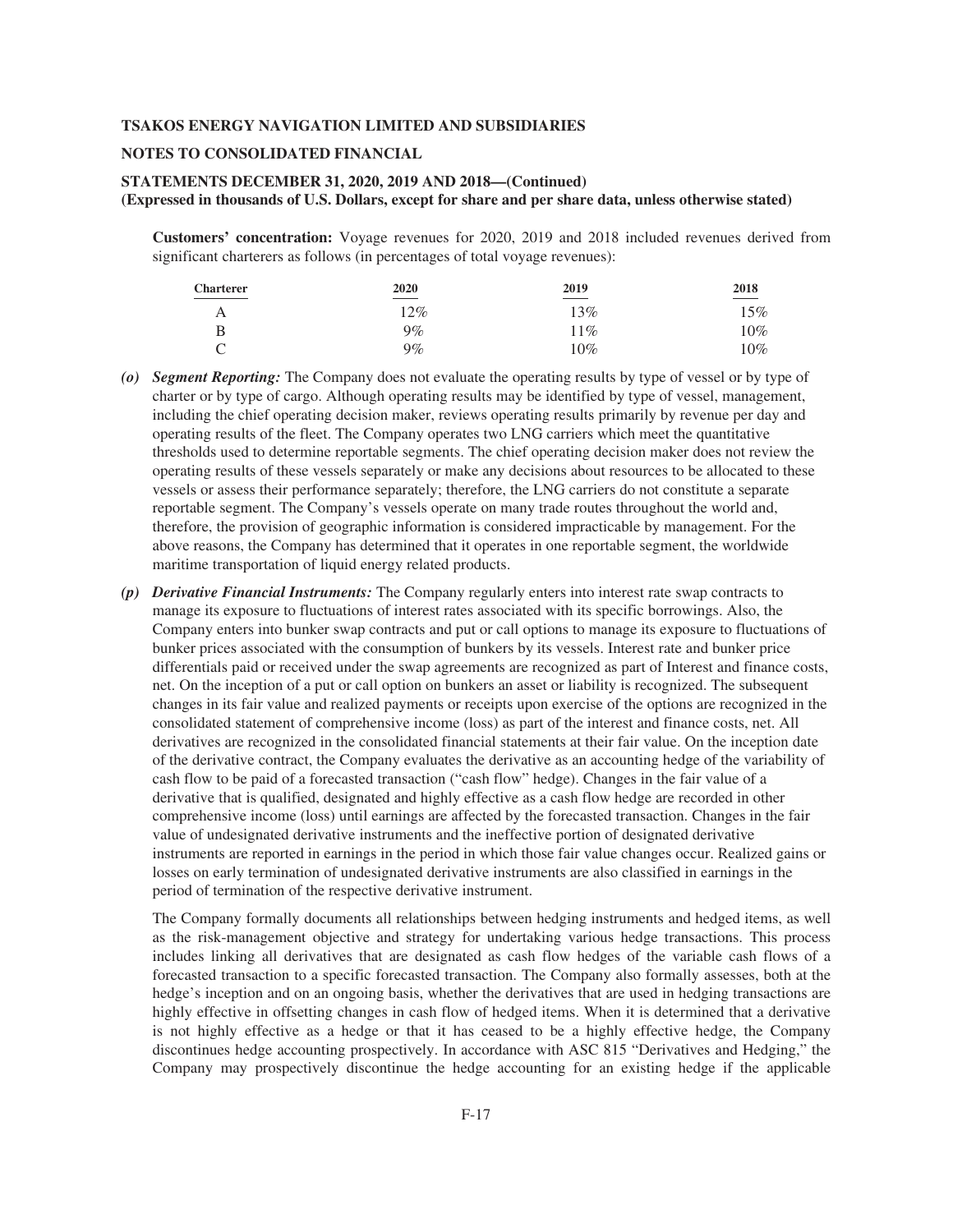### **NOTES TO CONSOLIDATED FINANCIAL**

#### **STATEMENTS DECEMBER 31, 2020, 2019 AND 2018—(Continued) (Expressed in thousands of U.S. Dollars, except for share and per share data, unless otherwise stated)**

criteria are no longer met, the derivative instrument expires, is sold, terminated or exercised or if the Company removes the designation of the respective cash flow hedge. In those circumstances, the net gain or loss remains in accumulated other comprehensive loss and is reclassified into earnings in the same period or periods during which the hedged forecasted transaction affects earnings, unless the forecasted transaction is no longer probable in which case the net gain or loss is reclassified into earnings immediately.

On January 1, 2019, the Company adopted ASU No. 2017-12, Derivatives and Hedging (Topic 815). Targeted Improvements to Accounting for Hedging Activities (ASU No. 2017-12), which amends and simplifies existing guidance in order to allow companies to more accurately present the economic effects of risk management activities in the consolidated financial statements, and ASU 2018-16, "Derivatives and Hedging (Topic 815)—Inclusion of the Secured Overnight Financing Rate (SOFR) Overnight Index Swap (OIS) Rate as a Benchmark Interest Rate for Hedge Accounting Purposes", which permits the use of the OIS rate based on SOFR as a U.S. benchmark interest rate for hedge accounting purposes under Topic 815 in addition to the UST, the LIBOR swap rate, the OIS rate based on the Fed Funds Effective Rate and the SIFMA Municipal Swap Rate, as further amended through ASU 2019-04, "Codification Improvements to Topic 326, Financial Instruments—Credit Losses, Topic 815, Derivatives and Hedging, and Topic 825 Financial Instruments". The amendments have been adopted on a prospective basis for qualifying new or re-designated hedging relationships entered into on or after the date of adoption. The adoption of this new accounting guidance had no effect on the Company's consolidated financial statements.

*(q) Fair Value Measurements:* The Company follows the provisions of ASC 820, "Fair Value Measurements and Disclosures" which defines, and provides guidance as to the measurement of fair value. ASC 820 applies when assets or liabilities in the consolidated financial statements are to be measured at fair value. Fair value is defined as the price that would be received to sell an asset or paid to transfer a liability in an orderly transaction between market participants (Note 14).

*In August 2018, the FASB issued ASU 2018-13, "Fair Value Measurement (Topic 820)—Disclosure Framework—Changes to the Disclosure Requirements for Fair Value Measurement",* which improves the effectiveness of fair value measurement disclosures. In particular, the amendments in this Update modify the disclosure requirements on fair value measurements in Topic 820, Fair Value Measurement, based on the concepts in FASB Concepts Statement, Conceptual Framework for Financial Reporting—Chapter 8: Notes to Financial Statements, including the consideration of costs and benefits. The amendments in the Update apply to all entities that are required under existing U.S. GAAP to make disclosures about recurring and non-recurring fair value measurements. ASU 2018-13 is effective for annual periods, including interim periods within those annual periods, beginning after December 15, 2019. The amendments on changes in unrealized gains and losses, the range and weighted average of significant unobservable inputs used to develop Level 3 fair value measurements and the narrative description of measurement uncertainty should be applied prospectively for only the most recent interim or annual period presented in the initial fiscal year of adoption. All other amendments should be applied retrospectively to all periods presented upon their effective date. Early adoption is permitted upon issuance of this Update. An entity is permitted to early adopt any removed or modified disclosures upon issuance of this Update and delay adoption of the additional disclosures until their effective date. The adoption of this new accounting guidance did not have a material effect on the Company's consolidated financial statements and related disclosures.

*(r) Going concern:* The Company evaluates whether there is substantial doubt about its ability to continue as a going concern by applying the provisions of ASC 205-40. In more detail, the Company evaluates whether there are conditions or events that raise substantial doubt about the Company's ability to continue as a going concern within one year from the date the consolidated financial statements are issued. As part of such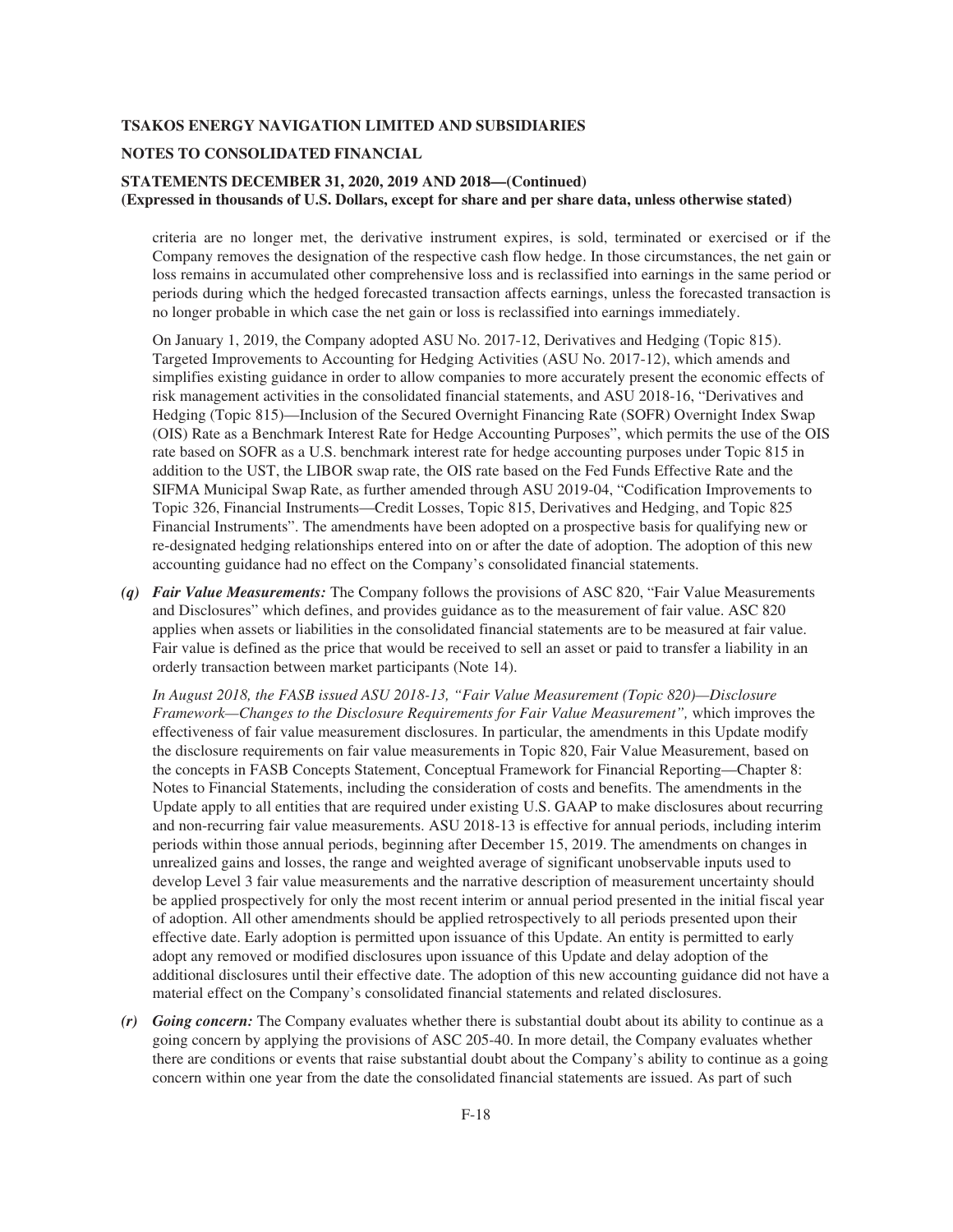### **NOTES TO CONSOLIDATED FINANCIAL**

### **STATEMENTS DECEMBER 31, 2020, 2019 AND 2018—(Continued) (Expressed in thousands of U.S. Dollars, except for share and per share data, unless otherwise stated)**

evaluation, the Company did not identify any conditions that raise substantial doubt about the entity's ability to continue as a going concern within one year from the date the consolidated financial statements are issued. As a result, there was no impact in the Company's results of operations, financial position, cash flows or disclosures.

- *(s) Treasury stock:* Treasury stock is stock that is repurchased by the issuing entity, reducing the number of outstanding shares in the open market. When shares are repurchased, they may either be cancelled or held for reissue. If not cancelled, such shares are referred to as treasury stock. Treasury stock is essentially the same as unissued capital and reduces ordinary share capital. The cost of the acquired shares should generally be shown as a deduction from stockholders' equity. Dividends on such shares held in the entity's treasury should not be reflected as income and not shown as a reduction in equity. Gains and losses on sales of treasury stock should be accounted for as adjustments to stockholders' equity and not as part of income. Depending on whether the shares are acquired for reissuance or retirement, treasury stock is accounted for under the cost method or the constructive retirement method. The cost method is also used, when reporting entity management has not made decisions as to whether the reacquired shares will be retired, held indefinitely or reissued. The Company elected for the repurchase of its common shares to be accounted for under the cost method. Under this method, the treasury stock account is charged for the aggregate cost of shares reacquired.
- *(t) Accounting for transactions under common control:* Common control transaction is any transfer of net assets or exchange of equity interests between entities or businesses that are under common control by an ultimate parent or controlling shareholder before and after the transaction. Common control transactions may have characteristics that are similar to business combinations but do not meet the requirements to be accounted for as business combinations because, from the perspective of the ultimate parent or controlling shareholder, there has not been a change in control over the acquiree. Due to the fact common control transactions do not result in a change in control at the ultimate parent or controlling shareholder level, the Company does not account for such transactions at fair value. Rather, common control transactions are accounted for at the carrying amount of the net assets or equity interests transferred.
- *(u) Net Income (Loss) Per Share Attributable to Common Stockholders:* The Company computes net income (loss) per share using the two-class method required for participating securities. The two-class method requires income available to common stockholders for the period to be allocated between common shares and participating securities based upon their respective rights to receive dividends as if all income for the period had been distributed.

The Company's Series G Convertible Preferred Shares (Note 8) are participating securities. Any remaining earnings would be distributed to the holders of common shares and the holders of the Series G Convertible Preferred Shares on a pro-rata basis assuming conversion of all Series G Convertible Preferred Shares into common shares. This participating security does not contractually require the holders of such shares to participate in the Company's losses. As such, net losses for the periods presented were not allocated to the Company's participating security.

#### **New Accounting Pronouncements—Not Yet Adopted**

In March 2020, the FASB issued ASU 2020-04, "Facilitation of the Effects of Reference Rate Reform on Financial Reporting (Topic 848)", which is intended to provide temporary optional expedients and exceptions to U.S. GAAP guidance on contracts, hedge accounting and other transactions affected by the expected market transition from the London Interbank Offered Rate (LIBOR) and other interbank offered rates to alternative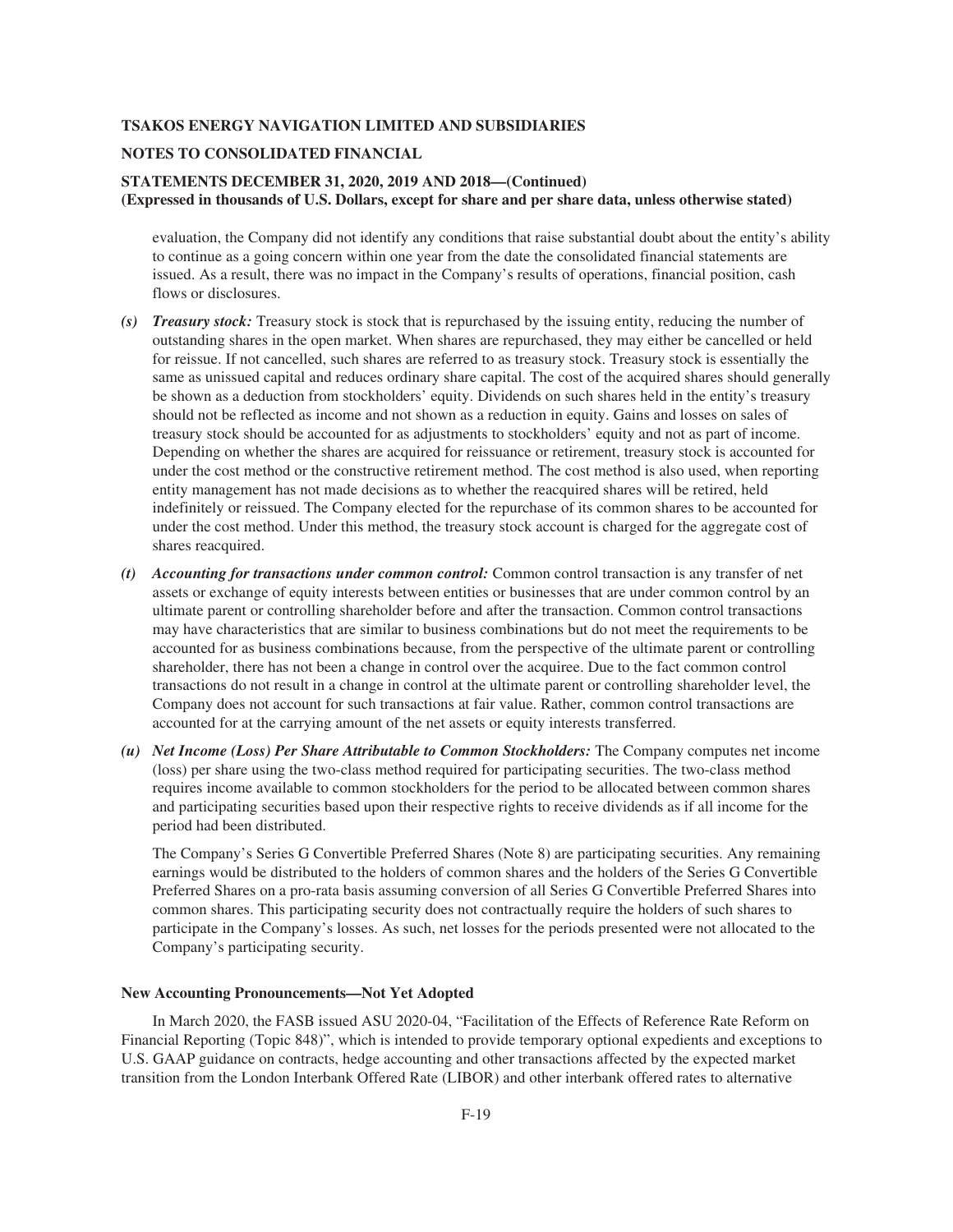### **NOTES TO CONSOLIDATED FINANCIAL**

### **STATEMENTS DECEMBER 31, 2020, 2019 AND 2018—(Continued) (Expressed in thousands of U.S. Dollars, except for share and per share data, unless otherwise stated)**

reference rates. In January 2021, the FASB issued ASU 2021-01, Reference Rate Reform (Topic 848). The amendments in this Update clarify that certain optional expedients and exceptions in Topic 848 for contract modifications and hedge accounting apply to derivative instruments that use an interest rate for margining, discounting, or contract price alignment that is modified as a result of reference rate reform. Amendments in this Update to the expedients and exceptions in Topic 848 capture the incremental consequences of the scope clarification and tailor the existing guidance to derivative instruments affected by the discounting transition. The amendments in this Update apply to all entities that elect to apply the optional guidance in Topic 848. ASU 2020-04 and ASU 2021-10 can be adopted as of March 12, 2020 through December 31, 2022. The Company is currently evaluating the impact this guidance may have on its consolidated financial statements and related disclosures. As of December 31, 2020, the Company has not yet elected any optional expedients provided in the standard.

In August 2020, the FASB issued ASU No. 2020-06, Debt—Debt with Conversion and Other Options (Subtopic 470-20) and Derivatives and Hedging—Contracts in Entity's Own Equity (Subtopic 815-40): Accounting for Convertible Instruments and Contracts in an Entity's Own Equity. The ASU reduces the number of accounting models for convertible debt instruments by eliminating the cash conversion model. As compared with current U.S. GAAP, more convertible debt instruments will be reported as a single liability instrument and the interest rate of more convertible debt instruments will be closer to the coupon interest rate. The ASU also aligns the consistency of diluted Earnings Per Share ("EPS") calculations for convertible instruments by requiring that (1) an entity use the if- converted method and (2) share settlement be included in the diluted EPS calculation for both convertible instruments and equity contracts when those contracts include an option of cash settlement or share settlement. The ASU is effective for fiscal years beginning after December 15, 2021, including interim periods within those fiscal years. Early adoption is permitted, but no earlier than fiscal years beginning after December 15, 2020, including interim periods within those fiscal years. The FASB has specified that an entity should adopt the guidance as of the beginning of its annual fiscal year. The Company is currently evaluating the impact this guidance may have on its consolidated financial statements and related disclosures.

#### **2. Transactions with Related Parties**

**(a)** *Tsakos Energy Management Limited (the "Management Company"):* The Holding Company has a Management Agreement ("Management Agreement") with the Management Company, a Liberian corporation, to provide overall executive and commercial management of its affairs for a monthly fee, which may be adjusted per the Management Agreement of March 8, 2007, effective from January 1, 2008, at the beginning of each year, in accordance with the terms of the Management Agreement, if both parties agree. In 2020, 2019 and 2018, the monthly fees for operating conventional vessels were \$27.5 apart from the suezmax *Eurochampion 2004,* the aframaxes *Maria Princess* and *Sapporo Princess*, the VLCCs *Ulysses, Hercules I* and the VLCC *Millennium* until April 11, 2018, the date of vessel's sale, which are managed by a third-party manager. Monthly fees for third-party managed vessels amounted to \$27.7 for 2020 and \$27.5 for both 2019 and 2018. Chartered in vessels or chartered out on a bare-boat basis and for vessels under construction monthly fees are \$20.4, \$35.0 for the DP2 shuttle tankers, while the monthly fees for LNG carriers amounted to \$37.3 for 2020 and \$36.9 for both 2019 and 2018. The Management Company, for services rendered, charged \$20,271, \$20,147 and \$20,169 for 2020, 2019 and 2018, respectively. Management fees for vessels are included in the General and Administrative Expenses in the accompanying Consolidated Statements of Comprehensive Income (Loss).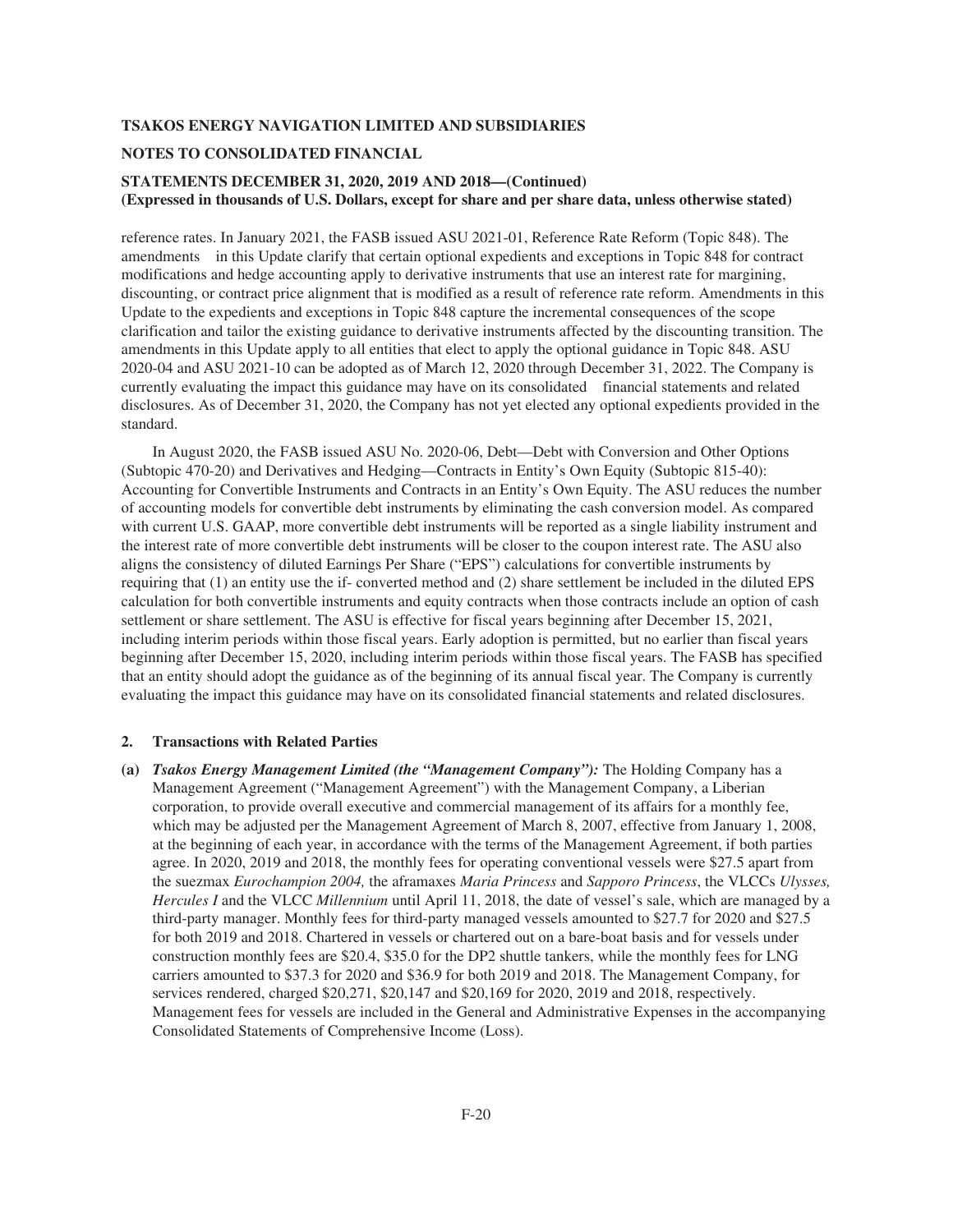### **NOTES TO CONSOLIDATED FINANCIAL**

### **STATEMENTS DECEMBER 31, 2020, 2019 AND 2018—(Continued) (Expressed in thousands of U.S. Dollars, except for share and per share data, unless otherwise stated)**

In addition to the Management fee, the Management Agreement provides for an incentive award to the Management Company, which is at the absolute discretion of the Holding Company's Board of Directors. In 2020, 2019 and 2018, an award of \$1,500, \$500 and \$200, respectively, was granted to the Management Company and is included in the General and Administrative expenses in the accompanying Consolidated Statements of Comprehensive Income (Loss). In addition, special awards of \$1,500 and \$750 were paid to the Management Company in relation to newbuilding program in 2020 and capital raising offerings in 2018, respectively. These awards have been included as an additional newbuilding cost in 2020 and a deduction of additional paid-in capital in 2018, in the accompanying consolidated financial statements, respectively.

The Holding Company and the Management Company have certain officers and directors in common. The President, who is also the Chief Executive Officer and a Director of the Holding Company, is also the sole stockholder of the Management Company. The Management Company may unilaterally terminate its Management Agreement with the Holding Company at any time upon one year's notice. In addition, if even one director is elected to the Holding Company without the recommendation of the existing Board of Directors, the Holding Company would be obligated to pay the Management Company an amount calculated in accordance with the terms of the Management Agreement. Under the terms of the Management Agreement between the Holding Company and the Management Company, the Holding Company may terminate the Management Agreement only under specific circumstances, without the prior approval of the Holding Company's Board of Directors.

Estimated future management fees payable over the next ten years under the Management Agreement, exclusive of any incentive awards and based on existing vessels and known vessels scheduled for future delivery as at December 31, 2020, are \$20,912 for 2021, \$21,186 for 2022, \$20,790 for each of the years 2023 and 2024, \$20,329 for 2025 and \$97,175 from 2026 to 2030.

Also, under the terms of the Management Agreement, the Management Company provides supervisory services for the construction of new vessels for a monthly fee of \$20.4 in 2020, 2019 and 2018. These fees in total amounted to \$740, \$850 and \$245 for 2020, 2019 and 2018, respectively, and are either accounted for as part of construction costs for delivered vessels or are included in Advances for vessels under construction.

At December 31, 2020, the amount due from the Management Company was \$93 (\$197 due to the Management Company at December 31, 2019).

*(b) Tsakos Columbia Shipmanagement S.A. ("TCM"):* The Management Company appointed TCM to provide technical management to the Company's vessels from July 1, 2010. TCM is owned jointly and in equal part by related party interests and by a private German Group. TCM, with the consent of the Holding Company, may subcontract all or part of the technical management of any vessel to an alternative unrelated technical manager.

Effective July 1, 2010, the Management Company, at its own expense, pays technical management fees to TCM, and the Company bears and pays directly to TCM most of its operating expenses, including repairs and maintenance, provisioning and crewing of the Company's vessels, as well as certain charges which are capitalized or deferred, including reimbursement of the costs of TCM personnel sent overseas to supervise repairs and perform inspections on the Company's vessels. TCM for services rendered charged \$1,327, \$2,038 and \$2,389 for 2020, 2019 and 2018, respectively.

At December 31, 2020, the amount due from TCM was \$20,693 (\$20,113 at December 31, 2019), relating to vessel operating expenses to be incurred in the following month.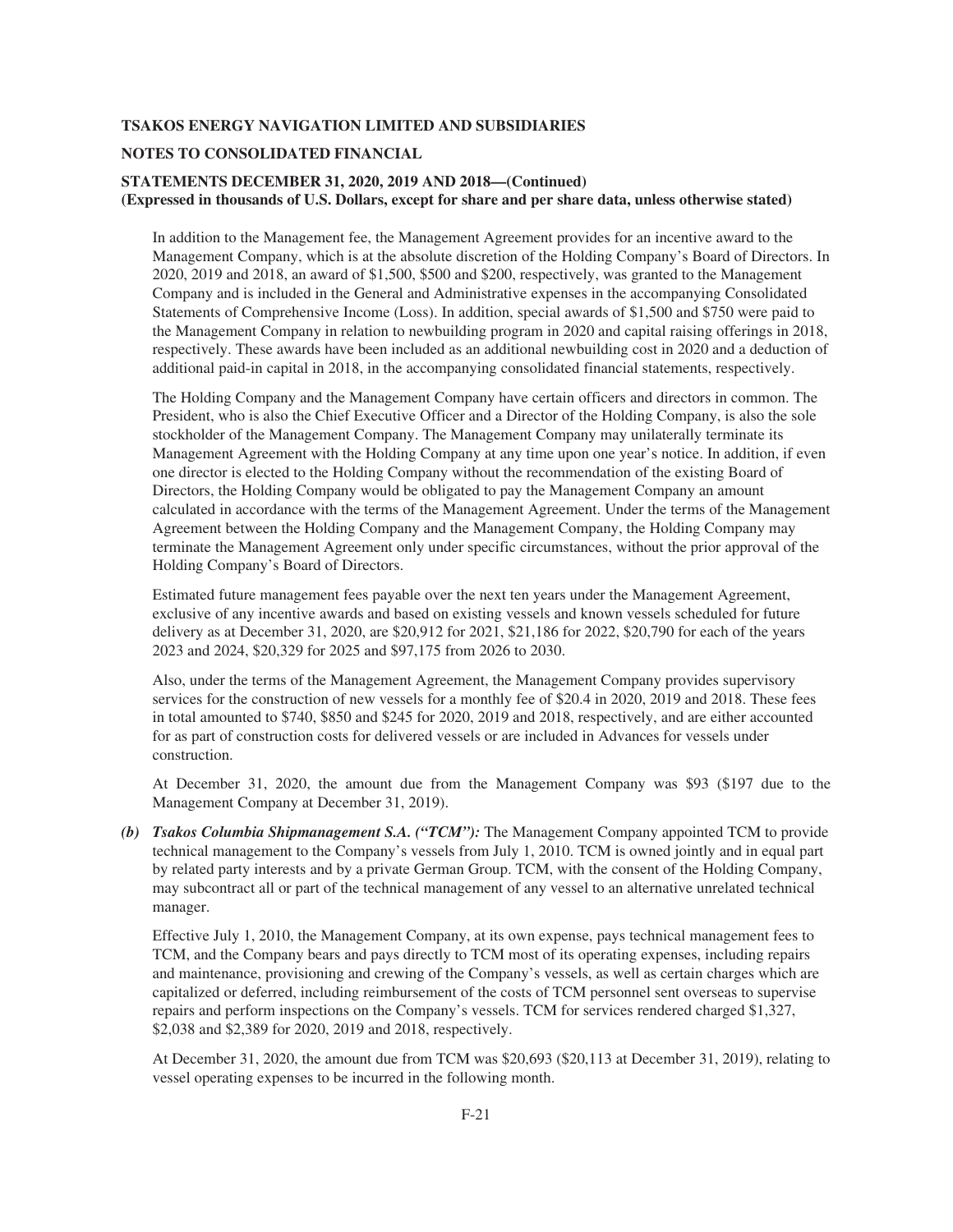### **NOTES TO CONSOLIDATED FINANCIAL**

### **STATEMENTS DECEMBER 31, 2020, 2019 AND 2018—(Continued) (Expressed in thousands of U.S. Dollars, except for share and per share data, unless otherwise stated)**

TCM has a 25% share in a manning agency, located in the Philippines, named TCM Tsakos Maritime Philippines (TMPI), which provides crew to certain of the Company's vessels. The Company has no control or ownership directly in TCM Tsakos Maritime Philippines, nor had any direct transactions to date with the agency.

*(c) Tsakos Shipping and Trading S.A. ("Tsakos Shipping"):* Tsakos Shipping provides chartering services for the Company's vessels by communicating with third party brokers to solicit research and propose charters. For this service, the Company pays Tsakos Shipping a chartering commission of approximately 1.25% on all freights, hires and demurrages. Such commissions are included in Voyage expenses in the accompanying Consolidated Statements of Comprehensive Income (Loss). Tsakos Shipping also provides sale and purchase of vessels brokerage service. In 2020, the suezmax tanker *Silia T*. and the handysize tanker *Didimon* were sold and for this service, Tsakos Shipping charged a brokerage commission of \$0.2 million in total, representing 1.0% of the sale price of each vessel. In 2019 there were no such sale and purchase charges. In 2018, the VLCC tanker *Millennium* was sold and for this service, Tsakos Shipping charged a brokerage commission of \$0.1 million, which was 0.5% of the sale price of the vessel. Tsakos Shipping may also charge a fee of \$200 (or such other sum as may be agreed) on delivery of each newbuilding vessel in payment for the cost of design and supervision of the newbuilding by Tsakos Shipping. In 2020, \$1.0 million in aggregate was charged for supervision fees on four vessels which were delivered in the fourth quarter of 2019 and throughout 2020. In 2019 and 2018, no such fee was charged. All commissions are paid in the ordinary course of the Company's business and at terms standard to industry practice.

Certain members of the Tsakos family are involved in the decision-making processes of Tsakos Shipping and of the Management Company and are also shareholders of the Holding Company.

Tsakos Shipping for services rendered charged \$8,060, \$7,405 and \$6,580 for 2020, 2019 and 2018, respectively. At December 31, 2020, the amount due to Tsakos Shipping was \$1,376 (\$1,386 at December 31, 2019). There is also at December 31, 2020, an amount of \$317 (\$350 at December 31, 2019) due to Tsakos Shipping, included in accrued liabilities, which relates to services rendered but not yet invoiced.

- *(d) Argosy Insurance Company Limited ("Argosy"):* The Company places its hull and machinery insurance, increased value insurance, war risk insurance and certain other insurance through Argosy, a captive insurance company affiliated with Tsakos Shipping. Argosy, for services rendered, charged \$9,480, \$9,519 and \$9,799 for 2020, 2019 and 2018, respectively. At December 31, 2020, the amount due to Argosy was \$2,190 (\$5,705 at December 31, 2019). There is also at December 31, 2020, an amount of \$1 (\$18 at December 31, 2019) due to Argosy, included in accrued liabilities, which relates to services rendered but not yet invoiced.
- *(e) AirMania Travel S.A. ("AirMania"):* Apart from third-party agents, the Company also uses an affiliated company, AirMania, for travel services. AirMania, for services rendered, charged \$4,380, \$5,617, and \$5,345 for 2020, 2019 and 2018, respectively.

At December 31, 2020, the amount due to AirMania was \$437 (\$420 at December 31, 2019).

#### **3. Long-term Investments**

At December 31, 2020 and 2019, the Company held 125,000 common shares at a total cost of \$1,000 in a private U.S. company which undertakes research into synthetic genomic processes which may have a beneficial environmental impact within the energy and maritime industries. Management performed a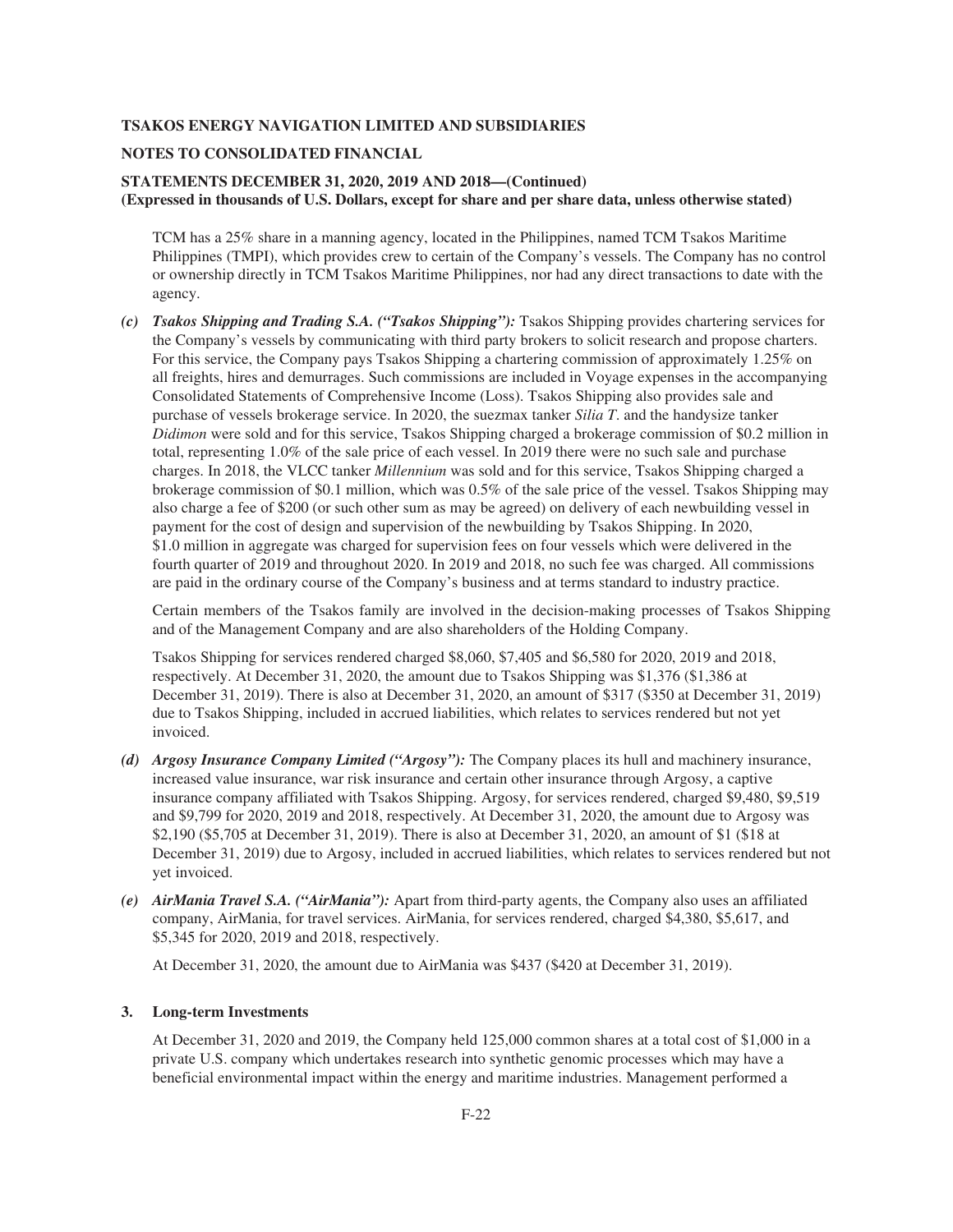### **NOTES TO CONSOLIDATED FINANCIAL**

#### **STATEMENTS DECEMBER 31, 2020, 2019 AND 2018—(Continued) (Expressed in thousands of U.S. Dollars, except for share and per share data, unless otherwise stated)**

qualitative assessment considering impairment indicators and evaluated that the investment was fully impaired in 2019. The impairment charge of \$1,000 is included in *"Impairment Charges"* in the accompanying 2019 Consolidated Statements of Comprehensive Income (Loss). No income was received from this investment during 2020, 2019 and 2018.

#### **4. Vessels**

#### **Acquisitions**

On January 7, 2020, September 21, 2020 and November 10, 2020, the Company took delivery of the newbuilding aframax tanker, *Caribbean Voyager* and the suezmax tankers, *Apollo Voyager* and *Artemis Voyager*, respectively, for an aggregate of \$197,845. On October 21, 2019, the Company took delivery of its newbuilding aframax tanker *Mediterranean Voyager* for \$51,980*.*

#### **Sales**

In 2020, the Company sold its suezmax tanker, *Silia T* (previously classified as held for sale)*,* its handysize vessel, *Didimon,* and its aframax tanker *Sakura Princess*, for net proceeds of \$93,627 in total, realizing a total net loss of \$6,451 The net losses from the sale of the vessels are separately reflected in the accompanying Consolidated Statements of Comprehensive Income (Loss).

There were no vessel sales in 2019.

### **Sale and Leaseback**

On December 21, 2017, the Company commenced a five-year sale and leaseback agreement for each of the two suezmaxes, *Eurochampion 2004* and *Euronike*. The agreed net sale price was \$65,200. Under these leaseback agreements, there is a seller's credit of \$13,000 on the sales price that becomes immediately payable to the Company by the owners at the end of the five-year charter or upon sale of the vessels during the charter period. Following adoption of ASC 842 and the package of practical expedients, the Company continues to account for the transaction as an operating lease.

On January 9, 2020, the Company commenced a new five-year sale and leaseback agreement for each of the two suezmaxes, *Archangel* and *Alaska*. The agreed net sale price was \$61,070. Under these leaseback agreements, there is a seller's credit of \$11,800 on the sales price that becomes immediately payable to the Company by the owners at the end of the five-year charter or upon sale of the vessels during the charter period. In accordance with ASC 842 and the package of practical expedients, the Company accounts for the transaction as an operating lease.

On December 21, 2020, the Company commenced a new five-year sale and leaseback agreement for the aframax, *Sakura Princess.* The agreed net sale price was \$24,527. Under this leaseback agreement, there is a seller's credit of \$4,425 on the sales price that becomes immediately payable to the Company by the owners at the end of the five-year charter or upon sale of the vessel during the charter period. In accordance with ASC 842 and the package of practical expedients, the Company accounts for the transaction as an operating lease. Upon execution of the sale and leaseback of the aframax tanker, *Sakura Princess*, the Company recognized a financial liability amounting to \$5,148, being the difference between the sale price of the asset and its fair value, as per ASC 842-40.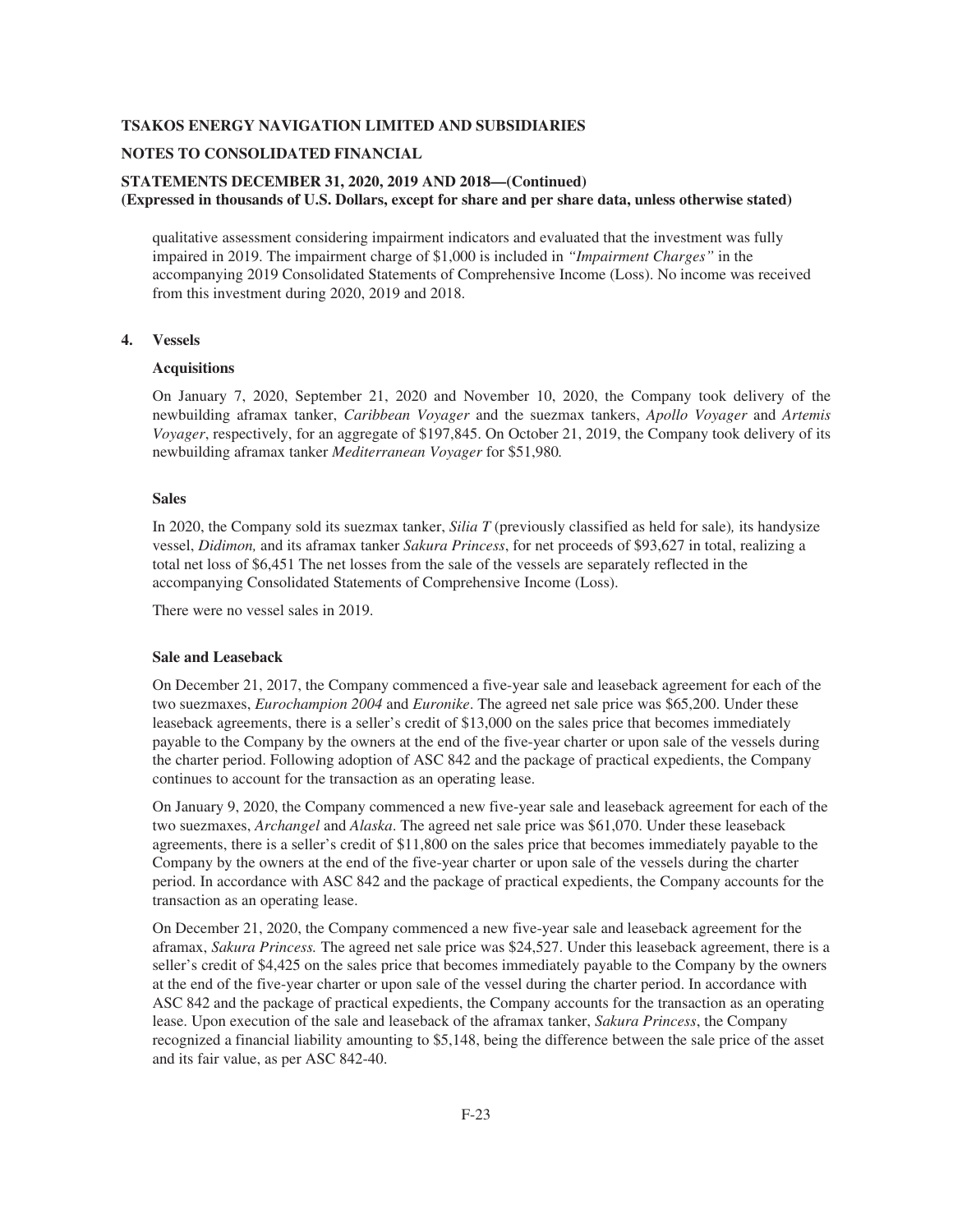### **NOTES TO CONSOLIDATED FINANCIAL**

# **STATEMENTS DECEMBER 31, 2020, 2019 AND 2018—(Continued) (Expressed in thousands of U.S. Dollars, except for share and per share data, unless otherwise stated)**

At December 31, 2020 and 2019, the Company has assessed the recoverability of the seller's credits and there was no indication of impairment.

As at December 31, 2020, the Company recognized on its consolidated balance sheet a right-of-use asset of \$14,479 for the aframax tanker *Sakura Princess*, \$37,329 for the two suezmaxes *Archangel* and *Alaska* and \$15,302 for the two suezmaxes, *Eurochampion 2004* and *Euronike*, respectively, based on the present value of the future minimum lease payments and a corresponding obligation under operating leases for each of the five right-of-use assets, respectively. The Company has not incurred any initial direct costs for the sale and leaseback transactions and has not performed any payments prior to the commencement date of the contracts. The leaseback agreements include option periods, which are not recognized as part of the right-of-use asset and the obligation under operating leases.

The incremental borrowing rate used to determine the right-of-use asset and the obligations under operating leases was 5.45% for the sale and leaseback agreement each of the two suezmaxes, *Eurochampion 2004* and *Euronike*, 4.41% for the sale and leaseback agreement each of the two suezmaxes, *Archangel* and *Alaska* and 3.15% for the sale and leaseback agreement of the aframax, *Sakura Princess* and the respective weighted average remaining lease term was 1.97, 4.02 and 4.97 years, respectively, as at December 31, 2020 and 2.98 years December 31, 2019. As at December 31, 2020 and 2019, both the right-of use asset and the corresponding obligation under operating leases were \$67,110 (current portion \$20,976 and non-current portion \$46,134) and \$21,428 (current portion \$7,534 and non-current portion \$13,894), respectively.

| Year                                         | <b>Lease Commitment</b> |
|----------------------------------------------|-------------------------|
|                                              | \$23,942                |
|                                              | 23,908                  |
|                                              | 14.904                  |
|                                              | 14,904                  |
|                                              | 4,248                   |
| Minimum net lease payments                   | \$81,906                |
|                                              | (9,648)                 |
| Total Obligations under operating leases and |                         |
| Financial liability (current and non-current |                         |
|                                              |                         |

The Company has subleased all five vessels and has recognized sublease revenue, net of voyage expenses of \$29,355, \$15,408 and \$11,599 for the years ended December 31, 2020, 2019 and 2018, respectively.

#### **Impairment**

As of December 31, 2020, the Company reviewed the carrying amount in connection with the estimated recoverable amount and the probability of sale for each of its vessels and vessels under construction. This review indicated that such carrying amount was not fully recoverable for two of the Company's vessels classified as held for sale (Note 1(j)); *Arctic and Antarctic*. Consequently, the carrying value of two vessels totaling \$69,326 was written down to \$54,000 based on the lower of the carrying amounts and Level 1 inputs indicative of the vessels' sales prices less cost to sell. The resulting impairment charge was \$15,326. During 2020, the Company impaired two of its aframax tankers *Izumo Princess* and *Sakura Princess* for a total charge of \$13,450 (Note 1j). In 2019, there was an impairment charge of \$26,613 relating to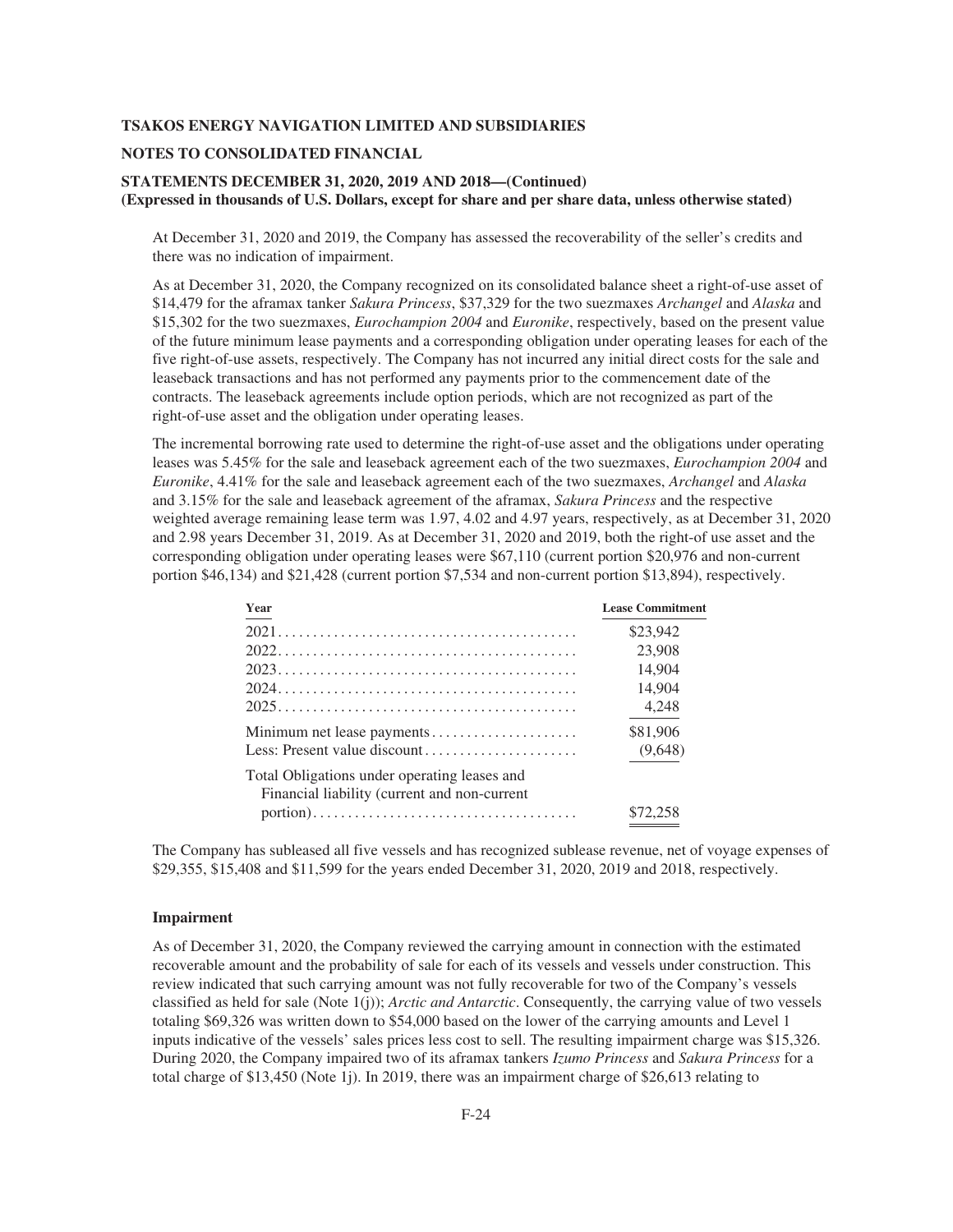### **NOTES TO CONSOLIDATED FINANCIAL**

#### **STATEMENTS DECEMBER 31, 2020, 2019 AND 2018—(Continued) (Expressed in thousands of U.S. Dollars, except for share and per share data, unless otherwise stated)**

*Amphitrite, Arion, Andromeda, Aegeas, Izumo Princess, Archangel and Alaska.* In 2018, there was an impairment charge of \$65,965 relating to *Silia T, Byzantion, Bosporos, Selini and Salamina* plus an advance for a construction later abandoned. Impairment charges are being reflected in the accompanying Consolidated Statements of Comprehensive Income (Loss).

#### **5. Deferred Charges and leasehold improvements**

Deferred charges, consisting of dry-docking and special survey costs, net of accumulated amortization, amounted to \$27,021 and \$27,648 at December 31, 2020 and 2019, respectively. Leasehold improvements for the two suezmaxes *Eurochampion 2004* and *Euronike* amounted to \$5,234 at December 31, 2020. Amortization of deferred dry-docking costs and of leasehold improvements is included in Depreciation and amortization in the accompanying Consolidated Statements of Comprehensive Income (Loss).

#### **6. Long –Term Debt**

| 2020      | 2019       |
|-----------|------------|
| 1,509,794 | 1.544.551  |
| (9, 437)  | (10,255)   |
| 1,500,357 | 1,534,296  |
| (235,082) | (238, 351) |
|           | 2,838      |
|           |            |
| 1,267,929 | 1,298,783  |
|           |            |

Term loan balances outstanding at December 31, 2020, amounted to \$1,509,794. These bank loans are payable in U.S. Dollars in semi-annual installments with balloon payments mainly due at maturity between August 2021 and November 2030. Interest rates on the outstanding loans as at December 31, 2020, are based on London interbank offered rate ("LIBOR") plus a spread.

On January 9, 2020, the Company prepaid the amount of \$26,815 to lenders due to sale of the two suezmax tankers, *Archangel* and *Alaska.*

On February 3, 2020, the Company prepaid the amount of \$10,660 to lenders due to sale of its suezmax tanker *Silia T*.

On March 19, 2020, the Company signed a new five-year loan agreement amounting to \$16,800 to refinance the existing loan of two vessels, the handysize *Byzantion* and *Bosporos*. On April 14 and April 16, 2020, the Company prepaid the amount of \$17,558 and drew down the amount of \$16,380, respectively. The new loan is repayable in ten semi-annual installments of \$1,365, commencing six months after the drawdown date, plus a balloon of \$2,730 payable together with the last installment.

On March 20, 2020, the Company signed a new four and a half-year amended agreement on the loan dated May 31, 2019, for \$2,438 top-up tranche to existing loan for the financing of four vessels, the panamax tankers*, Maya, Inca, Selini* and *Salamina*. The top-up tranche was drawn on April 14, 2020 and is repayable in nine semi-annual installments of \$146 and \$75 commencing on May 29, 2020 and June 15, 2020, plus a balloon of \$449 payable together with the last installment.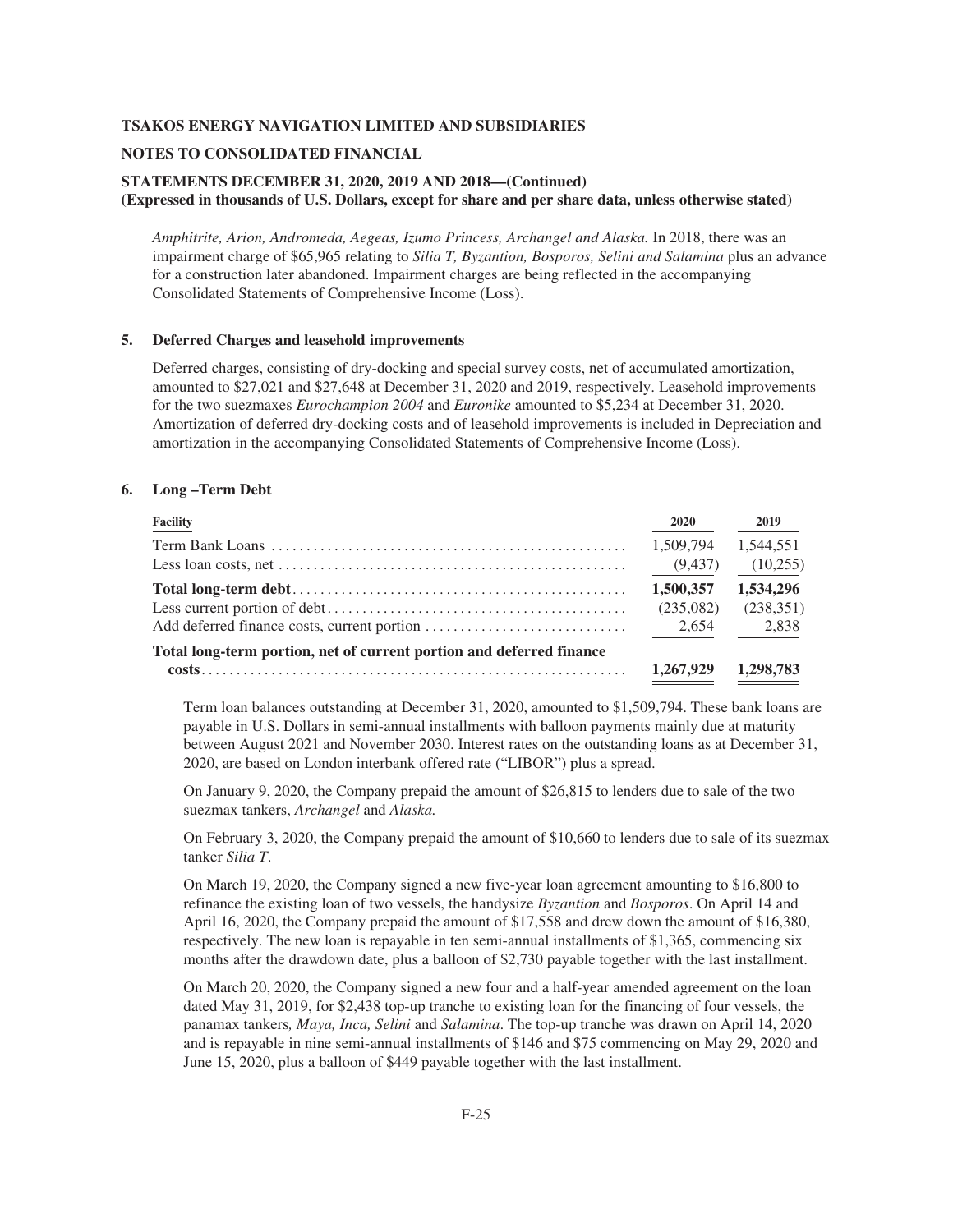### **NOTES TO CONSOLIDATED FINANCIAL**

# **STATEMENTS DECEMBER 31, 2020, 2019 AND 2018—(Continued) (Expressed in thousands of U.S. Dollars, except for share and per share data, unless otherwise stated)**

On March 25, 2020, the Company signed a new five-year loan agreement amounting to \$40,000 to refinance the existing loan of its aframax tanker, *Marathon TS*. The amount of \$39,800 was drawn on March 27, 2020 and the amount of \$31,890 was prepaid on the same date. The new loan is repayable in ten semi-annual installments of \$1,244, commencing six months after the drawdown date, plus a balloon of \$27,360 payable together with the last installment.

On April 3, 2020, the Company signed an amended agreement on the loan dated August 22, 2014, for a \$3,789 top-up tranche to the existing loan for the financing of its aframax tanker *Stavanger TS*. The related amount was drawn on April 15, 2020 and is repayable in nine semi-annual installments of \$324 commencing nine months after the drawdown date, plus a balloon of \$873 payable together with the last installment.

On June 23, 2020, the Company prepaid the amount of \$6,238 to lenders due to sale of the handysize tanker *Didimon*.

On July 31, 2020, the Company signed a new six-year loan agreement amounting to \$37,500 to refinance the existing loan of its aframax tanker *Bergen TS*. On August 6, 2020, the Company drew down \$37,125 and prepaid the amount of \$34,031 on the same date. The new loan is repayable in twelve semi-annual installments of \$1,326, commencing six months after the drawdown date, plus a balloon of \$21,213 payable together with the last installment.

On July 17, 2020, the Company signed a new two-year loan agreement amounting to \$27,750 relating to the pre-delivery partial financing of the LNG carrier under construction *Hull 3157*. On September 24, 2020, an amount of \$13,875 was drawn down to partly finance the third yard installment. The loan is repayable in a single bullet payment upon the delivery of the vessel which is expected towards the end of 2021.

On September 9, 2020, the Company signed a new five-year loan agreement amounting to \$47,000 to refinance two existing loans for the panamax tanker, *Andes* and for the two aframax tankers *Izumo Princess, Asahi Princess* and the handysize tanker *Aegeas*. On September 16 and 17, 2020, the Company drew down the amount of \$45,500 and prepaid the total amount of \$29,169 on September 17, 2020. The new loan is repayable in ten semi-annual installments of \$4,550, commencing six months after the drawdown date.

On November 13, 2020, the Company signed a new five-year loan agreement amounting to \$70,000 to refinance the existing loan for the aframax tanker *Sapporo Princess*, the two panama tankers *Socrates, Selecao* and a part of the existing loan for the two panamax tankers *World Harmony* and *Chantal.* On November 16, 2020, the Company drew down the amount of \$67,305 and prepaid the amount of \$56,305 on November 17, 2020. The new loan is repayable in ten semi-annual installments of \$5,608, commencing six months after the drawdown date, plus a balloon of \$11,225 payable together with the last installment.

On January 15, 2021, the Company signed a new five-year and three-months loan agreement amounting to \$44,500 to refinance the existing loan for the aframax tankers *Maria Princess, Nippon Princess,* and *Ise Princess*. On January 22, 2021, the Company drew down \$44,500 and prepaid the total amount of \$36,488. The new loan is repayable in ten semi-annual installments of \$4,045.5, commencing three months after the drawdown date plus a last installment of \$4,045.

On December 21, 2020, the Company prepaid the amount of \$10,217 to lenders due to sale of its aframax tanker *Sakura Princess*.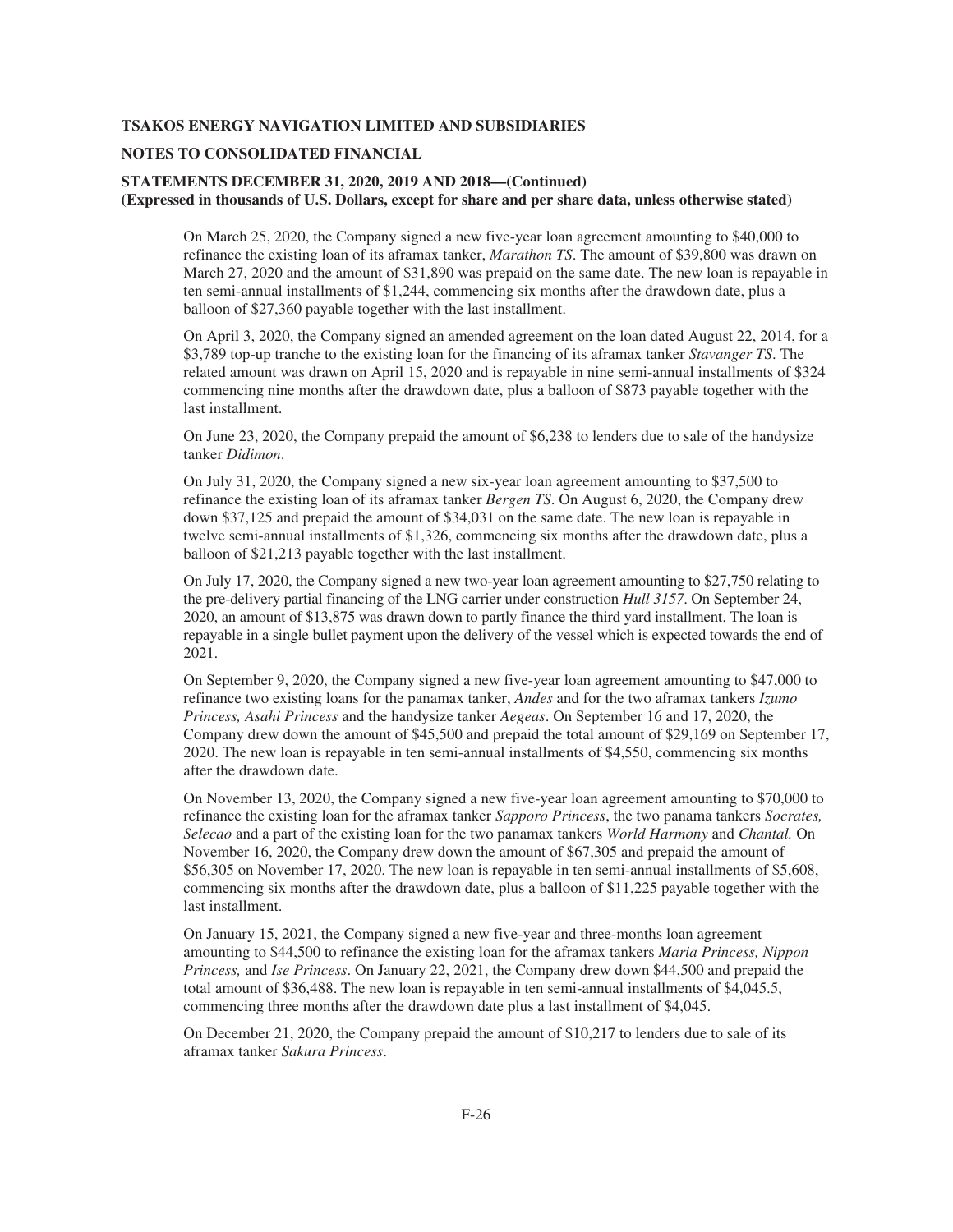# **NOTES TO CONSOLIDATED FINANCIAL**

### **STATEMENTS DECEMBER 31, 2020, 2019 AND 2018—(Continued)**

# **(Expressed in thousands of U.S. Dollars, except for share and per share data, unless otherwise stated)**

At December 31, 2020, interest rates on the term bank loans ranged from 1.70% to 2.73%.

The weighted-average interest rates on the above executed loans for the applicable periods were:

| 2.88%    |
|----------|
|          |
| $4.21\%$ |

Loan movements for credit facilities and term loans throughout 2020:

| Loan                | Origination<br>Date | Original<br>Amount | <b>Balance</b> at<br>January 1,<br>2020 | <b>New</b><br>Loans           | <b>Prepaid</b>           | <b>Repaid</b>                 | <b>Balance</b> at<br>December 31,<br>2020 |
|---------------------|---------------------|--------------------|-----------------------------------------|-------------------------------|--------------------------|-------------------------------|-------------------------------------------|
| 12-year term loan   | 2009                | 40,000             | 16,250                                  | $\overline{\phantom{m}}$      | 13,750                   | 2,500                         |                                           |
| 8-year term loan    | 2011                | 73,600             | 67,266                                  |                               |                          | 6,406                         | 60,860                                    |
| 6-year term loan    | 2014                | 193,239            | 33,394                                  |                               |                          | 2,473                         | 30,921                                    |
| 6-year term loan    | 2014                | 78,744             | 68,256                                  | $\equiv$                      | 65,921                   | 2,335                         |                                           |
| 8-year term loan    | 2014                | 39,954             | 34,960                                  | 3,789                         |                          | 1,249                         | 37,500                                    |
| 5-year term loan    | 2015                | 35,190             | 29,325                                  |                               |                          | 1,955                         | 27,370                                    |
| 7-year term loan    | 2015                | 35,190             | 28,592                                  |                               | $\overline{\phantom{0}}$ | 2,199                         | 26,393                                    |
| 7-year term loan    | 2015                | 39,900             | 25,391                                  |                               | $\overline{\phantom{0}}$ | 3,627                         | 21,764                                    |
| 5-year term loan    | 2015                | 82,775             | 46,561                                  | $\overline{\phantom{0}}$      | 37,922                   | 8,639                         |                                           |
| 6-year term loan    | 2015                | 46,217             | 27,729                                  | $\overline{\phantom{0}}$      | 23,109                   | 4,620                         |                                           |
| 7-year term loan    | 2015                | 44,800             | 33,600                                  | $\overline{\phantom{0}}$      |                          | 3,200                         | 30,400                                    |
| 12-year term loan   | 2016                | 309,824            | 230,932                                 |                               |                          | 21,502                        | 209,430                                   |
| 71/2-year term loan | 2017                | 85,000             | 73,667                                  |                               | $\equiv$                 | 5,667                         | 68,000                                    |
| 4-year term loan    | 2017                | 122,500            | 76,720                                  | $\overline{\phantom{0}}$      | 71,964                   | 4,756                         |                                           |
| 6-year term loan    | 2018                | 80,000             | 68,765                                  |                               |                          | 7,490                         | 61,275                                    |
| 5-year term loan    | 2018                | 180,000            | 127,892                                 |                               | $\equiv$                 | 23,122                        | 104,770                                   |
| 5-year term loan    | 2018                | 44,000             | 39,300                                  | $\overbrace{\phantom{aaaaa}}$ | 10,217                   | 4,700                         | 24,383                                    |
| 5-year term loan    | 2018                | 48,650             | 42,569                                  |                               | $\overline{\phantom{0}}$ | 6,081                         | 36,488                                    |
| 8-year term loan    | 2018                | 82,752             | 56,892                                  | 25,860                        | $\overline{\phantom{0}}$ | 3,448                         | 79,304                                    |
| 5-year term loan    | 2018                | 62,500             | 59,500                                  |                               | $\overline{\phantom{0}}$ | 6,000                         | 53,500                                    |
| 6-year term loan    | 2019                | 88,150             | 69,520                                  |                               | $\overline{\phantom{0}}$ | 8,716                         | 60,804                                    |
| 5-year term loan    | 2019                | 38,250             | 35,063                                  | 2,438                         | $\overline{\phantom{0}}$ | 6,819                         | 30,682                                    |
| 4-year term loan    | 2019                | 26,000             | 26,000                                  | $\overline{\phantom{0}}$      | $\qquad \qquad$          | 5,200                         | 20,800                                    |
| 7-year term loan    | 2019                | 56,352             | 6,979                                   | 49,373                        |                          |                               | 56,352                                    |
| 4.5-year term loan  | 2019                | 54,387             | 6,733                                   | 47,458                        | $\overline{\phantom{0}}$ | $\overline{\phantom{0}}$      | 54,191                                    |
| 7-year term loan    | 2019                | 72,000             | 72,000                                  |                               |                          | 4,800                         | 67,200                                    |
| 5-year term loan    | 2019                | 71,036             | 69,695                                  |                               |                          | 5,082                         | 64,613                                    |
| 5-year term loan    | 2019                | 36,000             | 36,000                                  |                               |                          | 2,400                         | 33,600                                    |
| 5-year term loan    | 2019                | 35,000             | 35,000                                  |                               | $\overline{\phantom{0}}$ | 3,182                         | 31,818                                    |
| 5-year term loan    | 2020                | 16,800             | $\overline{\phantom{0}}$                | 16,380                        |                          | 1,365                         | 15,015                                    |
| 2-year term loan    | 2020                | 27,750             | $\overbrace{\phantom{12322111}}$        | 13,875                        | $\overline{\phantom{0}}$ | $\overbrace{\phantom{13333}}$ | 13,875                                    |
| 5-year term loan    | 2020                | 70,000             |                                         | 67,305                        |                          |                               | 67,305                                    |
| 5-year term loan    | 2020                | 40,000             | $\overbrace{\phantom{aaaaa}}$           | 39,800                        | $\overline{\phantom{0}}$ | 1,244                         | 38,556                                    |
| 6-year term loan    | 2020                | 37,500             |                                         | 37,125                        |                          |                               | 37,125                                    |
| 5-year term loan    | 2020                | 47,000             |                                         | 45,500                        |                          |                               | 45,500                                    |
| Total               |                     |                    | 1,544,551                               | 348,903                       | 222,883                  | 160,777                       | 1,509,794                                 |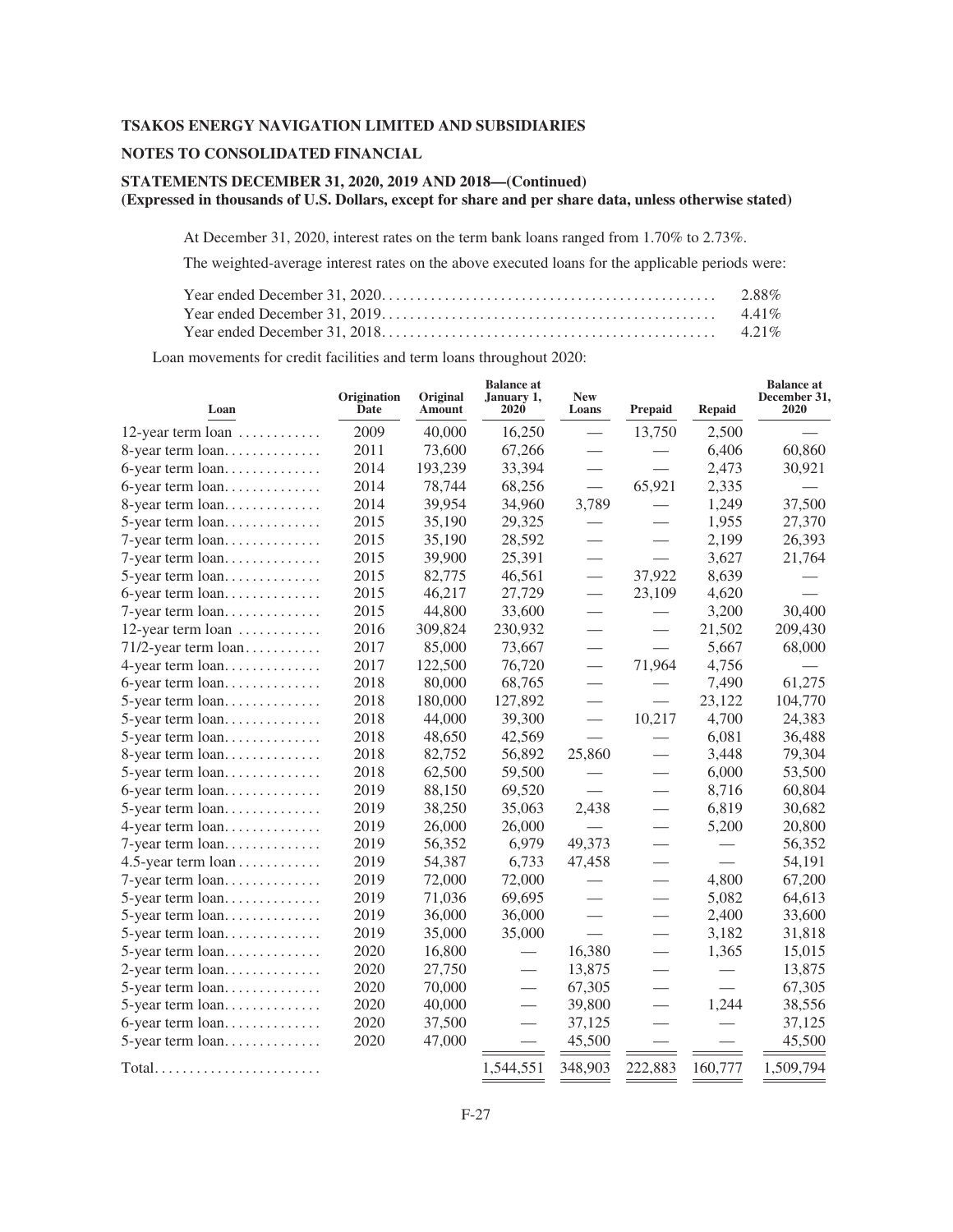### **NOTES TO CONSOLIDATED FINANCIAL**

# **STATEMENTS DECEMBER 31, 2020, 2019 AND 2018—(Continued)**

### **(Expressed in thousands of U.S. Dollars, except for share and per share data, unless otherwise stated)**

The above term bank loans are secured by first priority mortgages on all vessels owned by the Company's subsidiaries, by assignments of earnings and insurances of the respectively mortgaged vessels, and by corporate guarantees of the relevant ship- owning subsidiaries and in certain cases of the holding company as well.

The loan agreements include, among other covenants, covenants requiring the Company to obtain the lenders' prior consent in order to incur or issue any financial indebtedness, additional borrowings, pay dividends provided no event of default has occurred, sell vessels and assets, and change the beneficial ownership or management of the vessels. Also, the covenants require the Company to maintain a minimum liquidity, not legally restricted, of \$111,969 at December 31, 2020 and \$104,979 at December 31, 2019, a minimum consolidated leverage ratio, a minimum hull value in connection with the vessels' outstanding loans and insurance coverage of the vessels against all customary risks. Three loan agreements require the Company to maintain throughout the security period, an aggregate balance in a deposit account of \$3,600. One loan agreement requires a monthly pro rata transfer to retention account of any principal due but unpaid.

As at December 31, 2020, the Company and its wholly owned subsidiaries had thirty loan agreements, totaling \$1,509,794. The Company fulfilled its requirements in respect of the financial covenants of all of its loan agreements, as at December 31, 2020.

The Company's liquidity requirements relate primarily to servicing its debt, funding the equity portion of investments in vessels and funding expected capital expenditures on dry-dockings and working capital.

The annual principal payments, including balloon payments on loan maturity, required to be made after December 31, 2020, are as follows:

| Year  | <b>Amount</b> |
|-------|---------------|
|       | 235,082       |
|       | 175,061       |
|       | 262,174       |
|       | 295.271       |
|       | 210,743       |
|       | 331,463       |
| Total | 1,509,794     |

#### **7. Interest and Finance Costs, net**

|                                                           | 2020   | 2019    | 2018    |
|-----------------------------------------------------------|--------|---------|---------|
|                                                           | 50,611 | 69,980  | 72,191  |
|                                                           | (996)  | (1,018) | (252)   |
|                                                           | 49.615 | 68.962  | 71,939  |
| Interest swaps termination cash settlements non-hedging   |        |         | (477)   |
| Bunker swap, put and call options cash settlements        | 7.568  | 1.469   | (9,857) |
|                                                           | 1,246  |         |         |
|                                                           | 3.782  | 4.822   | 3.992   |
|                                                           | 277    | 240     | 405     |
|                                                           | 2,435  |         |         |
| Change in fair value of non-hedging financial instruments | 5,656  | (770)   | 10,807  |
|                                                           | 70,579 | 74.723  | 76,809  |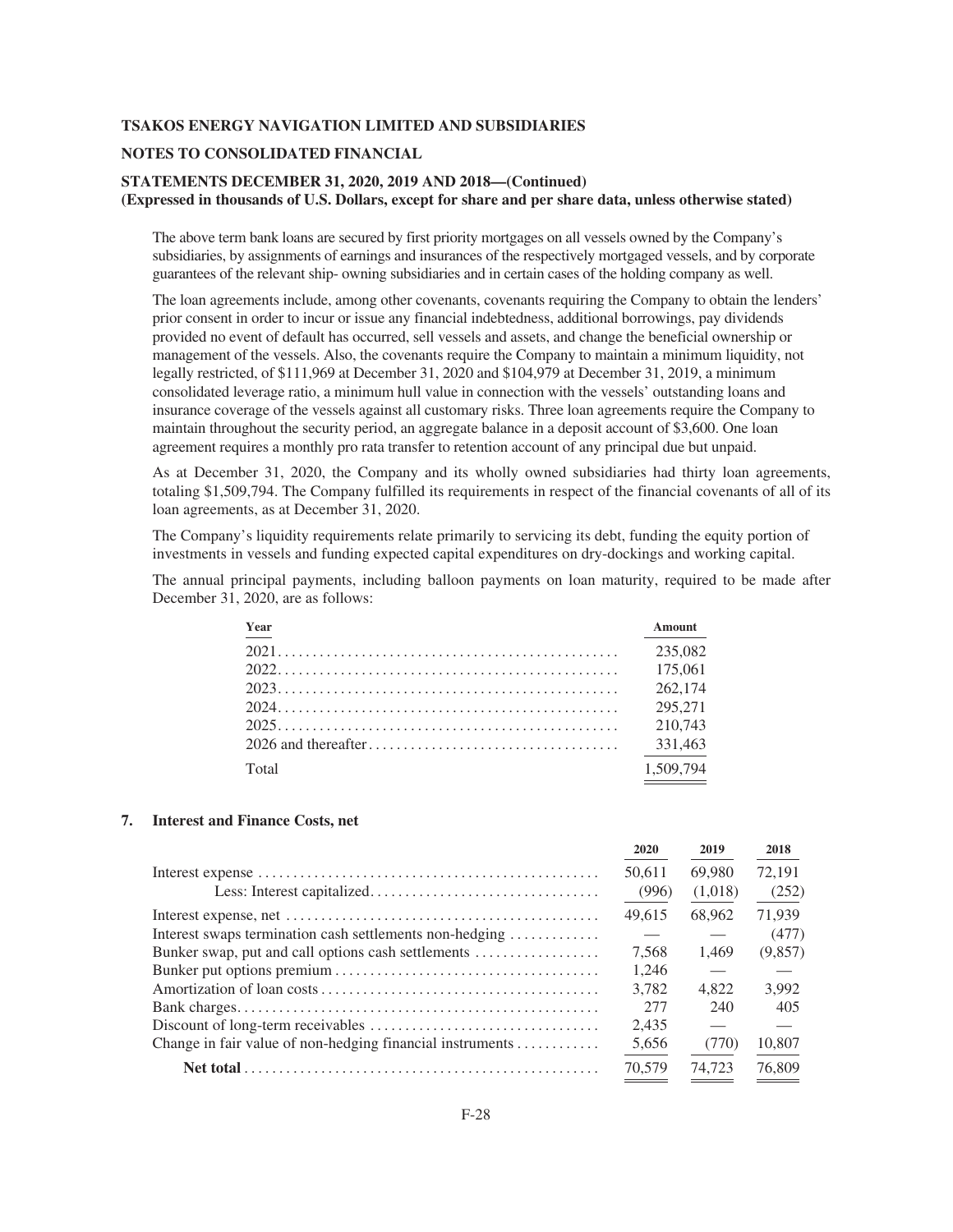### **NOTES TO CONSOLIDATED FINANCIAL**

# **STATEMENTS DECEMBER 31, 2020, 2019 AND 2018—(Continued) (Expressed in thousands of U.S. Dollars, except for share and per share data, unless otherwise stated)**

At December 31, 2020, the Company was committed to eleven floating-to-fixed interest rate swaps with major financial institutions covering notional amounts aggregating to \$560,059, maturing from April 2023 through October 2027, on which it pays fixed rates averaging 1.87% and receives floating rates based on the six-month LIBOR (Note 14).

The interest rate swap agreements are designated and qualified as cash flow hedges, to hedge its exposure to interest rate fluctuations associated with its debt covering notional amounts.

The fair values of such financial instruments as of December 31, 2020 and 2019, in aggregate amounted to \$36,183 (negative) and \$14,832 (negative), respectively. The net amount of cash flow hedge losses at December 31, 2020, that is expected to be reclassified into earnings within the next twelve months is \$8,450.

At December 31, 2019, the Company held one interest rate swap that did not meet hedge accounting criteria, which was expired on July 7, 2020. At December 31, 2020, the Company did not have non-hedging interest rate swaps. During 2018, the Company discontinued as a cash flow hedge, one hedging interest rate swap, associated with a secured term loan facility, which was part of the refinancing of debt approaching maturity relating to the vessels *Euro* and *Sakura Princess*. Upon completion of the refinancing on December 20, 2018, the hedge no longer met the criteria for hedge accounting as it was no longer highly effective, and it was determined by management that the future cash flows associated with the repayment of the new financing were not probable of occurring. The fair value of the non-hedging swap as of December 31, 2019 amounted to \$187 (negative). As such, the changes in its fair value during 2020 and 2019 amounting to \$187 (positive) and \$(149) (negative), respectively, have been included in Change in fair value of non-hedging financial instruments in the above table.

During 2020, the Company entered into six put option agreements and paid a net premium of \$1,246. The fair values of those put option agreements amounted to \$207 (positive) as at December 31, 2020.

At December 31, 2019, the Company held one call option agreement in order to hedge its exposure to bunker price fluctuations associated with the consumption of bunkers by its vessels which expired at December 31, 2020. The value of the call option at December 31, 2019 was \$147 (positive). The changes in the fair value during 2020 and 2019 amounting to \$(146) (negative) and \$(203) (negative), respectively, have been included in Change in fair value of non-hedging financial instruments in the above table. In November 2018, the Company entered into two call option agreements, with an exercise date in 2019 and through 2020, for a total premium of \$1,602.

During 2020 and 2019, the Company held eighteen and twenty-five bunker swap agreements, respectively, in order to hedge its exposure to bunker price fluctuations associated with the consumptions of bunkers by its vessels. The fair value of bunker swap agreements at December 31, 2020 and 2019 was \$(8,755) (negative) and \$(2,850) (negative), respectively. The change in the fair values as of December 31, 2020 and December 31, 2019, was \$(5,904) (negative) and \$1,122 (positive), respectively.

During 2016, the Company entered into three bunker swap agreements in order to hedge its exposure to bunker price fluctuations associated with the consumption of bunkers by the vessel *Ulysses*. In November 2018, the Company entered into early termination agreements of the three bunker swap agreements with expiring dates September 2019 and October 2019. Total cash received from those swaps' terminations amounted to \$1,470. The change in their fair value during 2018 was \$(3,264) (negative).

In 2020, the Company recognized a discount on its lease liability (Note 4) amounting to \$2,435. No discount was recognized in 2019 and 2018.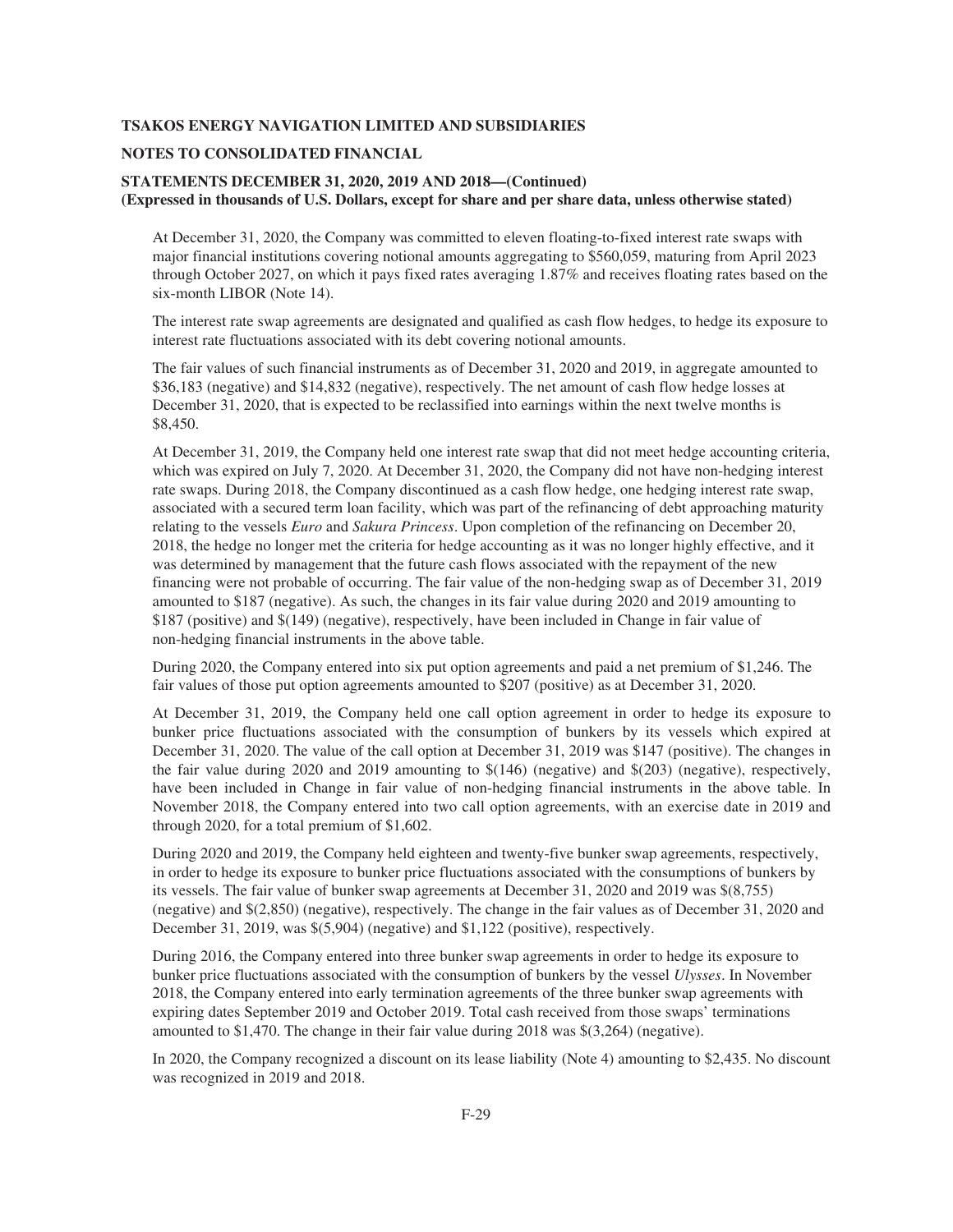### **NOTES TO CONSOLIDATED FINANCIAL**

# **STATEMENTS DECEMBER 31, 2020, 2019 AND 2018—(Continued) (Expressed in thousands of U.S. Dollars, except for share and per share data, unless otherwise stated)**

#### **8. Stockholders' Equity**

In 2020, the Company issued 172,227 common shares for net proceeds of \$3,461. In 2019, the Company issued 911,459 common shares for net proceeds of \$16,552. In 2018, the Company sold 203,814 common shares from its treasury stock and issued 53,199 common shares for net proceeds of \$4,511.

On March 24, 2020, the Company announced that its Board of Directors had authorized a share repurchase program for its common and/or its preferred shares of up to \$50,000. Shares may be purchased from time to time in open market or privately negotiated transactions, which may include derivative transactions, at times and prices that are considered to be appropriate by the Company and the program may be discontinued at any time.

In 2020, the Company acquired as treasury stock 978,936 common shares for a total amount of \$9,834 and did not purchase any preferred shares. No common or preferred share repurchases were made by the Company in 2019, 2018 or 2017.

On June 22, 2020, the Company announced a one-for-five (1-for-5) reverse stock split of the Company's common shares which was approved by its shareholders at the annual meeting on May 28, 2020. The reverse split became effective on July 1, 2020. The par value of each common share was adjusted from \$1.00 per common share to \$5.00 per common share. The reverse share split affected all common shares and reduced the number of authorized common shares from 175,000,000 to 35,000,000 and the number of outstanding common shares of the Company from 94,005,410 to 18,801,108 as of July 1, 2020. No fractional shares were issued in connection with the reverse split. All share and per share amounts disclosed in the consolidated financial statements and notes give effect to this reverse stock split retroactively, for all periods presented.

On October 30, 2020, the Company redeemed all of its 2,000,000 Series C Preferred Shares, with a liquidation preference of \$25.00 per share along with the payment of a final dividend of \$0.5547 per share, declared on September 30, 2020. The difference between the carrying value and the fair value of the Series C Preferred Shares, amounting to \$2,493, was recognized as a reduction of retained earnings as a deemed dividend, and has been considered in the calculations of Loss per Common Share in 2020 (Note 10).

On July 30, 2019, the Company redeemed all of its 2,000,000 Series B Preferred Shares, with a liquidation preference of \$25.00 per share along with the payment of a final dividend of \$0.50 per share, declared on June 28, 2019. The difference between the carrying value and the fair value of the Series B Preferred Shares, amounting to \$2,750, was recognized as a reduction of retained earnings as a deemed dividend, and has been considered in the calculations of Loss per Common Share in 2019 (Note 10).

In September 2019, the Company entered into a share purchase agreement for the private placement of 3,500,000 Series G Redeemable Convertible Perpetual Preferred Shares, par value \$1.00 per share and liquidation preference \$10.00 per share (the "Series G Convertible Preferred Shares"), at a purchase price of \$10.00 per share, raising \$33,984, net of structuring fee and other expenses. The Series G Convertible Preferred Shares have a stated coupon rate of 0%, subject to adjustment in the event of a cross-default or failure to redeem on any redemption date and participate on an as-converted basis in dividends declared and paid on the Company's common shares.

The Series G Convertible Preferred Shares are convertible at any time, at the option of the holder, at a conversion price of \$15.00 per share, representing a conversion rate of two-thirds of a common share per Series G Convertible Preferred Share. All or a portion of the Series G Convertible Preferred Shares will automatically convert into common shares at the conversion rate if the trading price of the Company's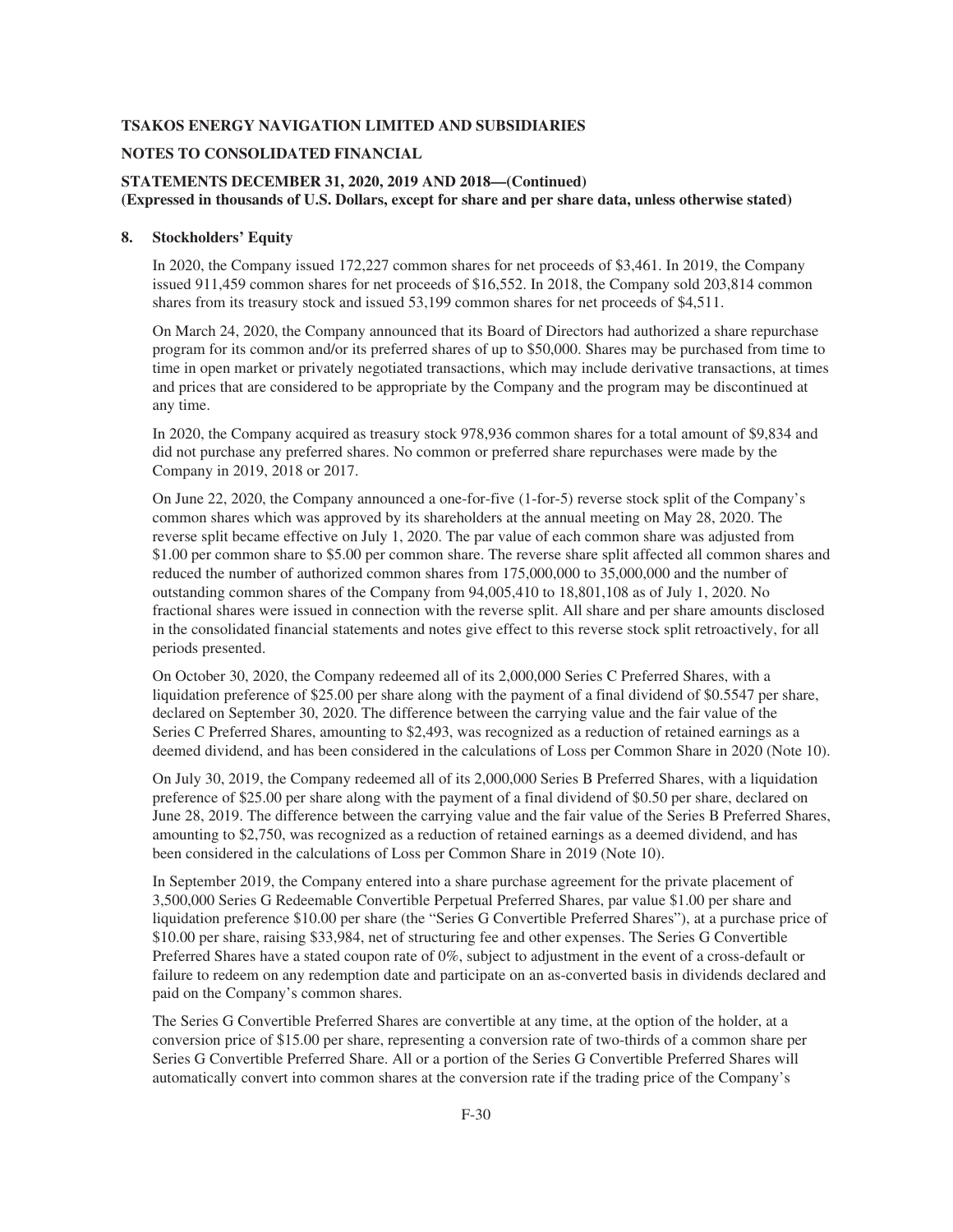### **NOTES TO CONSOLIDATED FINANCIAL**

#### **STATEMENTS DECEMBER 31, 2020, 2019 AND 2018—(Continued) (Expressed in thousands of U.S. Dollars, except for share and per share data, unless otherwise stated)**

common shares exceed certain levels between 130% and 170% of the conversion price. The holders, however, will be prohibited from converting the Series G Convertible Preferred Shares into common shares to the extent that, as a result of such conversion, the holder would own more than 9.99% of the total number common shares then issued and outstanding, unless a 61-day notice is delivered to the Company.

The conversion price is subject to customary anti-dilution and other adjustments relating to the issuance of common shares as a dividend or the subdivision, combination, or reclassification of common shares into a greater or lesser number of common shares. The Company may also redeem in full or in part the Series G Convertible Preferred Shares prior to September 1, 2020, for cash, at the as-converted value of the Series G Convertible Preferred Shares, if the trading price of the common shares exceeds certain levels. The Company did not exercise the redemption option as of December 31, 2020.

The Series G Convertible Preferred Shares did not generate a beneficial conversion feature (BCF) upon issuance as the fair value of the Company's common shares was lower than the conversion price. The Series G Convertible Preferred Shares did not meet the criteria for mandatorily redeemable financial instruments. Additionally, the Company determined that the nature of the Series G Convertible Preferred Shares was more akin to an equity instrument and that the economic characteristics and risks of the embedded conversion options were clearly and closely related to the Series G Convertible Preferred Shares. As such, the conversion options were not required to be bifurcated from the equity host under ASC 815, Derivatives and Hedging. The Company also determined that the redemption call option did meet the definition of a derivative, but that the value of the derivative was zero due to the expectations under which the call option would be exercised. On September 1, 2020 the redemption call option expired unexercised.

On December 23, 2019 and January 15, 2020, 875,000 and 10,000 Series G Convertible Preferred Shares converted into 583,333 and 6,667 common shares, respectively.

The holders of the Series G Convertible Preferred Shares generally do not have voting rights. However, without the affirmative vote or consent of the holders of at least two-thirds of the outstanding Series G Convertible Preferred Shares, voting as a single class, the Company may not adopt any amendment to its memorandum of association or bye-laws that materially or adversely alters or affects the preferences, powers or rights of the Series G Convertible Preferred Shares in any respect or any amendment to the Series G Convertible Preferred Shares Certificate of Designations. The Series G Convertible Preferred Shares rank *pari passu* with the Company's other outstanding series of preferred shares and senior to the Company's common shares with respect to dividend distributions and distributions upon any liquidation event.

On February 1, 2021, or, if earlier, the delivery date of the last of the Company's newbuilding conventional tankers *Mediterranean Voyager, Caribbean Voyager, Apollo Voyager* and *Artemis Voyager* (the "Redemption Date"), subject to certain limitations, outstanding Series G Convertible Preferred Shares having a redemption price of up to \$35,000 will be mandatorily exchanged for preferred shares (the "Shyris Shipping Preferred Shares") to be issued by the subsidiary of the Company that will own such crude oil tankers after receipt of requisite approvals (Shyris Shipping). The redemption price at which the Series G Convertible Preferred Shares will be exchanged will be the higher of 95% of the as-converted value of the Series G Convertible Preferred Shares, based on a six-month volume weighted average price ("VWAP") of the Company's common shares, or a price providing for a return of 7.75% per annum on an actual/360-day basis on the Series G Convertible Preferred Shares, taking into account all dividends actually received on the Series G Convertible Preferred Shares. To the extent certain limitations result in less than \$35,000 of Shyris Shipping Preferred Shares being issued on the Redemption Date, Series G Convertible Preferred Shares with an aggregate redemption price equal to such shortfall will remain subject to redemption prior to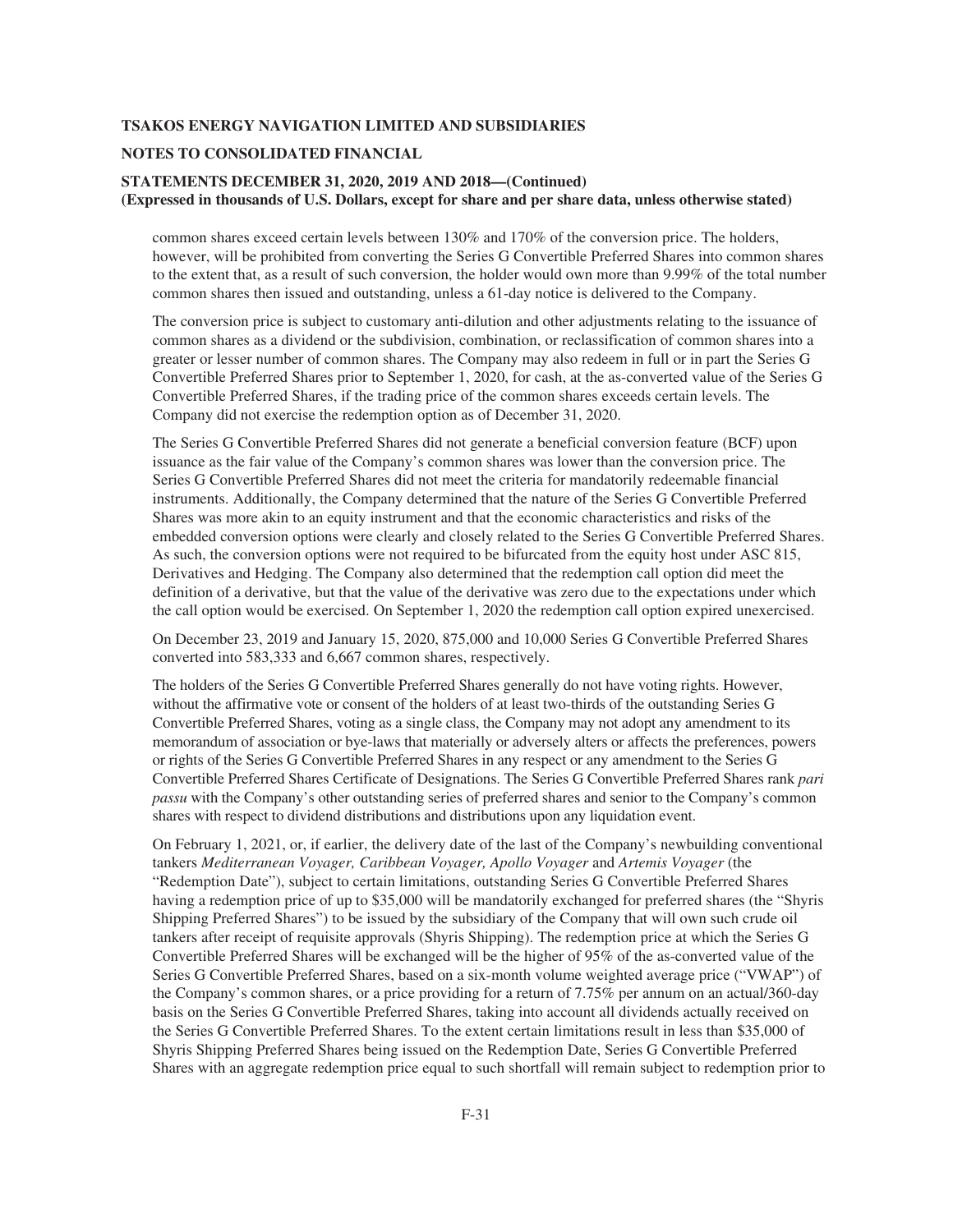### **NOTES TO CONSOLIDATED FINANCIAL**

### **STATEMENTS DECEMBER 31, 2020, 2019 AND 2018—(Continued) (Expressed in thousands of U.S. Dollars, except for share and per share data, unless otherwise stated)**

the fifth anniversary of the share purchase agreement. After such time, any Series G Convertible Preferred Shares will automatically convert into the Company's common shares at the conversion rate or be redeemed for Shyris Shipping Preferred Shares. Any other Series G Convertible Preferred Shares not exchanged for Shyris Shipping Preferred Shares on the Redemption Date will automatically convert on such date into the Company's common shares at the conversion rate (unless the Company elects to redeem such Series G Convertible Preferred Shares for cash). The Series G Convertible Preferred Shareholders will also have the right to require the Company to redeem the Series G Convertible Preferred Shares for cash, in the event of non-compliance with certain requirements relating to Shyris Shipping. On October 8, 2020, the Company, with the consent of the sole holder of the Series G Convertible Preferred Shares, amended the Certificate of Designations, whereby the Redemption Date was set at February 1, 2021.

On February 1, 2021, the Company redeemed 1,798,651 Series G Redeemable Convertible Perpetual Preferred Shares in exchange for 1,900,000 Series B Cumulative Redeemable Perpetual Preferred Shares of Shyris Shipping Company S.A., par value \$0.001 per share, each with a liquidation preference of \$10.00 per share, representing the full mandatory redemption price of \$10.56 per Series G Convertible Preferred Share (\$19,000,000 in the aggregate) payable for the number of Series G Convertible Preferred Shares.

On July 10, 2018, the Company completed an offering of 6,000,000 of its Series F Cumulative Redeemable Perpetual Preferred Shares, par value \$1.00 per share, liquidation preference \$25.00 per share, raising \$144,280, net of underwriter's discount and other expenses. Dividends on the Series F Preferred Shares are cumulative from the date of original issue and are payable quarterly in arrears on the 30th day of January, April, July and October of each year, commencing October 30, 2018, when, as and if declared by our board of directors. Dividends will be payable from cash available for dividends at a rate equal to 9.50% per annum of the stated liquidation preference prior to July 30, 2028 and from and including July 30, 2028, at a floating rate equal to three-month LIBOR plus spread of 6.54% per annum of the stated liquidation preference.

#### **9. Accumulated other comprehensive loss**

In 2020, Accumulated other comprehensive loss increased to \$36,994 (\$18,353 in 2019) mainly due to unrealized losses from hedging financial instruments of \$18,641 (losses of \$9,693 and \$3,355 in 2019 and 2018, respectively).

#### **10. Loss per Common Share**

The Company calculates basic and diluted net loss per share in conformity with the two-class method required for companies with participating securities. The Company considered all series of redeemable convertible preferred shares to have been participating securities as the holders were entitled to receive non-cumulative dividends on a pari passu basis in the event that a dividend was paid on common shares. Under the two-class method, the net loss attributable to common stockholders is not allocated to the redeemable convertible preferred shares as the holders of redeemable convertible preferred shares do not have a contractual obligation to share in losses.

Under the two-class method, basic net loss per share is calculated by dividing the net loss by the weightedaverage number of common shares outstanding during the period. Diluted net loss per share is computed by giving effect to all potentially dilutive common share equivalents outstanding for the period.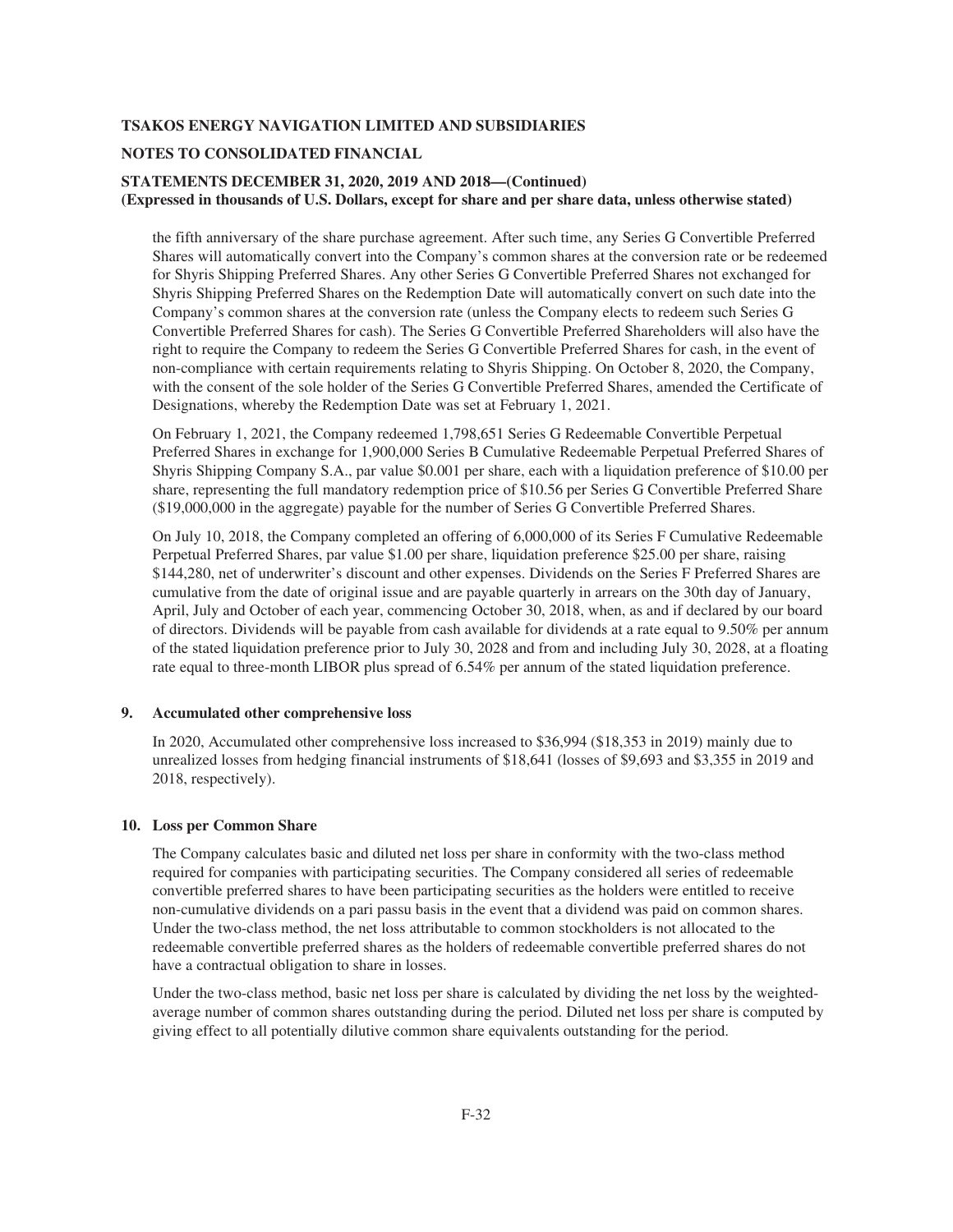### **NOTES TO CONSOLIDATED FINANCIAL**

#### **STATEMENTS DECEMBER 31, 2020, 2019 AND 2018—(Continued) (Expressed in thousands of U.S. Dollars, except for share and per share data, unless otherwise stated)**

The following table sets forth the computation of basic and diluted net loss per share:

#### Numerator

|                                                         |   | 2020       |    | 2019       |     | 2018       |
|---------------------------------------------------------|---|------------|----|------------|-----|------------|
| Net income (loss) attributable to Tsakos Energy         |   |            |    |            |     |            |
|                                                         | S | 24,002     | \$ | 15,126     | \$. | (99,203)   |
| Preferred share dividends, Series B                     |   |            |    | (3,000)    |     | (4,000)    |
| Preferred share dividends, Series C                     |   | (3,328)    |    | (4, 438)   |     | (4,438)    |
| Preferred share dividends, Series D                     |   | (7, 492)   |    | (7, 492)   |     | (7, 492)   |
| Preferred share dividends, Series E                     |   | (10,637)   |    | (10,637)   |     | (10,637)   |
|                                                         |   | (14,250)   |    | (14,250)   |     | (7,196)    |
| Preferred share dividends, convertible Series G         |   | (872)      |    | (583)      |     |            |
| Deemed dividend on Series B preferred shares            |   |            |    | (2,750)    |     |            |
| Deemed dividend on Series C preferred shares            |   | (2, 493)   |    |            |     |            |
| Net loss attributable to common stockholders            |   | (15,070)   |    | (28,024)   |     | (132,966)  |
|                                                         |   |            |    |            |     |            |
| Weighted average common shares outstanding $\dots\dots$ |   | 18,768,599 |    | 17,751,585 |     | 17,422,327 |
| Basic and diluted loss per common share                 |   | (0.80)     | S  | (1.58)     | \$  | (7.63)     |

For purposes of this calculation, potential redeemable convertible preferred shares of 1,743,607 and 620,091 for the year ended December 31, 2020 and December 31, 2019, respectively, are considered common shares equivalents but have been excluded from the calculation of diluted net loss per share as their effect is antidilutive. Basic and diluted net loss per share was the same for each period presented.

#### **11. Non-controlling Interest in Subsidiary**

The Company owns 51% of Mare Success S.A., the holding-company of two Panamanian registered companies which own the vessels *Maya* and *Inca,* two Liberian registered companies which own the vessels *Selini* and *Salamina* and two Marshall Islands registered companies which own the vessels *Byzantion* and *Bosporos*. 49% of Mare Success S.A. is owned by Polaris Oil Shipping Inc. ("Polaris"), an affiliate of one of the Company's major charterers, Flopec Petrolera Ecuatoriana ("Flopec"). Mare Success S.A. is fully consolidated in the accompanying consolidated financial statements. There have been no transactions between Polaris and the Company since the incorporation of Mare Success S.A., whereas approximately 8.6% of the Company's 2020 revenue (6.2% in 2019 and 7.5% in 2018) was generated by Flopec.

In April 2020, Mare Success S.A. increased its paid-in-capital by \$8,163 of which \$4,163 constituted the 51% portion contributed by the Company and the \$4,000 constituted the 49% portion contributed by Polaris. After the recapitalization, the shareholding of Mare Success S.A. remained at 51% owned by the Company and 49% owned by Polaris. The additional paid-in capital was made to finance part of the intragroup sale of vessels, in particular, the handysize tankers, *Byzantion* and *Bosporos*. This transaction did not affect vessels' carrying values on a consolidated basis.

In June 2019, Mare Success S.A increased its paid-in capital by \$20,408, of which \$10,408 constituted the 51% portion contributed by the Company and the \$10,000 constituted the 49% portion contributed by Polaris. After the recapitalization, the shareholding of Mare Success S.A. remained at 51% owned by the Company and 49% owned by Polaris. The additional paid-in capital was made to finance part of the intragroup sale of vessels, in particular, the panamax tankers, *Selini* and *Salamina*. This transaction did not affect vessels' carrying values on a consolidated basis.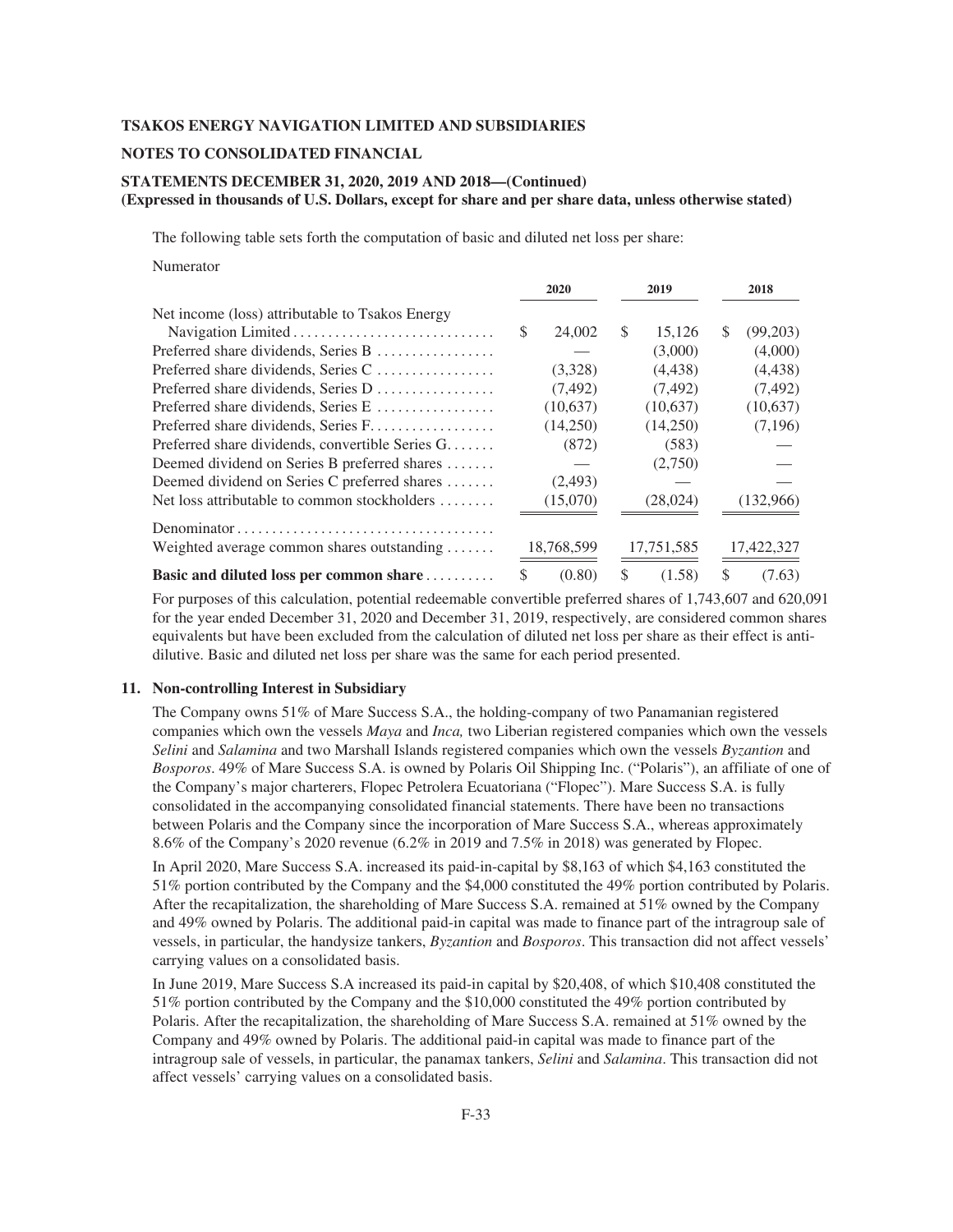### **NOTES TO CONSOLIDATED FINANCIAL**

# **STATEMENTS DECEMBER 31, 2020, 2019 AND 2018—(Continued) (Expressed in thousands of U.S. Dollars, except for share and per share data, unless otherwise stated)**

#### **12. Commitments and Contingencies**

As at December 31, 2020, the Company had under construction one shuttle tanker and one LNG carrier.

The total contracted amount remaining to be paid for the two vessels under construction plus the extra costs agreed as at December 31, 2020, were \$237,436. The amount of \$172,110 is due to be paid in 2021 and the amount of \$65,326 in 2022.

In the ordinary course of the shipping business, various claims and losses may arise from disputes with charterers, agents and other suppliers relating to the operations of the Company's vessels. Management believes that all such matters are either adequately covered by insurance or are not expected to have a material adverse effect on the Company's results from operations or financial condition.

Brazilian authorities have charged certain shipbrokers with various offenses in connection with charters entered into between a major state oil entity and various international shipowners. In 2020, in parallel with U.S. Department of Justice and U.S. Securities and Exchange Commission investigations regarding whether the circumstances surrounding these charters, including the actions taken by these shipbrokers, constituted non-compliance with provisions of the U.S. Foreign Corrupt Practices Act of 1977 (FCPA) applicable to the Company, the Company began investigating these matters. The Company is always committed to doing business in accordance with anti-corruption laws and is cooperating with these agencies.

#### **Charters-out**

The future minimum revenues of vessels in operation at December 31, 2020, before reduction for brokerage commissions, expected to be recognized on non-cancelable time charters are as follows:

| Year | Amount  |
|------|---------|
|      |         |
|      |         |
|      | 144,072 |
|      |         |
|      |         |
|      |         |

These amounts do not assume any off-hire.

### **13. Income Taxes**

Under the laws of the countries of the Company's subsidiaries' incorporation and/or vessels' registration (Greece, Liberia, Marshall Islands, Panama, Bahamas, Cyprus, Malta), the companies are subject to registration and tonnage taxes, which have been included in the Vessel operating expenses.

The Company is not expected to be subject to United States Federal income tax on its gross income from the international operations of ships. In general, foreign persons operating ships to and from the United States are subject to United States Federal income tax of 4% of their United States source gross transportation income, which equals 50% of their gross income from transportation to or from the United States. The Company believes that it is exempt from United States Federal income tax on its United States source gross transportation income, as each vessel-operating subsidiary is organized in a foreign country that grants an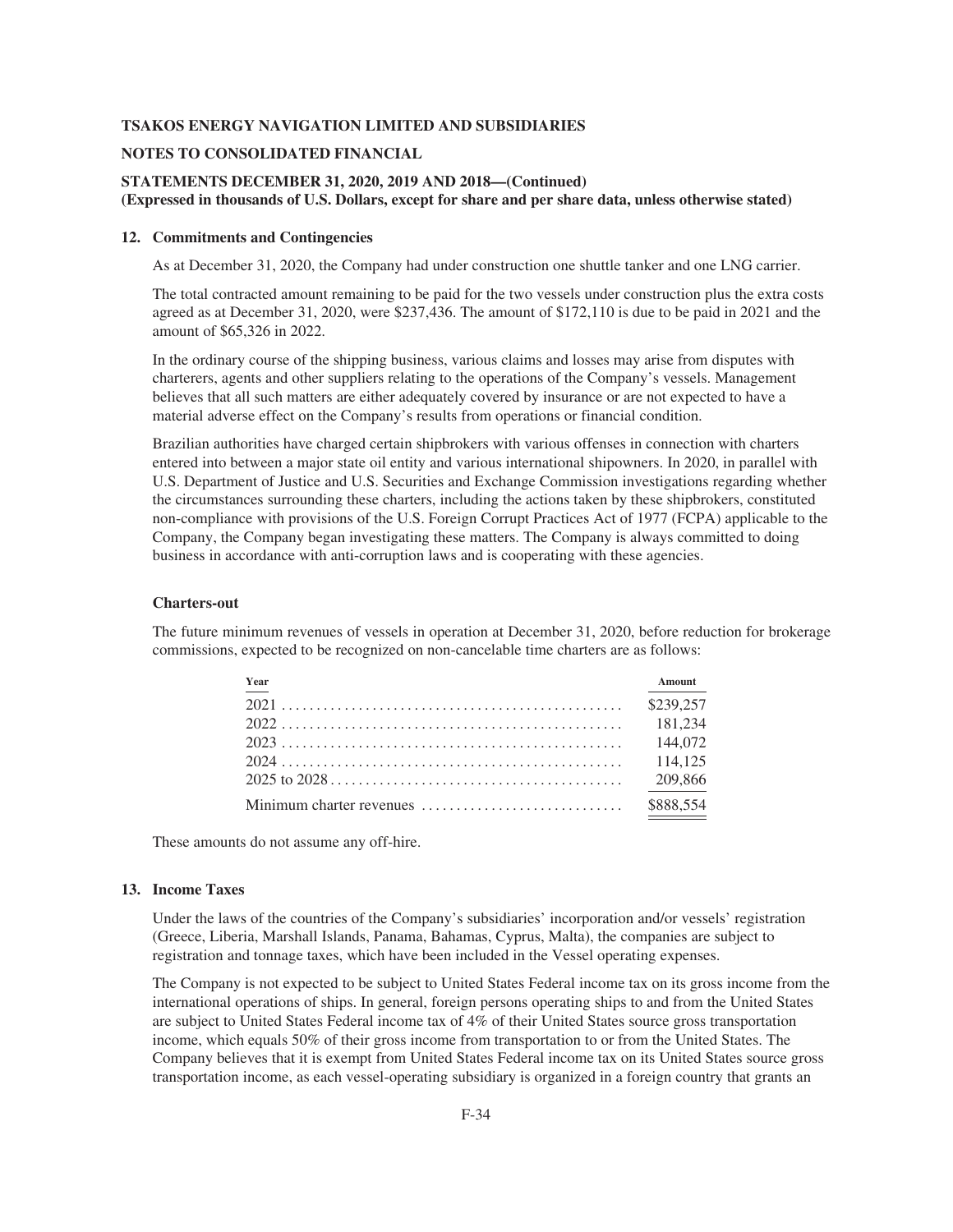### **NOTES TO CONSOLIDATED FINANCIAL**

#### **STATEMENTS DECEMBER 31, 2020, 2019 AND 2018—(Continued) (Expressed in thousands of U.S. Dollars, except for share and per share data, unless otherwise stated)**

equivalent exemption to corporations organized in the United States, and derives income from the international operation of ships and satisfies the stock ownership test as defined by the Internal Revenue Code and related regulations as a result of the Company's stock being primarily and regularly traded on an established securities market in the United States. Under the regulations, a Company's stock is considered to be regularly traded on an established securities market if (i) one or more classes of its stock representing 50% or more of its outstanding shares, by voting power and value, is listed on the market and is traded on the market, other than in minimal quantities, on at least 60 days during the taxable year; and (ii) the aggregate number of shares of stock traded during the taxable year is at least 10% of the average number of shares of the stock outstanding during the taxable year. Other requirements such as the substantiation and reporting requirements under the regulations also must be satisfied to qualify for the exemption from United States Federal income tax.

#### **14. Financial Instruments**

- *(a) Interest rate risk:* The Company is subject to interest rate risk associated with changing interest rates with respect to its variable interest rate term loans and credit facilities as described in Notes 6 and 7.
- *(b) Concentration of credit risk:* Financial Instruments consist principally of cash, trade accounts receivable long-term receivable and derivatives.

The Company places its temporary cash investments, consisting mostly of deposits, primarily with high credit qualified financial institutions. The Company performs periodic evaluations of the relative credit standing of those financial institutions that are considered in the Company's investment strategy. The Company limits its credit risk with accounts receivable by performing ongoing credit evaluations of its customers' financial condition and generally does not require collateral for its accounts receivable and does not have any agreements to mitigate credit risk. The Company limits the exposure of non-performance by counterparties to derivative instruments by diversifying among counterparties with high credit ratings and performing periodic evaluations of the relative credit standing of the counterparties.

**(c)** *Fair value:* The carrying amounts reflected in the accompanying Consolidated Balance Sheet of cash and cash equivalents, restricted cash, trade receivables, accounts payable and due from(to) related parties, approximate their respective fair values due to the short maturity of these instruments. The fair value of long-term bank loans with variable interest rates approximate the recorded values, generally due to their variable interest rates. The Company performs relevant enquiries on a periodic basis to assess the recoverability of the long-term receivable and estimates that the amount presented on the accompanying balance sheet approximates the amount that is expected to be received by the Company at the end of the non-cancellable lease period.

The fair values of the interest rate swap agreements, bunker swap agreements and call option agreements discussed in Note 6 above are determined through Level 2 of the fair value hierarchy as defined in FASB guidance for Fair Value Measurements and are derived principally from or corroborated by observable market data, interest rates, yield curves and other items that allow value to be determined.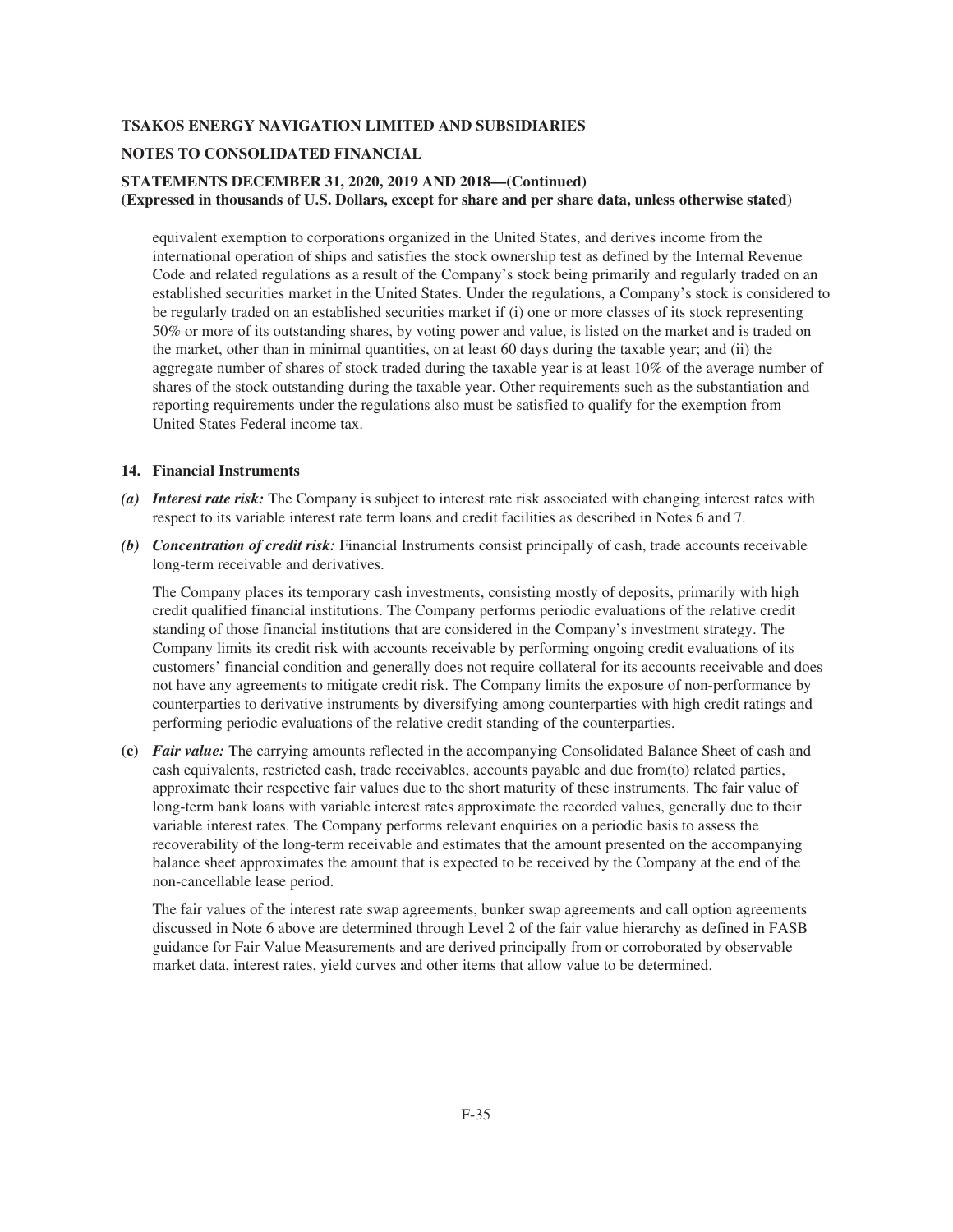### **NOTES TO CONSOLIDATED FINANCIAL**

### **STATEMENTS DECEMBER 31, 2020, 2019 AND 2018—(Continued) (Expressed in thousands of U.S. Dollars, except for share and per share data, unless otherwise stated)**

The estimated fair values of the Company's financial instruments, other than derivatives at December 31, 2020 and 2019, are as follows:

|                                       | 2020                      |                   | 2019               |                   |
|---------------------------------------|---------------------------|-------------------|--------------------|-------------------|
|                                       | Carrying<br><b>Amount</b> | <b>Fair Value</b> | Carrying<br>Amount | <b>Fair Value</b> |
| <b>Financial assets (liabilities)</b> |                           |                   |                    |                   |
|                                       | 160,475                   | 160,475           | 184,835            | 184,835           |
| Restricted cash                       | 11,296                    | 11.296            | 12.935             | 12,935            |
|                                       | 6.153                     | 6.153             |                    |                   |
| Long-term receivables                 | 27,294                    | 27,294            | 13,000             | 13,000            |
| Financial liability                   | (5,148)                   | (5.148)           |                    |                   |
|                                       | (1,509,794)               | (1,509,794)       | (1,544,551)        | (1,544,551)       |

The Company does not offset fair value amounts recognized for derivatives by the right to reclaim cash collateral or the obligation to return cash collateral. The amount of collateral to be posted is defined in the terms of respective master agreement executed with counterparties or exchanges and is required when agreed upon threshold limits are exceeded. As of December 31, 2020, the Company deposited cash collateral related to its derivative instruments under its collateral security arrangements of \$6,153, (\$nil as of December 31, 2019), which is recorded within margin deposits in the Consolidated Balance Sheets.

#### *Tabular Disclosure of Derivatives Location*

Derivatives are recorded in the consolidated balance sheet on a net basis by counterparty when a legal right of set-off exists. The following tables present information with respect to the fair values of derivatives reflected in the consolidated balance sheet on a gross basis by transaction. The tables also present information with respect to gains and losses on derivative positions reflected in the Consolidated Statements of Comprehensive Income (Loss) or in the Consolidated Balance Sheets, as a component of Accumulated other comprehensive loss.

|                     |                                                              | <b>Asset Derivatives</b> |                   | <b>Liability Derivatives</b>                                |                   |
|---------------------|--------------------------------------------------------------|--------------------------|-------------------|-------------------------------------------------------------|-------------------|
|                     |                                                              | 2020                     | 2019              | December 31, December 31, December 31, December 31,<br>2020 | 2019              |
| <b>Derivative</b>   | <b>Fair Value</b><br><b>Balance Sheet Location</b>           |                          | <b>Fair Value</b> | <b>Fair Value</b>                                           | <b>Fair Value</b> |
|                     | Derivatives designated as hedging instruments                |                          |                   |                                                             |                   |
| Interest rate swaps | Current portion of financial instruments—<br>Fair value      |                          | 131               | 11.095                                                      | 3.024             |
|                     | Financial instruments—Fair V alue, net of<br>current portion |                          | 260               | 25,088                                                      | 12,199            |
| Subtotal            |                                                              |                          | 391               | 36,183                                                      | 15,223            |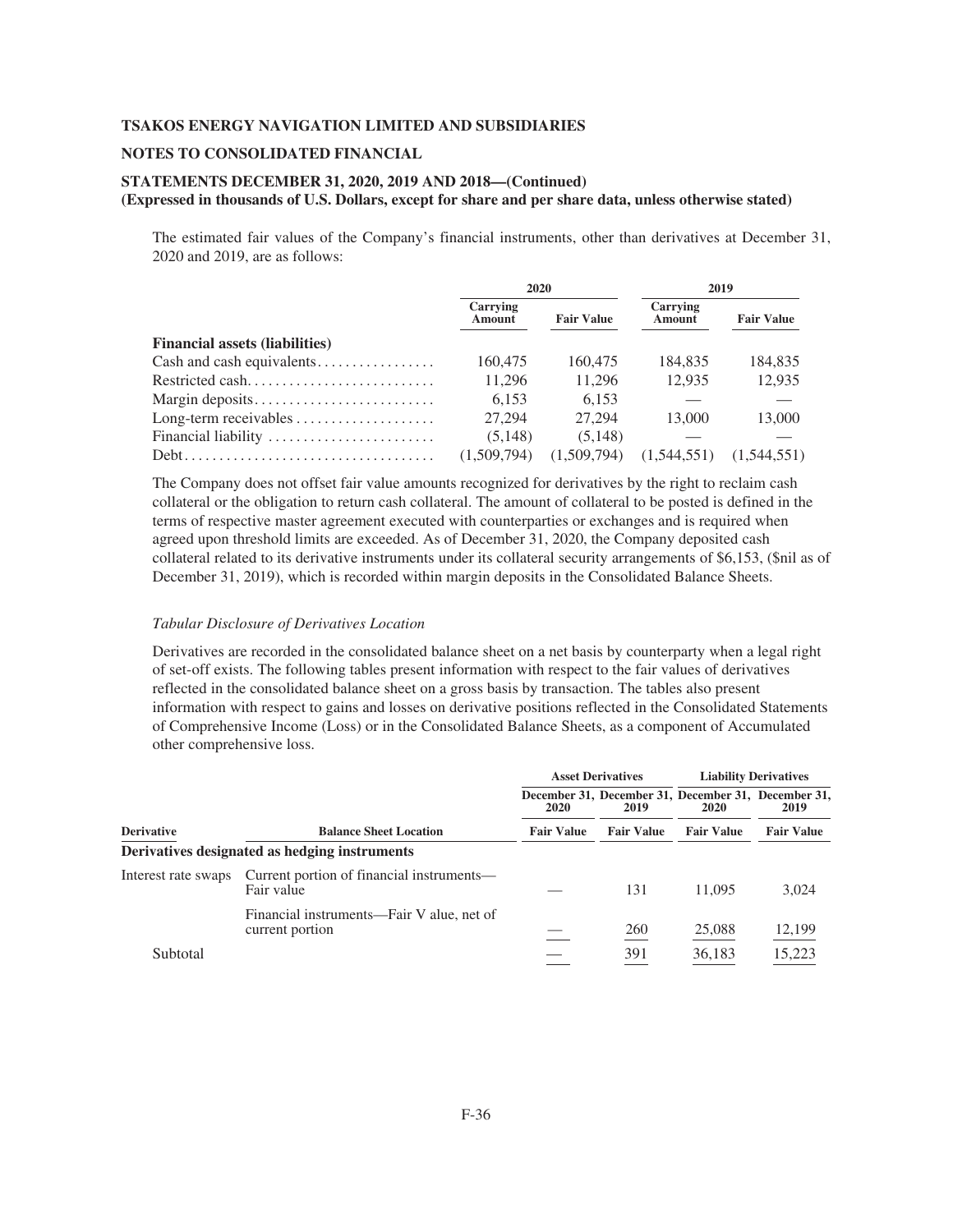# **NOTES TO CONSOLIDATED FINANCIAL**

#### **STATEMENTS DECEMBER 31, 2020, 2019 AND 2018—(Continued)**

### **(Expressed in thousands of U.S. Dollars, except for share and per share data, unless otherwise stated)**

|                          |                                                             | <b>Asset Derivatives</b> |                   | <b>Liability Derivatives</b> |                                                             |  |
|--------------------------|-------------------------------------------------------------|--------------------------|-------------------|------------------------------|-------------------------------------------------------------|--|
|                          |                                                             | 2020                     | 2019              | 2020                         | December 31, December 31, December 31, December 31,<br>2019 |  |
| <b>Derivative</b>        | <b>Balance Sheet Location</b>                               | <b>Fair Value</b>        | <b>Fair Value</b> | <b>Fair Value</b>            | <b>Fair Value</b>                                           |  |
|                          | Derivatives not designated as hedging instruments           |                          |                   |                              |                                                             |  |
| Interest rate swaps      | Current portion of financial instruments—<br>Fair value     |                          |                   |                              | 121                                                         |  |
|                          | Financial instruments—Fair Value, net of<br>current portion |                          |                   |                              | 66                                                          |  |
| Bunker swaps             | Current portion of financial instruments—<br>Fair value     | 255                      | 520               | 3,988                        | 755                                                         |  |
| Bunker swaps             | Financial instruments—Fair Value, net of<br>current portion |                          | 27                | 5,023                        | 2,642                                                       |  |
| Bunker put options       | Current portion of financial instruments—<br>Fair value     | 387                      |                   | 180                          |                                                             |  |
| Bunker call options      | Current portion of financial instruments—<br>Fair value     |                          | 147               |                              |                                                             |  |
| Subtotal                 |                                                             | 642                      | 694               | 9,191                        | 3,584                                                       |  |
| <b>Total derivatives</b> |                                                             | 642                      | 1,085             | 45,374                       | 18,807                                                      |  |

### **Derivatives designated as Hedging Instruments-Net effect on the Consolidated Statements of Comprehensive Income (Loss)**

|                                            | <b>Gain (Loss) Recognized in</b><br><b>Accumulated Other Comprehensive</b><br><b>Loss on Derivative (Effective</b>     | Amount   |               |         |  |
|--------------------------------------------|------------------------------------------------------------------------------------------------------------------------|----------|---------------|---------|--|
| <b>Derivative</b>                          | <b>Portion</b> ) Location                                                                                              | 2020     | 2019          | 2018    |  |
| Interest rate swaps                        |                                                                                                                        | (25,054) | (9,938)       | (4,316) |  |
| Total                                      |                                                                                                                        | (25,054) | (9,938)       | (4,316) |  |
|                                            | <b>Loss Reclassified from</b><br><b>Accumulated Other Comprehensive</b><br><b>Loss into Income (Effective Portion)</b> |          | <b>Amount</b> |         |  |
| <b>Derivative</b>                          | Location                                                                                                               | 2020     | 2019          | 2018    |  |
| Interest rate swaps<br>Interest rate swaps | Depreciation expense<br>Interest and finance costs,                                                                    | (189)    | (189)         | (189)   |  |
|                                            | net                                                                                                                    | (6,224)  | (56)          | (772)   |  |
| Total                                      |                                                                                                                        | (6, 413) | (245)         | (961)   |  |

The accumulated loss from Derivatives designated as Hedging instruments recognized in Accumulated Other Comprehensive Income (Loss) as of December 31, 2020, 2019 and 2018, was \$36,994, \$18,353 and \$8,660 respectively.